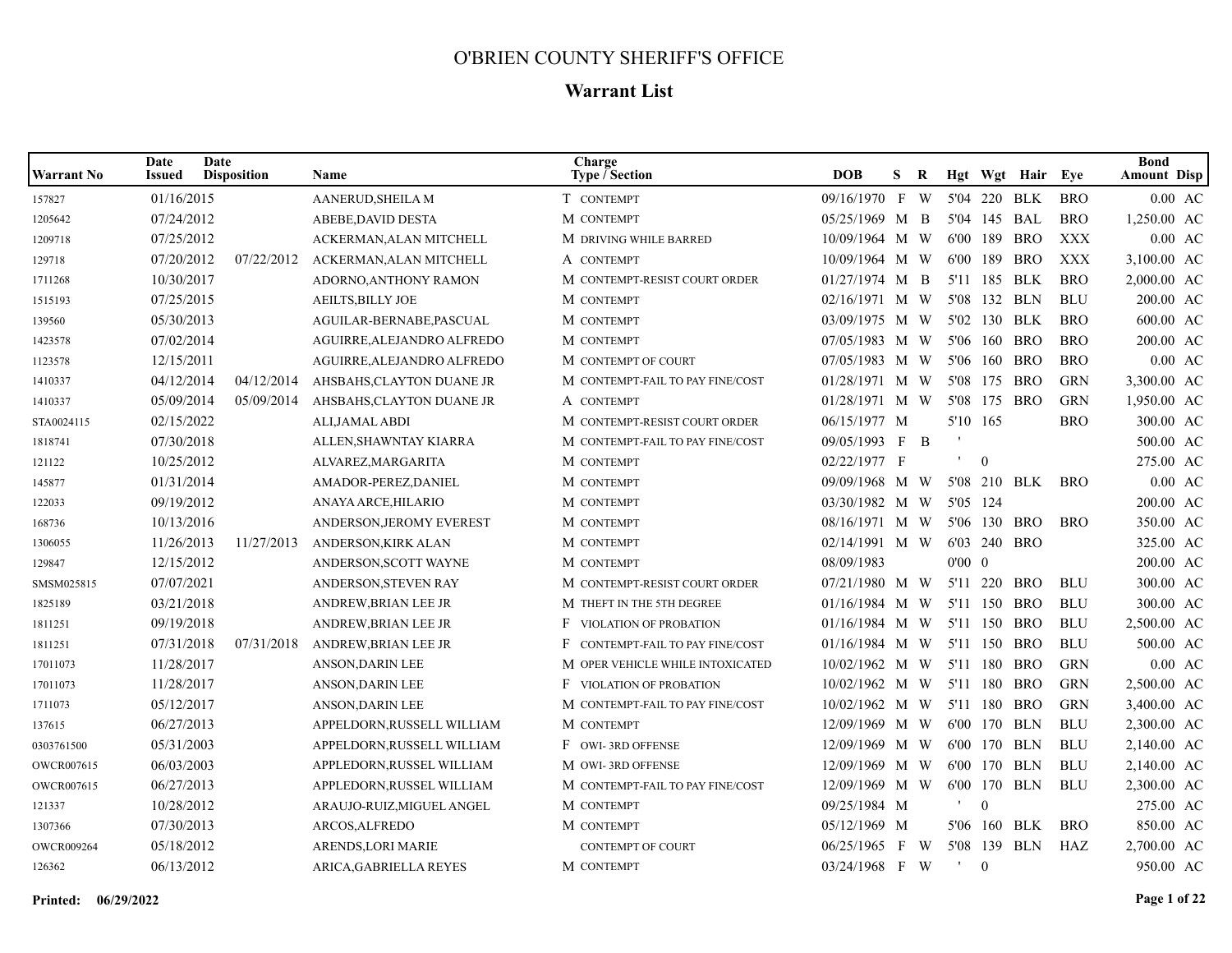| Warrant No | Date<br>Issued | Date<br><b>Disposition</b> | Name                            | Charge<br><b>Type / Section</b>  | <b>DOB</b>                      | S. | R  |                |          | Hgt Wgt Hair Eye |            | <b>Bond</b><br><b>Amount Disp</b> |
|------------|----------------|----------------------------|---------------------------------|----------------------------------|---------------------------------|----|----|----------------|----------|------------------|------------|-----------------------------------|
| 1310442    | 01/11/2013     |                            | ARIZOLA, EDWARD ALAN            | M CONTEMPT                       | 11/24/1967 M W                  |    |    |                |          | 5'06 140 XXX     | <b>BRO</b> | 450.00 AC                         |
| 0098621300 | 01/05/1998     |                            | ARMENDARIZ, DANA JO             | S POSS CONT SUBSTANCE            | 08/15/1978 M W                  |    |    |                |          | 5'10 150 BLN     | <b>BLU</b> | 742.00 AC                         |
| 129653     | 04/20/2012     |                            | AVENDANIO-SANCHE, ISRAEL        | M CONTEMPT OF COURT              | 05/02/1973 M W                  |    |    | $0'00 \quad 0$ |          | <b>BLK</b>       | <b>BRO</b> | 1,300.00 AC                       |
| 1210722    | 10/09/2012     |                            | <b>AVILA, ARMANDO ESQUIREL</b>  | M CONTEMPT                       | 04/27/1988 M W                  |    |    |                |          |                  |            | 350.00 AC                         |
| 1510766    | 08/28/2015     |                            | AYERS, LUCAS MARK               | M CONTEMPT                       | 10/14/1989 M W                  |    |    |                |          | 6'02 182 BRO     | HAZ        | 1,475.00 AC                       |
| 1825205    | 08/28/2018     |                            | BADHORSE, GARRETT MITCHELL      | M CONTEMPT-FAIL TO PAY FINE/COST | 07/27/1979 M I                  |    |    |                |          | 5'03 185 BLK     | <b>BRO</b> | 300.00 AC                         |
| 120955     | 10/08/2012     | 10/08/2012                 | <b>BAHRENFUSS, ANDREW JAMES</b> | M CONTEMPT-FAIL TO PAY FINE/COST | 05/15/1986 M W                  |    |    | 5'10 0         |          | <b>BLN</b>       | <b>BLU</b> | 280.00 AC                         |
| 125926     | 12/15/2012     |                            | BALLENGER, RICHARD ALVIN        | M CONTEMPT                       | 12/05/1980 M W                  |    |    |                |          | 5'08 135 XXX     | BLU        | 250.00 AC                         |
| SRCR012149 | 06/18/2021     |                            | <b>BALSLEY, CRYSTAL RAE</b>     | S POSS CNTL SUBST-1,2,3RD        | 03/14/1981 F                    |    | W. |                |          | 5'04 186 BRO     | <b>BLU</b> | $0.00 \text{ AC}$                 |
| 126405     | 08/06/2012     |                            | BAMACA, OCIEL ALFREDO GOMEZ     | M CONTEMPT                       | 09/16/1984 M W                  |    |    |                |          | 5'03 173 BLK     | XXX        | 110.00 AC                         |
| 132887     | 03/29/2013     |                            | BANDA, ARMANDO                  | M CONTEMPT                       | 07/03/1966 M W                  |    |    |                |          | 5'09 249 BLK     | XXX        | 400.00 AC                         |
| 128542     | 12/21/2012     |                            | BARAJAS, ARMONDO                | M CONTEMPT                       | 06/07/1984 M U                  |    |    |                |          | 5'06 120 BLK     | <b>BRO</b> | 950.00 AC                         |
| 1208754    | 11/24/2012     |                            | BARAJAS, ARMONDO                | M CONTEMPT                       | 06/07/1984 M U                  |    |    |                |          | 5'06 120 BLK     | <b>BRO</b> | 1,000.00 AC                       |
| 128616     | 11/26/2012     |                            | BARAJAS-FAVIAN, EVERADO         | M CONTEMPT                       | 11/19/1987 M W                  |    |    |                |          | XXX              | XXX        | 1,250.00 AC                       |
| 136578     | 01/11/2013     |                            | BARAJAS-MORALES, ABELARDO       | M CONTEMPT                       | 04/20/1986 M W                  |    |    |                | 5'03 124 | BRO              | <b>BRO</b> | 225.00 AC                         |
| 129956     | 11/28/2012     |                            | BARAJAS-MORALES, ABELARDO       | M CONTEMPT                       | 04/20/1986 M W                  |    |    |                |          | 5'03 124 BRO     | <b>BRO</b> | 1,100.00 AC                       |
| 1361AE4    | 02/26/2013     |                            | <b>BARBER, DANNY LAVERN</b>     | M CONTEMPT                       | 01/13/1966 M W                  |    |    |                |          | 6'02 330 BRO     | <b>BLU</b> | 625.00 AC                         |
| 128396     | 07/19/2012     | 07/22/2012                 | BARRANCO-HERNANDEZ, HUGO        | S CONTEMPT                       | 04/24/1970 M W                  |    |    |                |          | 5'07 190 BLK     | <b>BRO</b> | 1,725.00 AC                       |
| 138192     | 02/25/2013     |                            | BARRON, EZEQUIEL COLCHADO       | F CONTEMPT                       | 04/10/1978 M U                  |    |    |                |          | 5'05 162 BLK     | <b>BRO</b> | 2,300.00 AC                       |
| 1825236    | 05/30/2018     |                            | <b>BARSNESS, WILLIAM JOSEPH</b> | M DISORDERLY CONDUCT-FIGHT/VIOLE | 02/18/1978 M W                  |    |    | 6'01 245       |          |                  | HAZ        | 600.00 AC                         |
| 1263ZQHM   | 11/23/2012     |                            | <b>BASSETTE, ANTHONY TAYLOR</b> | M CONTEMPT                       | 04/24/1974 M I                  |    |    | 5'09           |          | 150 BRO          | <b>BRO</b> | 350.00 AC                         |
| 1619315    | 10/13/2016     |                            | <b>BATES, ANDREA RAE</b>        | M CONTEMPT                       | 02/15/1982 F W                  |    |    |                |          | 5'04 180 BRO     | <b>GRN</b> | 450.00 AC                         |
| 1610691    | 01/15/2016     |                            | <b>BATES, JASON SAMUEL</b>      | M CONTEMPT                       | 01/19/1977 M W                  |    |    |                |          | 6'00 175 BRO     | <b>BRO</b> | 2,000.00 AC                       |
| FECR012381 | 02/25/2022     |                            | <b>BAUGOUS, KRISTIN EWING</b>   | M CONTEMPT-RESIST COURT ORDER    | 10/30/1967 F W                  |    |    |                |          | 5'11 135 BLN     | <b>BRO</b> | 5,000.00 AC                       |
| SMSM023519 | 05/27/2012     |                            | <b>BAUTISTA, PEDRO TOMAS</b>    | M CONTEMPT-FAIL TO PAY FINE/COST | 03/12/1981 M W                  |    |    | $0'00 \quad 0$ |          |                  |            | 543.25 AC                         |
| 1322898    | 07/10/2013     |                            | <b>BEAN, BRIAN DESMOND</b>      | M CONTEMPT                       | 07/29/1980 M B                  |    |    |                |          | 6'01 155 BLK     | <b>BRO</b> | 200.00 AC                         |
| 0095448100 | 03/16/1995     |                            | <b>BEARSKIN, CECIL ALLEN</b>    | S MITTIMUS OWI OWES \$732/30     | 09/08/1952 M I                  |    |    |                |          | 5'09 170 BLK     | <b>BRO</b> | 732.93 AC                         |
| SMSM018325 | 05/11/2017     |                            | BECKER, PAUL STEPHEN            | M CONTEMPT-FAIL TO PAY FINE/COST | 05/14/1967 M W                  |    |    |                |          | 6'00 165 BRO     | <b>BRO</b> | 300.00 AC                         |
| 128264     | 11/22/2012     | 11/22/2012                 | BELDIN, KIMBERLY MARIE          | M CONTEMPT                       | 09/21/1984 F W                  |    |    |                |          | 5'09 150 BRO     | HAZ        | 7,850.00 AC                       |
| 1210036    | 06/12/2012     |                            | <b>BELFRY, ERIN WINTER</b>      | S CONTEMPT                       | 05/18/1982 F W                  |    |    |                |          | 5'07 145 XXX     | HAZ        | 2,000.00 AC                       |
| 098073     | 12/11/2009     |                            | <b>BELL, CHAMBERS LEE</b>       | PUBLIC INTOX/CONSUMPTION         | 02/13/1959 M B                  |    |    |                |          | 5'06 160 BLK     | <b>BRO</b> | 300.00 AC                         |
| 137557     | 10/18/2013     | 10/18/2013                 | <b>BELL, CHAMBERS LEE</b>       | M CONTEMPT                       | 02/13/1959 M B                  |    |    |                |          | 5'06 160 BLK     | <b>BRO</b> | 1,600.00 AC                       |
| 1817809    | 02/26/2018     |                            | BELL, KYLE NICHOLAS             | M CONTEMPT-FAIL TO PAY FINE/COST | 07/30/1985 M W 6'00 230 BRO BRO |    |    |                |          |                  |            | 250.00 AC                         |
| 1223736    | 01/04/2012     |                            | BENDER, BRANDY LEANN            | M THEFT IN THE FIFTH DEGREE      | 12/20/1980 F W 5'07 140 XXX BLU |    |    |                |          |                  |            | 300.00 AC                         |
| 136753     | 03/19/2013     |                            | <b>BENSON, TODD ALLEN</b>       | M CONTEMPT                       | 07/12/1960 M W 5'08 145 BRO     |    |    |                |          |                  | HAZ        | 120.00 AC                         |
| 1312329    | 04/24/2013     |                            | BERANEK, ALLEN LEWIS            | M CONTEMPT                       | 01/31/1964 M W 6'00 140 BRO     |    |    |                |          |                  | <b>BRO</b> | 230.00 AC                         |
| 12889      | 10/09/2012     |                            | BERDUO-ORTIZ, AGUSTIN           | M CONTEMPT                       | 08/28/1981 M W 5'05 147 BLK     |    |    |                |          |                  | BRO        | 360.00 AC                         |
| 18011562   | 09/18/2018     |                            | BERKLEY, CHRISTOPHER MARTIN SR  | F THEFT IN THE 2ND DEGREE        | 01/15/1973 M B                  |    |    |                |          |                  |            | 5,000.00 AC                       |
| 13684367   | 03/16/2013     |                            | BERNAL, ELEAZAR                 | M CONTEMPT                       | 06/08/1978 M W 5'03 160 BLK     |    |    |                |          |                  | BRO        | 175.00 AC                         |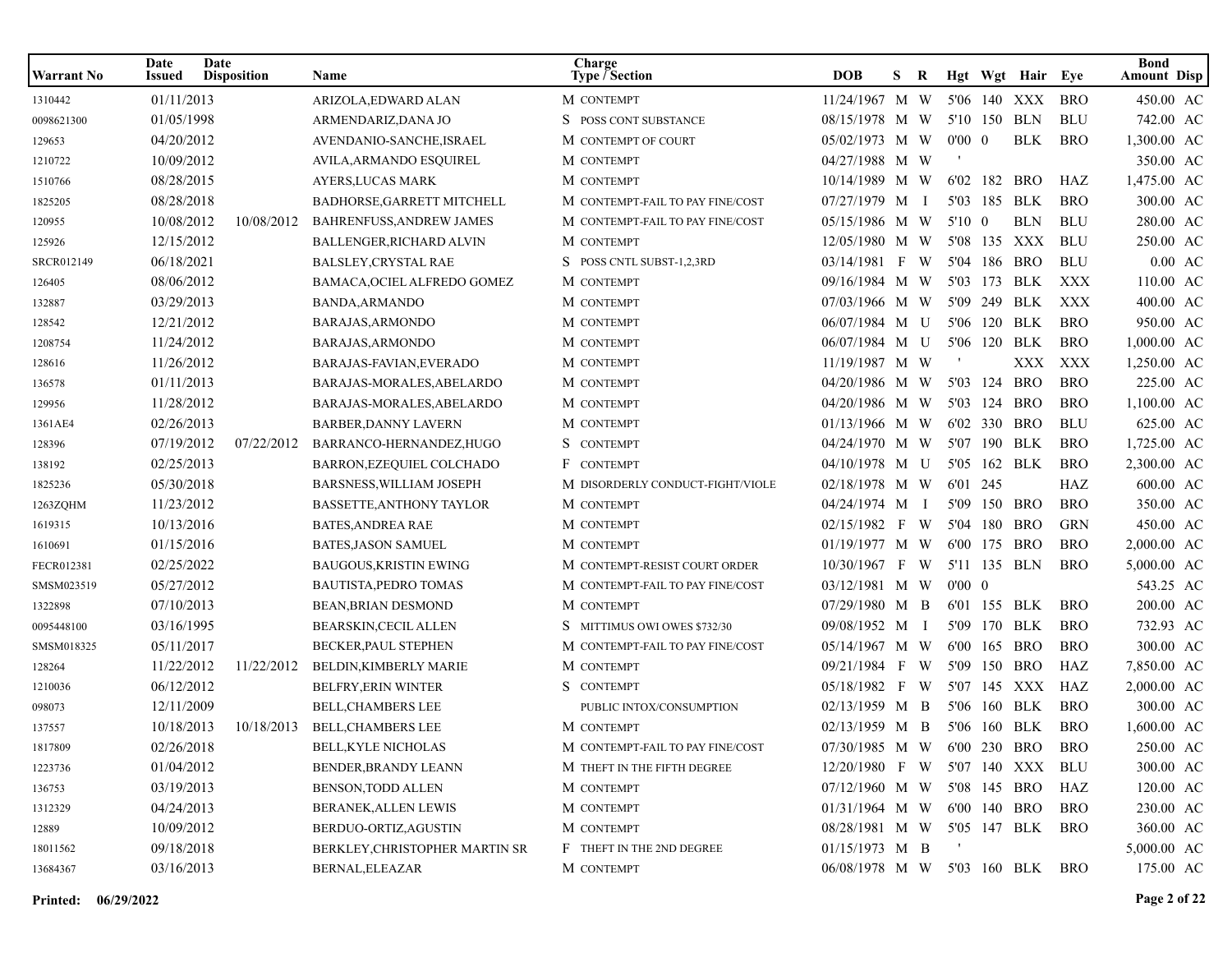| Warrant No        | Date<br>Issued | Date<br><b>Disposition</b> | Name                           | Charge<br>Type / Section             | <b>DOB</b>                      | S. | R   |          |              | Hgt Wgt Hair Eye |            | <b>Bond</b><br><b>Amount Disp</b> |                   |
|-------------------|----------------|----------------------------|--------------------------------|--------------------------------------|---------------------------------|----|-----|----------|--------------|------------------|------------|-----------------------------------|-------------------|
| 129775            | 05/18/2012     |                            | <b>BIEL, PETER THARJIATH</b>   | F CONTEMPT OF COURT                  | 05/25/1988 M B                  |    |     |          | 5'10 125 BLK |                  | <b>BRO</b> | 3,950.00 AC                       |                   |
| AGCR012304        | 05/02/2022     |                            | BINGEN, WILLIAM LEE JAMES      | A VIOLATION OF PROBATION             | 03/19/1987 M W                  |    |     |          | 5'11 145     | BRO              | <b>BRO</b> | 10,000.00 AC                      |                   |
| 1705841           | 05/13/2017     |                            | <b>BLAKEY,KEVIN RAY</b>        | M CONTEMPT-FAIL TO PAY FINE/COST     | 01/27/1969 M W                  |    |     |          | 5'09 145 BLK |                  | <b>BRO</b> | 2,000.00 AC                       |                   |
| 1512727           | 08/12/2015     |                            | <b>BLUE, SHELDON ELIJAH</b>    | M CONTEMPT                           | 08/09/1997 M                    |    | — Г | 5'07 314 |              |                  |            | 900.00 AC                         |                   |
| 138105            | 07/10/2013     |                            | <b>BODDEN, DENISE ANN</b>      | M CONTEMPT                           | 12/31/1968 F W                  |    |     |          |              |                  |            | 950.00 AC                         |                   |
| 128881            | 01/08/2012     | 10/19/2012                 | BOGGS, THOMAS JAMES            | S CONTEMPT                           | 06/30/1981 M W                  |    |     |          | 6'05 250 BRO |                  | <b>GRN</b> | 1,005.00 AC                       |                   |
| 1911210           | 01/11/2019     |                            | <b>BOLAN,LISA MARIE</b>        | M CONTEMPT-FAIL TO PAY FINE/COST     | 01/31/1979 F                    |    | W   |          | 5'03 178 BLK |                  | HAZ        | 2,000.00 AC                       |                   |
| 1811210           | 07/01/2018     |                            | <b>BOLAN,LISA MARIE</b>        | M CONTEMPT-FAIL TO PAY FINE/COST     | 01/31/1979 F                    |    | W   | 5'03     | 178          | BLK              | HAZ        | 1,600.00 AC                       |                   |
| 1321336           | 01/08/2013     |                            | <b>BOLGREN, TARI LYNN</b>      | M CONTEMPT                           | 03/14/1975 F                    |    | W   |          | 5'07 216 BRO |                  | <b>GRN</b> | 1,200.00 AC                       |                   |
| 109182            | 02/03/2010     |                            | BONESCHANS, GORDON DEAN        | OWI                                  | 01/19/1958 M W                  |    |     |          | 5'11 190     | <b>BRO</b>       | HAZ        |                                   | $0.00 \text{ AC}$ |
| 1515236           | 07/24/2015     |                            | BONHAM, NONA ANN               | M CONTEMPT                           | 01/18/1967 F                    |    | W   |          | 5'04 150 BRO |                  | <b>BRO</b> | 225.00 AC                         |                   |
| 1310092           | 03/22/2013     |                            | <b>BOOTH, MARK ROBERT</b>      | S CONTEMPT                           | 10/31/1969 M W                  |    |     |          | 5'09 200 BRO |                  | <b>GRN</b> | 1,150.00 AC                       |                   |
| 1711391           | 12/14/2017     |                            | <b>BOSSOW, STEVEN ROBERT</b>   | S THEFT IN THE 4TH DEGREE            | 05/28/1989 M W                  |    |     |          | 5'08 130 BRO |                  | HAZ        | 1,000.00 AC                       |                   |
| 1206865           | 12/15/2012     |                            | <b>BOULWARE, MICHAEL BRIAN</b> | M CONTEMPT                           | 05/11/1971 M W                  |    |     |          | 6'01 180 XXX |                  | <b>BLU</b> | 1,200.00 AC                       |                   |
| 1410575           | 04/24/2014     |                            | BOUNMY, SENAPHAN               | <b>MANUFACTURING C/S</b><br>F        | 06/27/1983 M W                  |    |     | 5'05 140 |              |                  | <b>BRO</b> | 10,000.00 AC                      |                   |
| 1410576           | 04/24/2014     |                            | BOUNMY, SENAPHAN               | F<br>HEROIN/100GR OR LESS            | 06/27/1983 M W                  |    |     | 5'05 140 |              |                  | <b>BRO</b> | 10,000.00 AC                      |                   |
| 1410574           | 04/24/2014     |                            | BOUNMY, SENAPHAN               | A CHILD ENDANGERMENT                 | 06/27/1983 M W                  |    |     | 5'05 140 |              |                  | <b>BRO</b> | 10,000.00 AC                      |                   |
| 128261            | 09/21/2012     | 09/21/2012                 | <b>BOWERS, CHARLES RAYMOND</b> | M CONTEMPT                           | 09/09/1983 M W                  |    |     |          | 5'10 195 BRO |                  | <b>BLU</b> | 1,875.00 AC                       |                   |
| 137125            | 03/25/2013     |                            | BOYER, SANDRA LETICIA          | M CONTEMPT                           | 08/23/1964 F                    |    | - W |          | 5'04 131 BLK |                  | <b>BRO</b> | 2,700.00 AC                       |                   |
| 129532            | 09/20/2012     |                            | BRACERO-CENTENO, HECTOR DAVID  | A CONTEMPT                           | 04/18/1981 M W                  |    |     |          | 5'09 145 BLK |                  | <b>BRO</b> | 200.00 AC                         |                   |
| 1911688           | 04/30/2019     |                            | BRADFORD, CHRISTOPHER DARRELL  | S THEFT IN THE 4TH DEGREE            | 03/15/1976 M B                  |    |     |          | 5'07 180 BLK |                  | <b>BRO</b> | 1,000.00 AC                       |                   |
| 1725068           | 10/29/2017     |                            | BRAVO, ISMAEL                  | M CONTEMPT-FAIL TO PAY FINE/COST     | 06/28/1998 M W                  |    |     |          | 5'07 140 BLK |                  | <b>BRO</b> | 800.00 AC                         |                   |
| 16024864          | 10/13/2016     |                            | BREGEL, NICOLE DIANA           | M CONTEMPT                           | 07/07/1981 F W                  |    |     |          | 5'08 270 BRO |                  | <b>BLU</b> | 450.00 AC                         |                   |
| 109562            | 03/16/2010     |                            | BRICKSON, JOSHUA JAMES         | F MFG/DEL/POSSESS CONTR SUBST        | 01/19/1991 M W                  |    |     |          | 5'06 185 BLN |                  | <b>BLU</b> | 10,000.00 AC                      |                   |
| 128188            | 11/15/2012     |                            | BRINSON, MARION LOUISE         | S CONTEMPT                           | 12/17/1962 F W                  |    |     |          | 5'06 137 BRO |                  | <b>BLU</b> | 1,750.00 AC                       |                   |
| 1208853           | 12/21/2012     |                            | BRITO-ORTIZ, JOSE              | M CONTEMPT                           | 05/22/1978 M W                  |    |     |          | 5'04 170 BLK |                  | <b>BRO</b> | 600.00 AC                         |                   |
| 1205961           | 04/10/2012     |                            | <b>BROOKS,CHARLES ANTWAN</b>   | M CONTEMPT OF COURT                  | 05/02/1983 M B                  |    |     |          | 5'08 146 BLK |                  | <b>BRO</b> | 565.00 AC                         |                   |
| SMSM021989        | 09/10/2012     |                            | BROUILLETTE, PAUL RICHARD      | M CONTEMPT                           | 11/26/1957 M W                  |    |     |          | 5'07 150 BRO |                  | <b>BRO</b> | 300.00 AC                         |                   |
| 129601            | 05/18/2012     |                            | <b>BROWN, JERRY CLINTON</b>    | <b>CONTEMPT OF COURT</b>             | 10/31/1969 M W                  |    |     |          | 5'07 160 BRO |                  | HAZ        | 1,375.00 AC                       |                   |
| 136649            | 11/19/2013     |                            | <b>BROWN, ROBERT WILLIAM</b>   | POSS CONT SUBSTANCE                  | 12/02/1966 M B                  |    |     |          | 6'04 275 BLK |                  | <b>BRO</b> | 1,000.00 AC                       |                   |
| 128620            | 11/21/2012     |                            | <b>BROWN, TERESA LYNN</b>      | S<br><b>CONTEMPT</b>                 | 03/04/1968 F                    |    | - W | 5'02 130 |              | <b>BRO</b>       | <b>BLU</b> | 1,350.00 AC                       |                   |
| 0096614600        | 12/04/1996     |                            | BROWN-SILVA, TAMMY LOUISE      | F.<br>MANUFAC/DELVR/POSS CTRL SUBSTA | 03/08/1965 F                    |    | W   |          | 5'02 135 BLK |                  | <b>BLU</b> | 16,250.00 AC                      |                   |
| 1222682           | 09/27/2012     |                            | BRUCE, RANDY JOSEPH            | M CONTEMPT                           | 05/08/1980 M W 5'08 160 BRO     |    |     |          |              |                  | BLU        | 690.00 AC                         |                   |
| <b>SRCR012550</b> | 05/23/2022     |                            | BRYANT, THOMAS TYRONE          | S CONTEMPT-RESIST COURT ORDER        | 05/07/1960 M W 5'11 130 BRO     |    |     |          |              |                  | <b>BRO</b> | $1,000.00$ AC                     |                   |
| 1610560           | 04/29/2016     |                            | <b>BUCHANAN, JACKIE ROY</b>    | F CONTEMPT                           | 06/24/1979 M W 5'02 97 BLK      |    |     |          |              |                  | BRO        | 1,500.00 AC                       |                   |
| 1308011           | 01/20/2013     |                            | <b>BURDEN, STEVEN WILLIAM</b>  | M CONTEMPT                           | $02/16/1978$ M I                |    |     |          |              | 6'00 255 BLK     | BRO        | 2,550.00 AC                       |                   |
| 1424372           | 04/09/2014     |                            | <b>BURGETT, JAIMEE RACHEL</b>  | M CONTEMPT                           | 01/14/1992 F W 5'01 115 BLK     |    |     |          |              |                  | BLU        | 400.00 AC                         |                   |
| 176720            | 07/28/2017     |                            | <b>BURGIN, TIFINY DONSHA</b>   | M CONTEMPT-FAIL TO PAY FINE/COST     | $04/04/1990$ F B                |    |     |          |              | 5'07 135 BLK     | BRO        | 1,325.00 AC                       |                   |
| 1410237           | 04/10/2014     |                            | <b>BURKE, BRIAN LEROY</b>      | A CONTEMPT                           | 01/23/1971 M W 5'11 200 BLK BRO |    |     |          |              |                  |            | 3,325.00 AC                       |                   |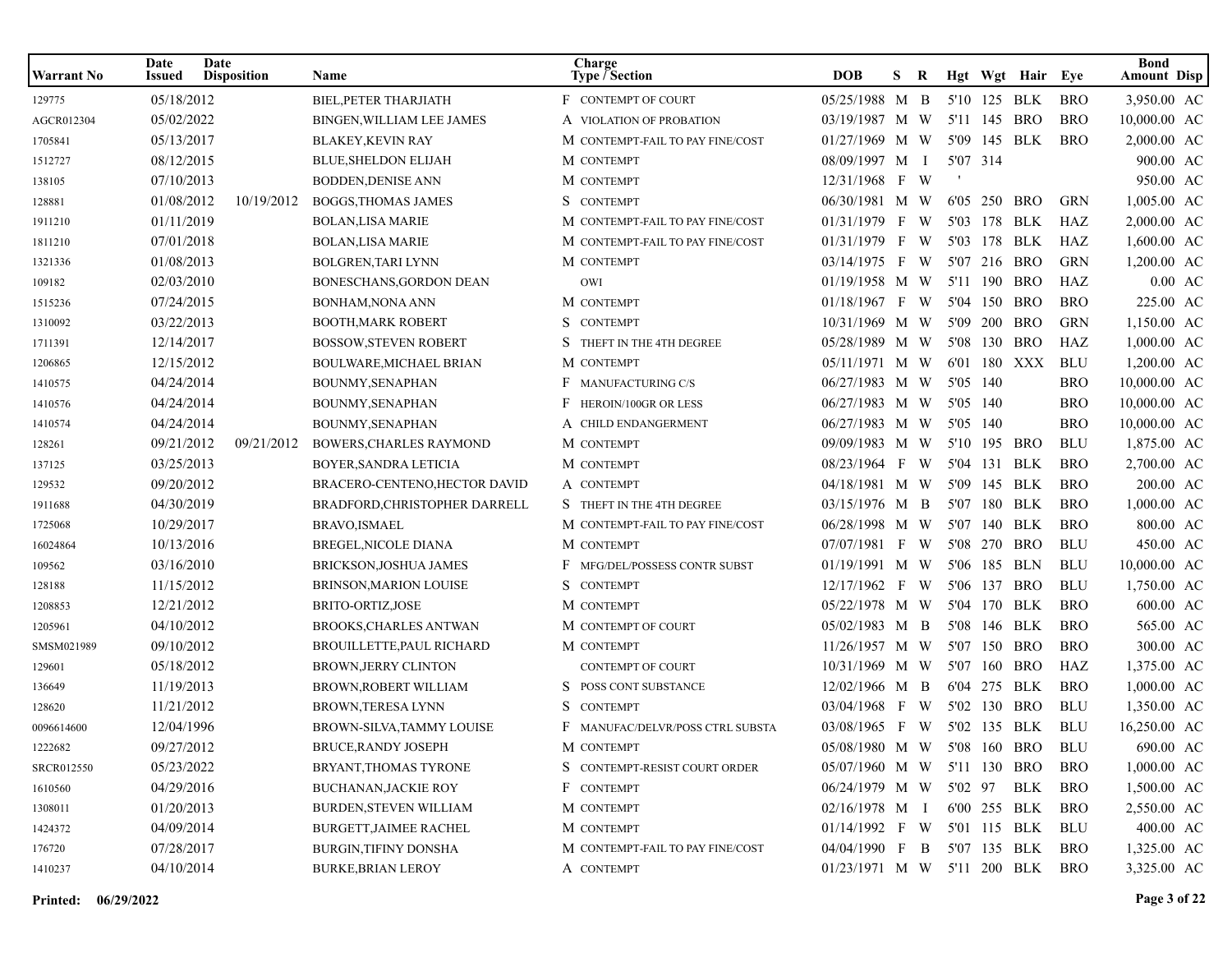| <b>Warrant No</b> | Date<br>Issued | Date<br><b>Disposition</b> | Name                           | Charge<br><b>Type / Section</b>  | <b>DOB</b>                      | S. | R |                | Hgt Wgt Hair Eye |            | <b>Bond</b><br><b>Amount Disp</b> |
|-------------------|----------------|----------------------------|--------------------------------|----------------------------------|---------------------------------|----|---|----------------|------------------|------------|-----------------------------------|
| 1410433           | 09/26/2014     |                            | <b>BURNETT.HAROLD RAY JR</b>   | M CONTEMPT                       | 08/01/1978 M W                  |    |   |                | 5'06 150 BLN     | <b>BLU</b> | 3,800.00 AC                       |
| 1221197           | 11/21/2012     |                            | BUSTAMANTE, MAYRA BROWN        | S CONTEMPT                       | 10/12/1976 F W                  |    |   |                | 5'02 175 XXX     | <b>BRO</b> | 850.00 AC                         |
| 0098660800        | 09/11/1998     |                            | CABRALES, JOSE FRANCISCO       | POSS CONTR SUBST SERIOUS         | 11/19/1970 M W                  |    |   |                | 6'01 210 BLK     | <b>BRO</b> | 695.00 AC                         |
| 129848            | 05/17/2012     |                            | CABRERA-JUAREZ, ALBERTO        | F<br><b>CONTEMPT OF COURT</b>    | 08/05/1979 M W                  |    |   |                | 5'02 149 BLK     | <b>BRO</b> | 2,750.00 AC                       |
| 156977            | 02/10/2015     |                            | CAMERON, BRAD KENNEDY          | M CONTEMPT                       | 09/01/1949 M W                  |    |   |                | 6'00 160 BLK     | <b>GRN</b> | 175.00 AC                         |
| 1023296           | 11/09/2010     |                            | CAMPBELL, JUSTIN LEROY         | M THEFT IN THE FIFTH DEGREE      | 05/14/1980 M W                  |    |   |                | 6'00 210 BRO     | <b>BRO</b> | 800.00 AC                         |
| 1223254           | 06/26/2012     |                            | CAMPBELL, JUSTIN LEROY         | M CONTEMPT                       | 05/14/1980 M W                  |    |   |                | 6'00 210 BRO     | <b>BRO</b> | 1,350.00 AC                       |
| 1818069           | 02/23/2018     | 02/27/2018                 | CAMPOS-CARPINTEYRO, ARTURO     | M CONTEMPT-FAIL TO PAY FINE/COST | 07/06/1973 M W                  |    |   |                | 5'10 200 BLK     | <b>BRO</b> | 550.00 AC                         |
| 1223515           | 05/22/2012     |                            | CAMPUZANO,FRANCISCO            | M CONTEMPT OF COURT              | 11/11/1978 M W                  |    |   |                | 5'06 125 BLK     | <b>BRO</b> | 691.00 AC                         |
| 1808145           | 10/17/2018     |                            | CANALES, JOSEPH MICHAEL        | M CONTEMPT-FAIL TO PAY FINE/COST | 07/01/1984 M W                  |    |   |                | 5'05 239 BLK     | <b>BRO</b> | 700.00 AC                         |
| 1210735           | 11/27/2012     |                            | CANTO, JOSE GARZA              | M CONTEMPT                       | 06/04/1967 M W                  |    |   |                |                  |            | 1,100.00 AC                       |
| 1818453           | 06/29/2018     |                            | CARLSON, CASSANDRA FAITH       | M CONTEMPT-FAIL TO PAY FINE/COST | $02/16/1999$ F W                |    |   |                | 4'11 182 BRO     | <b>GRN</b> | 500.00 AC                         |
| 1315594           | 04/24/2013     | 04/27/2013                 | CARLSON, RANDALL SCOTT         | M CONTEMPT                       | 07/26/1962 M W                  |    |   |                | 5'10 225 XXX     | <b>BLU</b> | 200.00 AC                         |
| 139537            | 06/11/2013     |                            | CARLTON, MILTON ALLEN          | M CONTEMPT                       | 02/04/1974 M                    |    |   | $\overline{0}$ |                  |            | 925.00 AC                         |
| 16008980          | 11/14/2016     |                            | CARRASCO-REYES, ROBERTO        | A CONTEMPT                       | 02/04/1981 M W                  |    |   |                | 5'04 150 BLK     | <b>BRO</b> | 250.00 AC                         |
| STP63ZQD6         | 12/01/2012     |                            | CARRASQUILLO-DEJESUS, JONATHAN | M CONTEMPT                       | 12/29/1983 M W                  |    |   |                | 5'06 140 BLK     | <b>BRO</b> | 350.00 AC                         |
| 146432GL          | 02/12/2014     |                            | CARRILLO, ANA SILVIA           | M NO INSURANCE ACC RELATED       | 06/20/1969 F W                  |    |   |                | 5'03 200 BLK     | <b>BRO</b> | 350.00 AC                         |
| 0000705100        | 12/03/2000     |                            | CASTANEDA,JOSE CASTRO          | A OWI                            | 03/17/1972 M W                  |    |   |                | 5'06 145 BLK     | <b>BRO</b> | 2,098.00 AC                       |
| 1717189           | 05/09/2017     |                            | CASWELL, EUGENE MAURICE        | M FRAUDULENT USE OF REGISTRATION | 08/09/1976 M W                  |    |   |                | 5'09 270 BLN     | <b>BLU</b> | 360.00 AC                         |
| 1707495           | 06/09/2017     |                            | CERDA, IRASEMA                 | A CONTEMPT-FAIL TO PAY FINE/COST | 04/13/1983 F W                  |    |   |                | 5'00 120 BLK     | <b>BRO</b> | 1,600.00 AC                       |
| 1310389           | 12/23/2013     |                            | CERNA, ARTURO                  | S OWI/1ST                        | 05/31/1985 M W                  |    |   |                | 5'07 216 BLK     | <b>BRO</b> | 1,500.00 AC                       |
| 0608598           | 05/30/2006     |                            | <b>CERVANTES, LUIS BARJAS</b>  | F FORGERY                        | 11/20/1983 M W                  |    |   |                | 5'05 140 BLK     | <b>BRO</b> | 9,750.00 AC                       |
| SMSM025805        | 05/28/2021     | 06/01/2021                 | CEYNOR, DONNA RAE              | M VIOL NO CONTACT ORDER-DOMESTIC | 02/03/1980 F W                  |    |   |                | 5'09 198 BRO     | <b>BRO</b> | $0.00 \text{ AC}$                 |
| 1818346           | 04/27/2018     |                            | <b>CHAFFIN, CAMERON JOHN</b>   | M CONTEMPT-FAIL TO PAY FINE/COST | 08/18/1998 M W                  |    |   |                | 6'00 140 BRO     | XXX        | 300.00 AC                         |
| <b>SRCR012008</b> | 11/13/2020     |                            | CHAPARRO, JOSE ANTONIO JR      | CONTEMPT-RESIST COURT ORDER      | 01/14/1996 M W                  |    |   |                | 5'11 145 BLK     | <b>BRO</b> | 1,000.00 AC                       |
| <b>SRCR011864</b> | 03/26/2021     |                            | CHAPARRO, JOSE ANTONIO JR      | POSS CNTL SUBST-1,2,3RD          | 01/14/1996 M W                  |    |   |                | 5'11 145 BLK     | <b>BRO</b> | $0.00 \text{ AC}$                 |
| <b>SRCR011864</b> | 02/25/2021     |                            | CHAPARRO, JOSE ANTONIO JR      | VIOLATION OF PROBATION           | 01/14/1996 M W                  |    |   |                | 5'11 145 BLK     | <b>BRO</b> | 2,000.00 AC                       |
| <b>SRCR011864</b> | 12/03/2020     |                            | CHAPARRO, JOSE ANTONIO JR      | <b>CONTEMPT OF COURT</b>         | 01/14/1996 M W                  |    |   |                | 5'11 145 BLK     | <b>BRO</b> | 500.00 AC                         |
| 1305959           | 03/25/2013     |                            | <b>CHAPIN, DEE DEE LYNN</b>    | M CONTEMPT                       | 11/29/1960 F W                  |    |   |                | 5'10 120 BLN     | <b>BLU</b> | 825.00 AC                         |
| 1615130           | 06/24/2016     |                            | CHAVEZ LOPEZ, ALEX             | M CONTEMPT                       | 02/09/1992 M W                  |    |   |                | 5'05 141 BRO     | <b>BRO</b> | 500.00 AC                         |
| 16006429          | 04/19/2016     |                            | <b>CHAVEZ, ALFRED TORRES</b>   | F CONTEMPT                       | 08/10/1959 M W                  |    |   |                | 5'07 160 BLK     | <b>BRO</b> | 500.00 AC                         |
| 1222153           | 06/26/2012     |                            | CHEBANYUK, JOSHUA RYAN         | M CONTEMPT                       | 08/21/1984 M W                  |    |   |                | 6'00 170 BRO     | <b>BRO</b> | 565.00 AC                         |
| 1515726           | 07/26/2015     |                            | CHESNEY, JAMES JOSEPH          | M CONTEMPT                       | 10/20/1961 M W 6'00 200 XXX XXX |    |   |                |                  |            | 250.00 AC                         |
| 1310012           | 04/10/2013     |                            | CHUN, JERONIMO AGUSTIN         | M CONTEMPT                       | 05/26/1982 M W                  |    |   |                |                  | XXX XXX    | 575.00 AC                         |
| 120341            | 11/15/2012     |                            | CLINE, MONICA JEANETTE         | M CONTEMPT                       | 04/09/1984 F W 5'08 203 BLN     |    |   |                |                  | BLU        | 475.00 AC                         |
| 1817123           | 02/08/2018     | 02/10/2018                 | COCHRAN, WILLIAM MILLARD       | M CONTEMPT-FAIL TO PAY FINE/COST | 04/24/1981 M W 5'08 317 BLK     |    |   |                |                  | BRO        | 725.00 AC                         |
| STP65RDKS         | 03/01/2013     |                            | COFFEY, TRACI LEIGH            | M CONTEMPT                       | 01/22/1971 F W 5'05 110 BRO     |    |   |                |                  | BRO        | 200.00 AC                         |
| 122422            | 09/19/2012     |                            | COFFIELD, CANDACE DIANE        | M CONTEMPT                       | 04/28/1984 F W 5'02 120         |    |   |                |                  |            | 225.00 AC                         |
| FECR012492        | 02/17/2022     |                            | COLLINS, CHRISTOPHER JOE       | F BURGLARY 3RD DEGREE            | 02/25/1978 M W 5'11 160 BLK BRO |    |   |                |                  |            | 5,000.00 AC                       |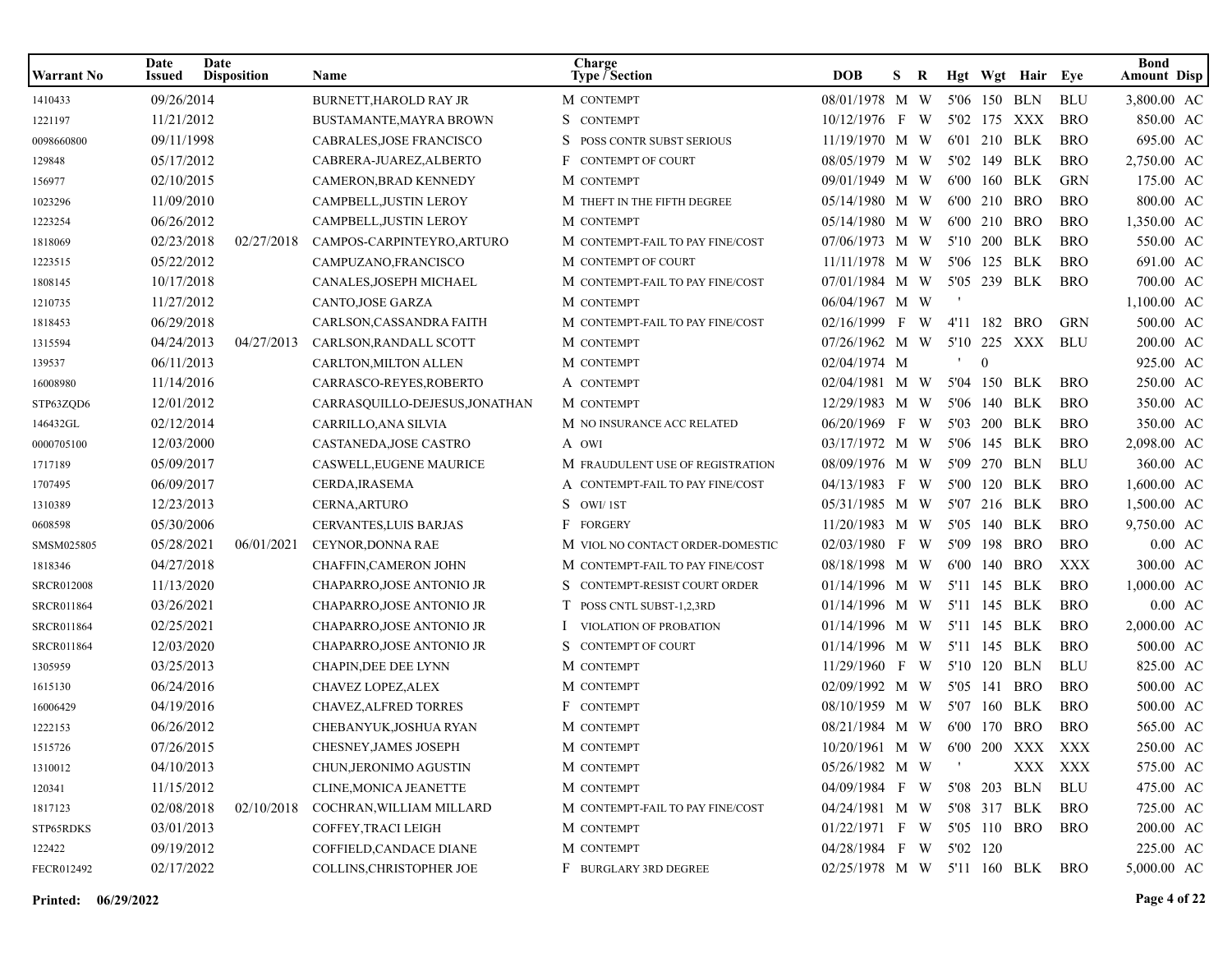| Warrant No        | Date<br><b>Issued</b> | Date<br><b>Disposition</b> | Name                                       | Charge<br><b>Type / Section</b>        | <b>DOB</b>                  | S. | R |          |          | Hgt Wgt Hair Eye |            | <b>Bond</b><br><b>Amount Disp</b> |
|-------------------|-----------------------|----------------------------|--------------------------------------------|----------------------------------------|-----------------------------|----|---|----------|----------|------------------|------------|-----------------------------------|
| 1364LK9G          | 01/13/2013            |                            | COLON, JUAN MIGUEL CARABALLO               | M CONTEMPT                             | 07/26/1980 M W              |    |   |          |          | 5'05 160 XXX     | <b>BRO</b> | 250.00 AC                         |
| 0100761200        | 11/12/2001            |                            | COMBS, MICKEY LYNN                         | F FELONIOUS ESCAPE                     | 07/25/1966 M W              |    |   |          |          | 5'09 210 BRO     | <b>BRO</b> | 9,750.00 AC                       |
| SRCR012246        | 07/13/2021            |                            | CONRAD, TEJON MALIK                        | M CONTEMPT-WILLFUL CRT DISTURB         | 01/28/1993 M B              |    |   |          |          | 5'06 151 BLK     | <b>BRO</b> | 1,500.00 AC                       |
| OWCR012133        | 06/18/2021            |                            | CONRAD, TEJON MALIK                        | M OPER VEHICLE WHILE INTOXICATED       | 01/28/1993 M B              |    |   |          |          | 5'06 151 BLK     | <b>BRO</b> | $0.00$ AC                         |
| OWCR012133        | 12/02/2021            |                            | CONRAD, TEJON MALIK                        | M CONTEMPT-RESIST COURT ORDER          | 01/28/1993 M B              |    |   |          |          | 5'06 151 BLK     | <b>BRO</b> | 500.00 AC                         |
| 1611115           | 11/08/2016            |                            | COOK, SHAYNE ALLEN                         | A CREDIT CARD FRAUD                    | 07/28/1979 M I              |    |   |          |          | 5'08 180 BRO     | <b>BRO</b> | 5,000.00 AC                       |
| 122129            | 09/16/2012            |                            | CORREA, IGNACIO ARIAS                      | M CONTEMPT                             | 02/25/1970 M W              |    |   |          |          | 5'04 120 XXX     | XXX        | 600.00 AC                         |
| 1221528           | 12/01/2012            |                            | CORTES-TREJO, LUIS ALFONSO                 | M CONTEMPT                             | 05/02/1981 M W              |    |   |          |          | 5'10 224 BLK     | <b>BRO</b> | 1,350.00 AC                       |
| 1220919           | 07/13/2012            |                            | COULTER, CALEB JACKSON                     | M CONTEMPT                             | 10/18/1980 M W              |    |   |          |          | 5'08 170 BRO     | HAZ        | 585.00 AC                         |
| 127310            | 12/14/2012            |                            | COURNOYER, BENJAMIN                        | M CONTEMPT                             | 01/20/1988 M I              |    |   |          |          | 5'07 140 XXX     | BRO        | 725.00 AC                         |
| 129056            | 11/15/2012            |                            | COXWORTH, SCOTT RICHARD                    | A CONTEMPT                             | 11/09/1968 M W              |    |   | 6'05 200 |          |                  | <b>BLU</b> | 250.00 AC                         |
| <b>SRCR011687</b> | 09/24/2019            |                            | CRAWFORD, JENNIFER NICOLE                  | M CONTEMPT-FAIL TO PAY FINE/COST       | 11/03/1987 F W              |    |   |          |          | 5'05 109 BRO     | HAZ        | $0.00$ AC                         |
| 129649            | 12/20/2012            |                            | CRUZ, JHONNY                               | M CONTEMPT                             | 06/02/1983 M W              |    |   |          |          | 5'06 186 BLK     | <b>BRO</b> | 325.00 AC                         |
| 126547            | 06/29/2012            | 06/29/2012                 | CRUZ, JULIO CESAR                          | M CONTEMPT                             | 07/01/1991 M W              |    |   |          |          | 5'05 140 BLK     | <b>BRO</b> | 812.00 AC                         |
| 1308939           | 02/14/2013            |                            | CRUZ-SEGURA, LUIS EDUARDO                  | M CONTEMPT                             | 09/03/1983 M W              |    |   |          |          | 5'05 165 BLK     | <b>BRO</b> | 725.00 AC                         |
| STA0026023        | 04/25/2022            |                            | CRUZRAMIREZ, SANTOS GUILLERMO              | I LEAVE SCENE OF PD ACCIDENT           | 01/11/1988 M W              |    |   |          |          | XXX              | XXX        | 300.00 AC                         |
| STA0026025        | 04/25/2022            |                            | CRUZRAMIREZ, SANTOS GUILLERMO              | I NO VALID DRIVERS LICENSE             | 01/11/1988 M W              |    |   |          |          | XXX              | XXX        | 300.00 AC                         |
| STA0026024        | 04/25/2022            |                            | CRUZRAMIREZ, SANTOS GUILLERMO              | <b>I</b> FAIL OBEY STOP SIGN/YIELD ROW | 01/11/1988 M W              |    |   |          |          | XXX              | XXX        | 300.00 AC                         |
| 1220918           | 03/29/2012            |                            | <b>CULLEN, GLADYS ANN</b>                  | M COC DISORDERLY CONDUCT               | 03/07/1965 F W              |    |   |          | 5'03 280 | <b>BRO</b>       | HAZ        | 284.00 AC                         |
| 137907            | 07/19/2013            | 07/19/2013                 | <b>CULVER, BRENT ANDREW</b>                | M CONTEMPT                             | 06/08/1985 M W              |    |   |          |          | 6'02 175 BRO     | <b>BRO</b> | 1,500.00 AC                       |
| 136719            | 03/25/2013            |                            | <b>CUMMINGS, ERIC WAYNE</b>                | A CONTEMPT                             | 12/07/1979 M W              |    |   |          |          | 6'06 105 BLK     | <b>GRN</b> | 825.00 AC                         |
| 05008387          | 12/02/2005            |                            | DABNEY, CODY DILLON                        | A MITTIMUS ANIMAL NEGLECT              | 07/24/1985 M W              |    |   |          |          | 6'01 210 BRO     | HAZ        | $0.00$ AC                         |
| 1410201           | 03/29/2014            | 03/28/2014                 | DASHER, RENIA MARIE                        | S CONTEMPT                             | 06/24/1977 F W              |    |   | 4'11 95  |          | <b>BRO</b>       | <b>GRN</b> | $0.00$ AC                         |
| 127831            | 11/25/2012            | 11/25/2012                 | DAUGHERTY, DAVID ALAN                      | M CONTEMPT                             | 08/27/1976 M W              |    |   |          |          | 6'03 190 XXX     | <b>BLU</b> | 375.00 AC                         |
| 138491            | 06/27/2013            |                            | DAVID, APRIL DAWN                          | M CONTEMPT                             | 03/23/1979 F B              |    |   |          |          | 5'09 170 BLK     | <b>BRO</b> | 650.00 AC                         |
| 136093            | 01/24/2013            |                            | DAVID, DUANE THOMAS                        | M CONTEMPT                             | 09/07/1981 M B              |    |   |          |          | 6'02 215 BLK     | <b>BRO</b> | 1,450.00 AC                       |
| 1613937           | 04/18/2016            |                            | DAVIS, ANTWAN KEITH                        | M CONTEMPT                             | 12/29/1991 M B              |    |   |          |          | 5'08 130 BLK     | <b>BRO</b> | 1,000.00 AC                       |
| 1624762           | 06/24/2016            |                            | DAVIS, ANTWAN KEITH                        | M CONTEMPT                             | 12/29/1991 M B              |    |   |          |          | 5'08 130 BLK     | <b>BRO</b> | 300.00 AC                         |
| 146065            | 04/26/2014            | 04/26/2014                 | DAVIS, LAYN MATTHEW                        | S CONTEMPT                             | 08/26/1972 M W              |    |   |          |          | 6'00 190 BLN     | HAZ        | 850.00 AC                         |
| 9715606500        | 05/02/1997            |                            | DAVIS, LAYN MATTHEW                        | S MITTIMUS OWI FTP TOTAL DU            | 08/26/1972 M W              |    |   |          |          | 6'00 190 BLN     | HAZ        | 700.00 AC                         |
| 146534            | 04/24/2014            |                            | DAVIS, MIKE ARLAN                          | F CONTEMPT                             | 08/18/1968 M W              |    |   |          |          | 5'08 155 BRO     | <b>BLU</b> | 2,200.00 AC                       |
| 122566            | 10/10/2012            |                            | DAVIS, ZENOBIA LASHAWN                     | M CONTEMPT                             | 02/02/1984 F B              |    |   |          |          | 5'06 170 BLK     | XXX        | 1,000.00 AC                       |
| 1324207           |                       |                            | 03/02/2013  03/02/2013  DEBOER, ROBERT LEE | M THEFT IN THE 5TH DEGREE              | 09/30/1970 M W 6'00 235     |    |   |          |          |                  | <b>BRO</b> | 650.00 AC                         |
| 1711191           | 09/29/2017            |                            | DEGROOT, BROOKLYN MARIE                    | M CONTEMPT-FAIL TO PAY FINE/COST       | 12/03/1994 F I              |    |   |          |          | 5'03 115 BRO     | <b>BRO</b> | 1,950.00 AC                       |
| 136492            | 03/01/2013            |                            | DEJONG, CONSTANCE RAE                      | M CONTEMPT                             | 07/09/1973 F W 5'02 160 BRO |    |   |          |          |                  | HAZ        | 1,950.00 AC                       |
| 9900680802        | 01/04/1999            |                            | DELACRUZ, ARCADIO III                      | S OWI                                  | 09/30/1973 M U 5'07 145 BLK |    |   |          |          |                  | <b>BRO</b> | 774.50 AC                         |
| 1506808           | 07/23/2015            |                            | DELACRUZ, ARCADIO III                      | M CONTEMPT                             | 09/30/1973 M U 5'07 145 BLK |    |   |          |          |                  | BRO        | 2,000.00 AC                       |
| 9900680800        | 01/04/1999            |                            | DELACRUZ, ARCADIO III                      | S OWI                                  | 09/30/1973 M U 5'07 145 BLK |    |   |          |          |                  | <b>BRO</b> | $0.00\;\;{\rm AC}$                |
| 146131            | 02/23/2014            | 02/23/2014                 | DELACRUZ, RUBEN SANTOYO                    | M CONTEMPT                             | 10/23/1966 M U 5'08 180 BLK |    |   |          |          |                  | BRO        | 4,100.00 AC                       |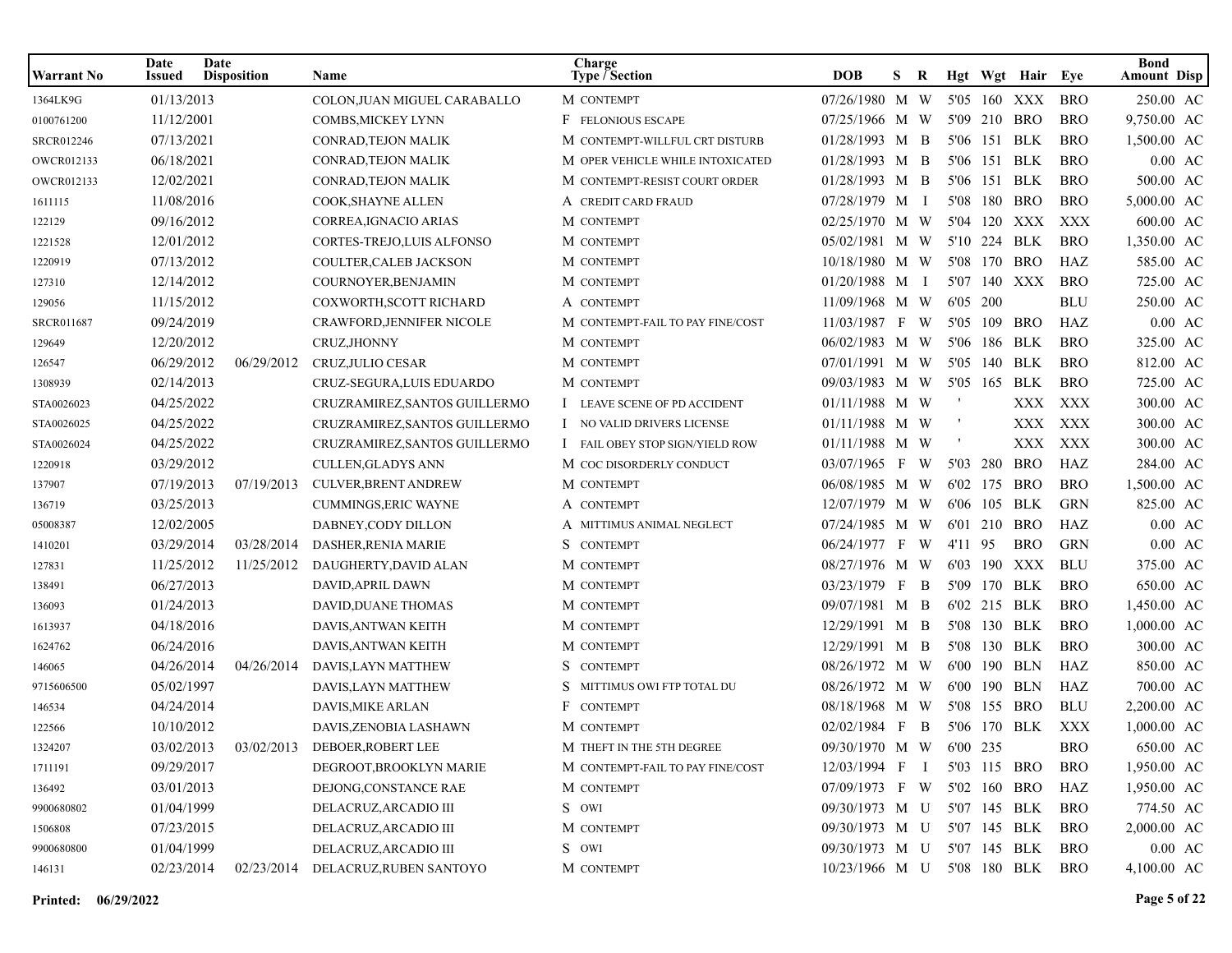| Warrant No | Date<br>Issued | Date<br><b>Disposition</b> | Name                                                  | Charge<br>Type $\bar{ }$ Section | <b>DOB</b>                      | S. | R              |                |              | Hgt Wgt Hair Eye |            | <b>Bond</b><br><b>Amount Disp</b> |
|------------|----------------|----------------------------|-------------------------------------------------------|----------------------------------|---------------------------------|----|----------------|----------------|--------------|------------------|------------|-----------------------------------|
| 148740     | 05/16/2014     |                            | DELALUZ, KRISTEN INEZ                                 | M CONTEMPT                       | 06/29/1985 F                    |    | $\blacksquare$ | 5'05 0         |              | <b>BRO</b>       | <b>BRO</b> | 625.00 AC                         |
| 144934     | 05/09/2014     |                            | DELAROSA, JUAN PABLO                                  | M CONTEMPT                       | 12/17/1962 M W                  |    |                |                | 5'06 170 BLK |                  | <b>BRO</b> | 1,200.00 AC                       |
| 0092493400 | 08/03/1992     |                            | DELAROSA, JUAN PABLO                                  | A OWI/2ND                        | 12/17/1962 M W                  |    |                |                | 5'06 170 BLK |                  | <b>BRO</b> | 1,007.00 AC                       |
| 1716120    | 01/27/2017     |                            | DELEON, MANUEL PELICO                                 | M CONTEMPT                       | 09/28/1987 M W                  |    |                |                | 5'05 150 BRO |                  | <b>BRO</b> | 625.00 AC                         |
| 1323009    | 08/15/2013     |                            | DELOTTO, DAWN MARIE MARGARET                          | M CONTEMPT                       | 01/25/1983 F W                  |    |                |                | 5'10 150 BRO |                  | HAZ        | 1,100.00 AC                       |
| 0200754100 | 03/05/2002     |                            | DIAZ, JESUS                                           | S OWI                            | 10/15/1973 M W                  |    |                |                | 5'09 170 BLK |                  | <b>BRO</b> | 700.00 AC                         |
| 1716419    | 03/27/2017     |                            | <b>DICK,LOUIS JR</b>                                  | M CONTEMPT-FAIL TO PAY FINE/COST | 06/11/1971 M I                  |    |                |                | 5'10 265 BLK |                  | <b>BRO</b> | 250.00 AC                         |
| 128333     | 12/24/2012     |                            | <b>DINGER, JUSTIN ROBERT</b>                          | F CONTEMPT                       | 02/05/1983 M W                  |    |                | 5'09           | 130 BRO      |                  | <b>BRO</b> | 3,000.00 AC                       |
| 078538     | 04/02/2007     |                            | <b>DINGER, JUSTIN ROBERT</b>                          | MITTIMUS THEFT 4TH DEG           | 02/05/1983 M W                  |    |                |                | 5'09 130 BRO |                  | <b>BRO</b> | 442.90 AC                         |
| 1223870    | 07/24/2012     | 07/26/2012                 | DIRKSEN, SHAWN PHILLIP                                | M CONTEMPT OF COURT              | 02/16/1979 M W                  |    |                |                | 6'04 280 BAL |                  | <b>BLU</b> | 300.00 AC                         |
| 1223853    | 07/24/2012     | 07/26/2012                 | DIRKSEN, SHAWN PHILLIP                                | M CONTEMPT OF COURT              | 02/16/1979 M W                  |    |                |                | 6'04 280 BAL |                  | BLU        | 300.00 AC                         |
| 1819433    | 12/17/2018     | 12/17/2018                 | DOMINGUEZ, TERESA                                     | M CONTEMPT-FAIL TO PAY FINE/COST | 11/19/1990 F                    |    |                |                |              |                  |            | 500.00 AC                         |
| 1419777    | 05/17/2014     | 05/17/2014                 | DONNELL, DOLAN SCOTT                                  | M CONTEMPT                       | 09/13/1971 M W                  |    |                |                | 5'09 190 BRO |                  | <b>BRO</b> | 225.00 AC                         |
| 133074     | 01/22/2013     |                            | DORHOUT, SEAN ADAM                                    | M CONTEMPT                       | 06/06/1981 M W                  |    |                |                |              |                  |            | 625.00 AC                         |
| SRCR012156 | 08/30/2021     |                            | DOWNING, CRAIG JEFFREY                                | CONTEMPT-WILLFUL CRT DISTURB     | $11/17/1976$ M W                |    |                |                | 5'11 174 BRO |                  | <b>BRO</b> | 500.00 AC                         |
| 1224033    | 09/26/2012     |                            | DOYLE, JOSEPH A                                       | M THEFT IN THE 5TH DEGREE        | 08/19/1976 M W                  |    |                |                | 6'04 175 BRO |                  | HAZ        | 350.00 AC                         |
| 1711004    | 10/29/2017     |                            | DROWN, TALON THOMAS                                   | A CONTEMPT-FAIL TO PAY FINE/COST | 06/10/1997 M W                  |    |                |                | 5'10 169 BRO |                  | <b>BRO</b> | 2,800.00 AC                       |
| 121141     | 10/09/2012     |                            | DUBOIS, NIKKI L                                       | M EXCESSIVE SPEED (AUTO)         | 09/30/1972 F W                  |    |                | $4'11 \quad 0$ |              |                  |            | 250.00 AC                         |
| 146938     | 04/24/2014     | 04/25/2014                 | DUDLA, STEPHEN MORGAN                                 | S CONTEMPT                       | 09/08/1979 M W                  |    |                |                | 5'09 123 BLN |                  | BLU        | 750.00 AC                         |
| 1310405    | 01/06/2014     |                            | EARL, BAMBI LYNN                                      | S.<br><b>CONTEMPT</b>            | 07/06/1960 F W                  |    |                |                | 5'00 120 BRO |                  | <b>BLU</b> | 2,500.00 AC                       |
| 148340     | 05/09/2014     | 05/09/2014                 | <b>EARLY, ELIZ KATRICE</b>                            | <b>CONTEMPT</b><br>S             | 05/04/1980 F                    |    | B              |                | 5'01 128 BLK |                  | <b>BRO</b> | 1,100.00 AC                       |
| 1711088    | 04/14/2017     |                            | <b>ECKERT, KEVIN ROBERT</b>                           | M CONTEMPT-FAIL TO PAY FINE/COST | 08/30/1963 M W                  |    |                |                |              | 5'09 220 XXX     | <b>BLU</b> | 1,500.00 AC                       |
| 1304GH7    | 01/11/2013     |                            | <b>EGAN,RICKY CLEMENT</b>                             | M CONTEMPT                       | 03/16/1979 M W                  |    |                |                | 5'06 165 BRO |                  | HAZ        | 175.00 AC                         |
| 128824     | 11/15/2012     |                            | ELLENWOOD,CANDICE LEIGH                               | S CONTEMPT                       | 01/11/1981 F W                  |    |                |                | 5'07 115 BRO |                  | <b>BLU</b> | 1,050.00 AC                       |
| 139602     | 03/22/2013     |                            | ELLIOTT, DAVID MORRIS                                 | S CONTEMPT                       | 07/13/1972 M W                  |    |                |                | 6'07 300 BLK |                  | <b>BRO</b> | 550.00 AC                         |
| 142722     | 05/17/2014     |                            | ELTON, ROBERT LANCE JAMES                             | M CONTEMPT                       | 03/06/1980 M I                  |    |                |                |              | 6'00 185 XXX     | <b>BRO</b> | 650.00 AC                         |
| 1512471    | 01/14/2015     |                            | <b>EMERY, JOSEPH MARK</b>                             | M CONTEMPT                       | 03/26/1976 M W                  |    |                |                | 5'10 155 BLN |                  | GRN        | 700.00 AC                         |
| 138996     | 01/09/2013     |                            | ENGELKES, STEPHANIE ELAINE                            | M CONTEMPT                       | 12/27/1984 F W                  |    |                |                |              | 5'04 162 XXX     | <b>BLU</b> | 400.00 AC                         |
| 1223217    | 03/29/2012     |                            | <b>ENGLER, KIMBERLY SUE</b>                           | M CONTEMPT OF COURT              | 08/23/1981 F W                  |    |                |                | 5'08 210 BRO |                  | <b>GRN</b> | 239.00 AC                         |
| 1221999    | 07/10/2012     |                            | EPPES, DANNY KEITH JR                                 | M CONTEMPT                       | 10/11/1974 M W                  |    |                |                | 5'07 148 BRO |                  | <b>BRO</b> | 300.00 AC                         |
| 139775     | 06/26/2013     |                            | ERICKSON, JOSHUA DOUGLAS                              | M CONTEMPT                       | 05/05/1979 M W                  |    |                |                | 6'02 270 BRO |                  | <b>BLU</b> | 750.00 AC                         |
| 1306235    | 02/14/2013     |                            | ESCALANTE, EDGAR ADEMAR GARCIA                        | M CONTEMPT                       | 05/04/1985 M W                  |    |                |                | 5'01 115 BRO |                  | <b>BRO</b> | 250.00 AC                         |
| 1414041    |                |                            | 12/10/2015  11/08/2020  ESCOBAR-CHILEL, EDGAR ROBERTO | M CONTEMPT                       | 07/09/1996 M W 5'00 110 BRO BRO |    |                |                |              |                  |            | 550.00 AC                         |
| OWCR012317 | 03/12/2022     |                            | ESPINDOLA-JUSTO,CARLOS EDUARDO                        | T OWI-1ST OFFENSE                | 12/27/1997 M W 5'05 176 BRO     |    |                |                |              |                  | <b>BRO</b> | $0.00\text{ AC}$                  |
| 0097602900 | 01/02/1997     |                            | ESPINOZA, MIGUEL ANGEL                                | S MITTIMUS OWI FTP OWES \$43     | 09/10/1974 M W 5'05 180 BLK     |    |                |                |              |                  | BRO        | 430.00 AC                         |
| 1725033    | 03/03/2017     |                            | <b>ESSINGTON, MISTY LOVE</b>                          | M THEFT IN THE 5TH DEGREE        | 12/04/1971 F W 5'07 180 XXX GRN |    |                |                |              |                  |            | 300.00 AC                         |
| 122111     | 10/09/2012     |                            | FAJARDO, GERMAN L                                     | M CONTEMPT                       | 01/31/1987 M                    |    |                |                |              |                  |            | 200.00 AC                         |
| 1510646    | 07/11/2015     |                            | FARMER, TIMOTHY FLOYD                                 | M CONTEMPT                       | 11/09/1990 M W                  |    |                |                | 6'00 175 BRO |                  | <b>BRO</b> | 500.00 AC                         |
| 1318830    | 03/01/2013     |                            | FARNSWORTH, CASEY RAY                                 | M CONTEMPT                       | 12/30/1980 M W 5'07 170 BRO     |    |                |                |              |                  | BLU        | 350.00 AC                         |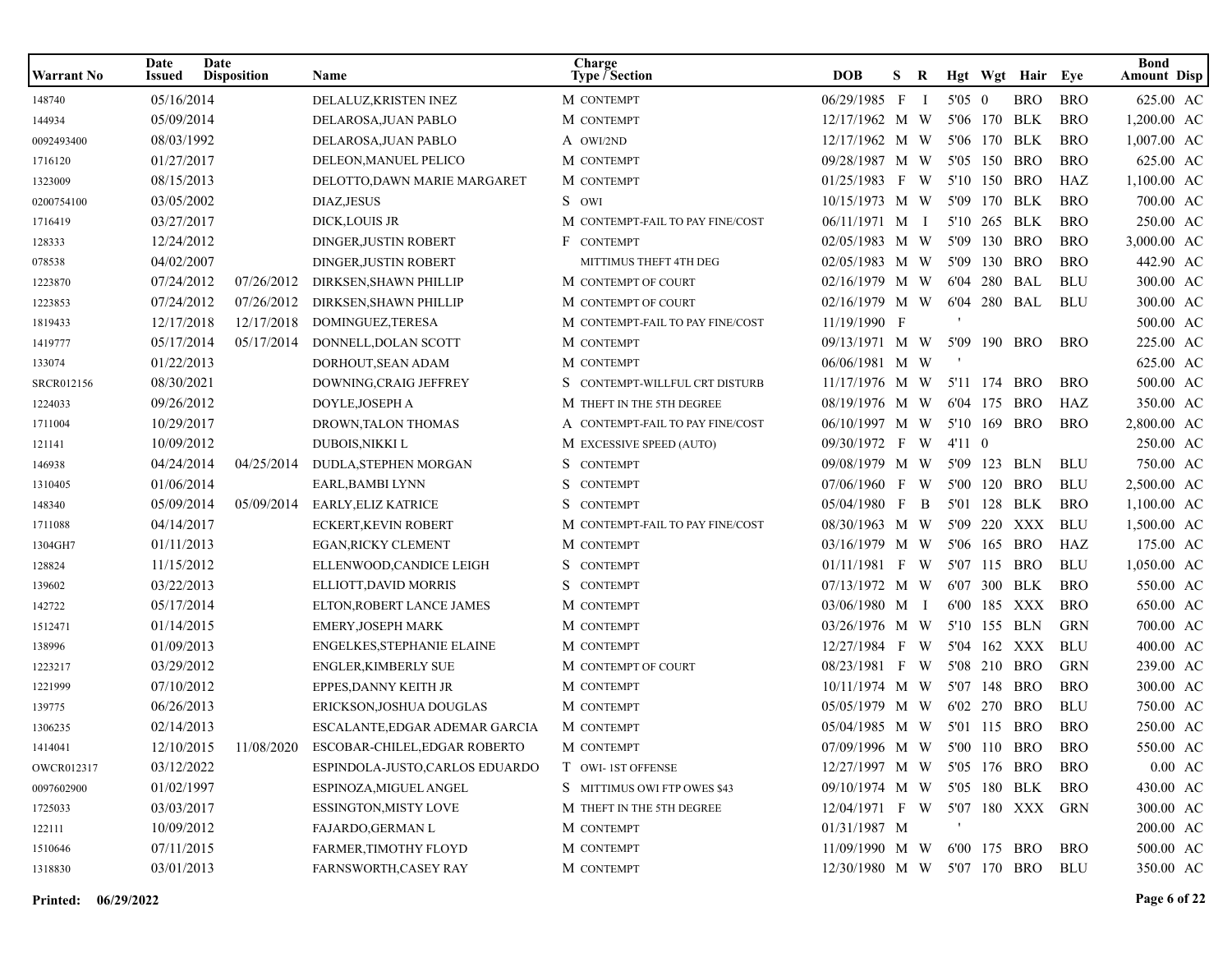| <b>Warrant No</b> | Date<br>Issued | Date<br><b>Disposition</b> | Name                            | Charge<br><b>Type / Section</b>  | <b>DOB</b>                  | S. | R |          | Hgt Wgt Hair Eye |            | <b>Bond</b><br><b>Amount Disp</b> |  |
|-------------------|----------------|----------------------------|---------------------------------|----------------------------------|-----------------------------|----|---|----------|------------------|------------|-----------------------------------|--|
| 155875            | 07/11/2015     |                            | FELLER, JASON SCOTT             | M CONTEMPT                       | 12/01/1975 M W              |    |   |          | 5'09 155 BLK     | <b>BLU</b> | 500.00 AC                         |  |
| 1808882           | 10/11/2018     |                            | <b>FICKLEN, JAMES WESLEY</b>    | M CONTEMPT-FAIL TO PAY FINE/COST | 07/11/1973 M W              |    |   |          | 5'08 150 BRO     | <b>BLU</b> | 950.00 AC                         |  |
| 139454            | 05/20/2013     | 05/20/2013                 | <b>FINK, JAMES EDWARD</b>       | M CONTEMPT                       | 11/20/1969 M W              |    |   |          | 5'09 216 SDY     | <b>BLU</b> | 1,300.00 AC                       |  |
| 18011449          | 08/10/2018     |                            | <b>FINK, JASON CHARLES</b>      | S CONTEMPT-RESIST COURT ORDER    | 04/24/1979 M W              |    |   |          | 6'02 210 BRO     | <b>BLU</b> | 1,000.00 AC                       |  |
| 18015341          | 03/09/2018     |                            | FINKRAL, KEVIN ALAN             | M CONTEMPT-FAIL TO PAY FINE/COST | 07/28/1990 M W              |    |   |          | 6'00 230 BRO     | <b>BLU</b> | 350.00 AC                         |  |
| 1319882           | 03/16/2013     |                            | FINLEY, TROY RAYMOND SR.        | M CONTEMPT                       | 02/28/1965 M W              |    |   |          | 5'06 170 BRO     | HAZ        | 150.00 AC                         |  |
| SMSM025620        | 05/04/2022     |                            | FISCHER, TASHA LYNN             | M CONTEMPT-RESIST COURT ORDER    | 10/09/1987 F W              |    |   |          | 5'06 122 BRO     | <b>GRN</b> | 300.00 AC                         |  |
| FECR011026        | 07/11/2019     |                            | FLIGG, ALAN WAYNE               | <b>F</b> VIOLATION OF PROBATION  | 06/12/1987 M W              |    |   |          | 6'00 165 BRO     | <b>BRO</b> | 5,000.00 AC                       |  |
| 137273            | 01/13/2013     |                            | <b>FLORES, CARLOS DANIEL</b>    | M CONTEMPT                       | 06/20/1987 M W              |    |   |          | 6'00 165 XXX     | <b>BRO</b> | 375.00 AC                         |  |
| 128856            | 09/23/2012     |                            | <b>FLORES, FELIX ARCOS</b>      | M CONTEMPT                       | 10/13/1986 M W              |    |   |          | 5'06 180 XXX     | BRO        | 1,715.00 AC                       |  |
| 1818629           | 07/12/2018     |                            | <b>FLORES, JOSE ALCIDES</b>     | M CONTEMPT-FAIL TO PAY FINE/COST | 06/05/1995 M W              |    |   |          | 5'04 140 BLK     | <b>BRO</b> | 600.00 AC                         |  |
| 1310073           | 08/15/2013     |                            | FOBB, ANTHONY ALLEN             | F CONTEMPT                       | 04/19/1984 M I              |    |   |          | 6'01 275 BAL     | <b>BRO</b> | 400.00 AC                         |  |
| 136439            | 11/22/2013     |                            | FOSTER, JEREMY STEVEN           | M CONTEMPT                       | 07/15/1974 M W              |    |   |          | 5'09 165 BRO     | GRN        | 750.00 AC                         |  |
| SRCR012039        | 02/16/2021     |                            | FREEMAN, CHRISTOPHER RAY        | S CONTEMPT OF COURT              | 10/02/1992 M W              |    |   |          | 6'03 200 BLN     | <b>GRN</b> | 1,500.00 AC                       |  |
| SMSM025730        | 03/15/2022     |                            | FREESE, CHRISTINE MARIE         | M CONTEMPT-RESIST COURT ORDER    | 04/21/1977 F W              |    |   |          | 5'04 160 BRO     | <b>BRO</b> | 300.00 AC                         |  |
| 1414610           | 05/18/2014     | 05/18/2014                 | FRERICHS, TIMOTHY JOE           | M CONTEMPT                       | 06/07/1960 M W              |    |   |          | 5'10 145 BRO     | HAZ        | 750.00 AC                         |  |
| 1705603           | 06/09/2017     |                            | FRIEDMAN, MICHAEL JAMES         | M CONTEMPT-FAIL TO PAY FINE/COST | 07/19/1967 M W              |    |   |          | 5'10 208 BLK     | <b>BRO</b> | 875.00 AC                         |  |
| 0096560300        | 08/15/1996     |                            | FRIEDMAN, MICHAEL JAMES         | S POSS CONT SUBSTANCE            | 07/19/1967 M W              |    |   |          | 5'10 208 BLK     | <b>BRO</b> | 690.00 AC                         |  |
| <b>SRCR009889</b> | 02/20/2014     | 02/20/2014                 | FULLERTON, DARREN LYNN          | A CONTEMPT                       | 06/14/1966 M W              |    |   |          | 5'08 215 XXX     | BRO        | 950.00 AC                         |  |
| 14XXX8            | 05/17/2014     |                            | <b>GALBRAITH, MARK ALAN</b>     | M CONTEMPT                       | 05/21/1967 M W              |    |   |          | 6'04 360 XXX     | GRN        | 575.00 AC                         |  |
| 058397            | 07/06/2005     |                            | <b>GALLUS, ERIC JOHN</b>        | POSSESION OF MARIJUANA           | 08/25/1965 M W              |    |   |          | 5'06 160 BLK     | <b>BRO</b> | 825.00 AC                         |  |
| 138397            | 02/21/2013     |                            | <b>GALLUS, ERIC JOHN</b>        | <b>CONTEMPT</b>                  | 08/25/1965 M W              |    |   |          | 5'06 160 BLK     | <b>BRO</b> | 950.00 AC                         |  |
| 128408            | 11/23/2012     |                            | <b>GAMBS, JAMES LEROY</b>       | F CONTEMPT                       | 06/19/1975 M W              |    |   |          | 5'10 219 BRO     | <b>BLU</b> | 3,700.00 AC                       |  |
| FECR012503        | 03/07/2022     |                            | GARCIA HERNANDEZ,JOSE ALEJANDRO | F SEX ABUSE-3RD-BY FORCE 1ST     | 04/28/1974 M W              |    |   | 5'06 175 |                  |            | $0.00 \text{ AC}$                 |  |
| 1310021           | 06/28/2013     |                            | <b>GARCIA, DANIEL</b>           | A CONTEMPT                       | 06/03/1977 M W              |    |   |          | 5'11 164 BLK     | BRO        | 3,500.00 AC                       |  |
| 1310199           | 06/28/2013     |                            | <b>GARCIA, DANIEL</b>           | A CONTEMPT                       | 06/03/1977 M W              |    |   |          | 5'11 164 BLK     | <b>BRO</b> | 3,500.00 AC                       |  |
| 136465            | 01/24/2013     |                            | <b>GARCIA, LUIS HERNANDEZ</b>   | M CONTEMPT                       | 06/01/1978 M W              |    |   |          | 6'09 160 XXX     | XXX        | 350.00 AC                         |  |
| 1817870           | 02/21/2018     |                            | <b>GARCIA, PEGGY SUE</b>        | M CONTEMPT-FAIL TO PAY FINE/COST | 10/04/1966 F                |    |   |          | 4'11 124 BRO     | <b>BRO</b> | 1,150.00 AC                       |  |
| 156978            | 02/12/2015     |                            | GARCIA, WILLIAM                 | M CONTEMPT                       | 09/20/1965 M W              |    |   |          | 5'06 250 XXX     | <b>BRO</b> | 175.00 AC                         |  |
| 1818529           | 06/28/2018     | 06/29/2018                 | GARCIA-ARGUETA, JOSE GERARDO    | M CONTEMPT-FAIL TO PAY FINE/COST | 05/20/1992 M W              |    |   |          | 5'08 160 BLK     | <b>BRO</b> | 600.00 AC                         |  |
| 1207510           | 12/01/2012     |                            | GARCIA-GARCIA, ANGEL ARNALDO    | M CONTEMPT                       | 03/14/1971 M W              |    |   |          | 5'05 138 BLK     | BRO        | 375.00 AC                         |  |
| 1206116           | 08/15/2012     |                            | GARCIA-GUERRERO, JUAN CARLOS    | M CONTEMPT                       | $11/05/1964$ M W            |    |   | 5'05 0   |                  |            | 1,295.00 AC                       |  |
| 145963            | 09/27/2014     |                            | GARIBAY, RAYMOND CESARIO        | M CONTEMPT                       | 05/15/1977 M                |    |   |          | 5'06 180 BLK BRO |            | 1,450.00 AC                       |  |
| 1321139           | 04/09/2013     |                            | <b>GARNCARZ,TIMOTHY ANDREW</b>  | M CONTEMPT                       | 08/12/1987 M W              |    |   |          | 5'06 141 BRO     | <b>BRO</b> | 725.00 AC                         |  |
| 1911625           | 03/05/2019     | 03/05/2019                 | GARZA,REBEKAH GARZA             | M CONTEMPT-INSOLENCE BEHAVIOR    | $01/01/1995$ F W            |    |   |          | 5'00 117 BRO     | <b>BRO</b> | 1,500.00 AC                       |  |
| 137937            | 02/21/2013     |                            | GASHE,HAROLD                    | M CONTEMPT                       | $03/04/1966$ M B            |    |   |          | 5'07 250 BLK     | <b>BRO</b> | 300.00 AC                         |  |
| 9900662100        | 03/04/1999     |                            | <b>GENZMER, ANDREW SCOTT</b>    | S GATHERING WHERE CONTR          | 09/08/1978 M W              |    |   |          | 5'08 180 BRO     | <b>BRO</b> | 630.00 AC                         |  |
| 0000517500        | 03/02/1994     |                            | <b>GERKEN, ERIC OLAYNE</b>      | S MITTIMUS OWI OWES \$682        | $01/04/1954$ M W            |    |   |          | 6'04 240 BRO     | BLU        | 682.00 AC                         |  |
| 1505175           | 09/10/2015     |                            | <b>GERKEN, ERIC OLAYNE</b>      | M CONTEMPT                       | 01/04/1954 M W 6'04 240 BRO |    |   |          |                  | BLU        | 850.00 AC                         |  |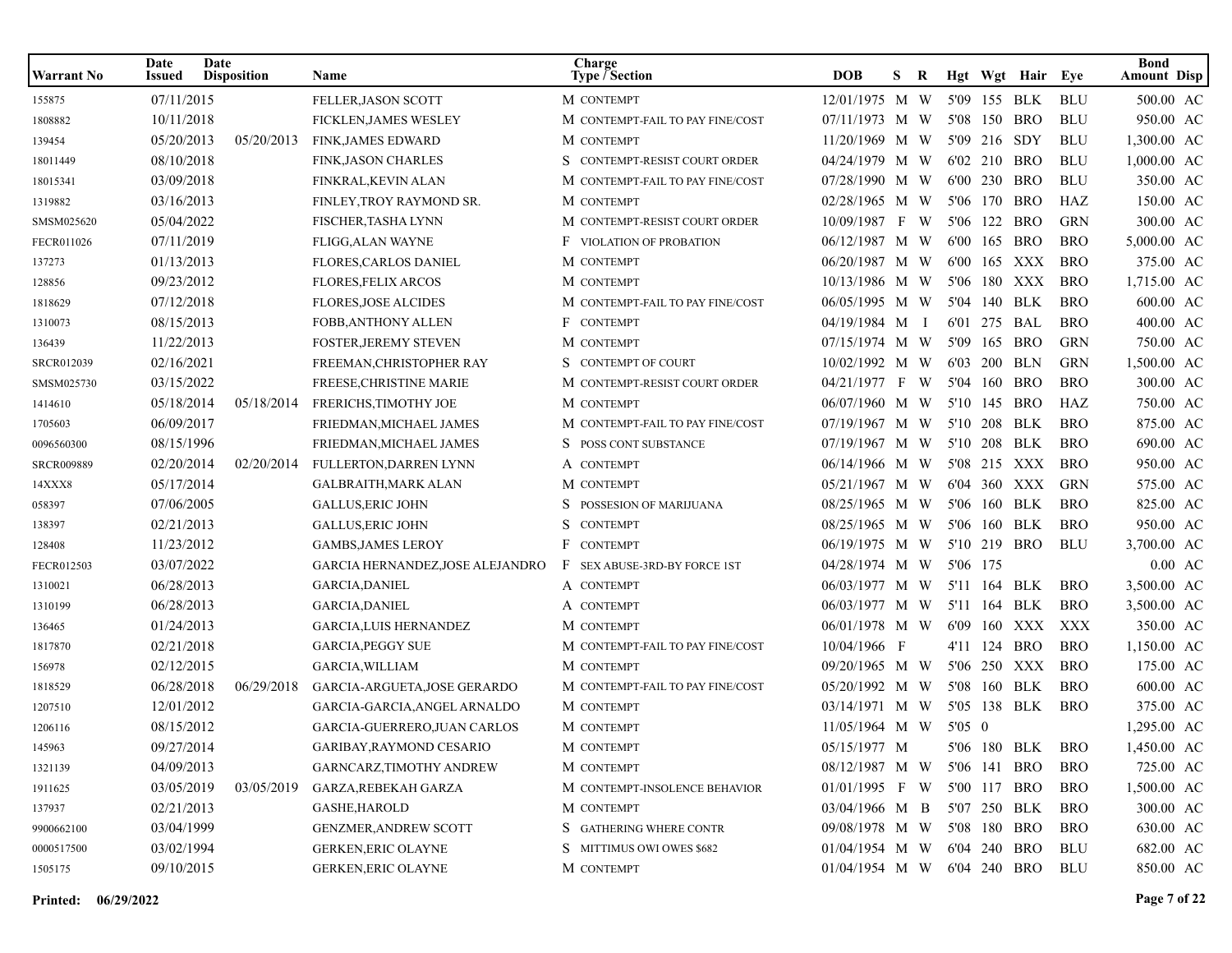| <b>Warrant No</b> | Date<br><b>Issued</b> | Date<br><b>Disposition</b> | <b>Name</b>                                      | Charge<br>Type / Section         | <b>DOB</b>                      | S   | R |          | Hgt Wgt Hair Eye |            | <b>Bond</b><br><b>Amount Disp</b> |
|-------------------|-----------------------|----------------------------|--------------------------------------------------|----------------------------------|---------------------------------|-----|---|----------|------------------|------------|-----------------------------------|
| 147999            | 09/27/2014            |                            | GIENGER, SHAUN MICHAEL                           | M CONTEMPT                       | 03/01/1978 M W                  |     |   |          | 6'04 230 BRO     | <b>BLU</b> | 1,400.00 AC                       |
| 1223871           | 12/06/2012            |                            | <b>GILBERT, KELLY LEE</b>                        | M SIMPLE DOMESTIC ABUSE ASSAULT  | 05/01/1978 M W                  |     |   |          | 5'09 160 BRO     | HAZ        | 300.00 AC                         |
| 1210033           | 10/30/2012            |                            | GILBERT, KELLY LEE                               | M CONTEMPT                       | 05/01/1978 M W                  |     |   |          | 5'09 160 BRO     | HAZ        | $0.00$ AC                         |
| 1123500           | 06/28/2011            |                            | GOMEZ, ROMEO                                     | M THEFT IN THE FIFTH DEGREE      | 11/21/1974 M W                  |     |   |          | 5'10 170 BLK     | <b>BRO</b> | 525.00 AC                         |
| 1123541           | 07/18/2011            |                            | GOMEZ, ROMEO                                     | M THEFT IN THE FIFTH DEGREE      | 11/21/1974 M W                  |     |   |          | 5'10 170 BLK     | <b>BRO</b> | 450.00 AC                         |
| 1711272           | 06/23/2017            |                            | GOMEZ-DELAROSA, JAIME                            | F SEXUAL ABUSE-3RD-MENTAL        | 01/27/1997 M W                  |     |   |          | 5'04 130 BLK     | <b>BRO</b> | 10,000.00 AC                      |
| 13914             | 04/22/2013            |                            | GOMEZ-GARCIA, OLIVIO                             | S CONTEMPT                       | 06/19/1988 M W                  |     |   |          | 5'03 127 BLK     | <b>BRO</b> | 300.00 AC                         |
| 1725141           | 10/25/2017            |                            | GOMEZ-GOMEZ, GERARDO                             | M CONTEMPT-FAIL TO PAY FINE/COST | 12/03/1994 M W                  |     |   |          | 5'06 153 BLK     | <b>BRO</b> | 300.00 AC                         |
| FECR011743        | 10/11/2019            | 10/14/2019                 | GONGORA-MENDOZA, EDUARDO DANIEL F FORGERY-FELONY |                                  | 06/05/1991 M W                  |     |   |          | 5'06 190 BLK     | <b>BRO</b> | 2,500.00 AC                       |
| 1615212           | 08/27/2016            | 08/27/2016                 | <b>GONZALEZ, ARI VICTOR</b>                      | M CONTEMPT                       | 02/15/1996 M W                  |     |   | 5'11     | XXX              | XXX        | 500.00 AC                         |
| 1362KWQ1          | 03/03/2013            |                            | GONZALEZ, ORLANDO                                | M CONTEMPT                       | 09/09/1975 M W                  |     |   | 5'09 180 |                  | <b>BRO</b> | 325.00 AC                         |
| 1323826           | 10/25/2013            |                            | GONZALEZ-AMADOR, NELSON DAVID                    | M CONTEMPT                       | 08/16/1985 M W                  |     |   |          | 5'05 164 BLK     | <b>BRO</b> | 200.00 AC                         |
| FECR012069        | 09/03/2020            |                            | <b>GOODMAN, DALTON ROYCE</b>                     | F THEFT IN THE 2ND DEGREE        | 03/21/1995 M W                  |     |   |          | 6'01 180 BRO     | <b>XXX</b> | 5,000.00 AC                       |
| 1423846           | 07/25/2014            |                            | GOODVIN, KATRINA MAREE                           | M CONTEMPT                       | 12/11/1991 F W                  |     |   |          | 5'01 108 BRO     | <b>BRO</b> | $0.00 \text{ AC}$                 |
| 1510960           | 12/15/2015            |                            | <b>GORE, SHIRLEY JO</b>                          | A THEFT BY CREDIT CARD           | 08/28/1983                      | F W |   |          | 5'05 140 BRO     | XXX        | 2,000.00 AC                       |
| 1610692           | 05/28/2016            |                            | <b>GOUGH,TIMOTHY MARK JR</b>                     | M CONTEMPT                       | 06/09/1987 M W                  |     |   |          | 6'04 150 SDY     | <b>BLU</b> | 5,300.00 AC                       |
| 120927            | 05/08/2012            |                            | <b>GOWEY, RONALD D</b>                           | M CONTEMPT OF COURT              | 12/03/1970 M W                  |     |   |          | 6'03 140 BRO     | <b>BRO</b> | 264.00 AC                         |
| 129913            | 03/15/2012            |                            | <b>GREENDAHL, JAY MORGAN</b>                     | <b>CONTEMPT OF COURT</b>         | 07/28/1970 M W                  |     |   |          | 6'01 183 BAL     | <b>BLU</b> | 1,175.00 AC                       |
| 129913Q           | 09/20/2012            |                            | <b>GREENDAHL, JAY MORGAN</b>                     | S CONTEMPT                       | 07/28/1970 M W                  |     |   |          | 6'01 183 BAL     | <b>BLU</b> | 1,300.00 AC                       |
| 1811217           | 04/18/2018            | 04/21/2018                 | <b>GRIMES, JOSHUA EUGENE</b>                     | A CONTEMPT OF COURT              | 01/18/1988 M B                  |     |   |          | 5'09 173 BLK     | <b>BRO</b> | 500.00 AC                         |
| 1810482           | 02/02/2018            |                            | <b>GRIMES, JOSHUA EUGENE</b>                     | DOM ASSLT CHOKING/BODILY INJ     | 01/18/1988 M B                  |     |   |          | 5'09 173 BLK     | <b>BRO</b> | 600.00 AC                         |
| 1711361           | 10/23/2017            |                            | <b>GRIMES, JOSHUA EUGENE</b>                     | A SEX OFFENDER REGISTRATION VIOL | 01/18/1988 M B                  |     |   |          | 5'09 173 BLK     | <b>BRO</b> | 5,000.00 AC                       |
| 1711325           | 12/07/2017            |                            | GRIMES, JOSHUA EUGENE                            | M FAILURE TO APPEAR CRIMINAL     | 01/18/1988 M B                  |     |   |          | 5'09 173 BLK     | <b>BRO</b> | 5,000.00 AC                       |
| 1825234           | 07/10/2018            |                            | GROOMS, LARRY EUGENE                             | M CONTEMPT-FAIL TO PAY FINE/COST | 12/19/1949 M B                  |     |   |          | 5'07 145 BLK     | <b>BRO</b> | 300.00 AC                         |
| 1306198           | 03/25/2013            |                            | <b>GROVER, BRADLEY MILES</b>                     | M CONTEMPT                       | 01/30/1970 M W                  |     |   |          | 6'05 185 BRO     | <b>BLU</b> | 350.00 AC                         |
| 139126            | 04/22/2013            |                            | <b>GROVES, ANGELA RENEE</b>                      | M CONTEMPT                       | 02/19/1975 F W                  |     |   |          | 5'04 140 BRO     | <b>BRO</b> | 1,275.00 AC                       |
| 1322492           | 04/23/2013            | 04/25/2013                 | <b>GUNTHER, TROY WILLIAM</b>                     | M CONTEMPT                       | 04/27/1965 M W                  |     |   |          | 5'11 190 GRY     | HAZ        | 300.00 AC                         |
| 0304652           | 10/01/2003            |                            | HACK, BRIAN KEITH                                | M CONTEMPT-FAIL TO PAY FINE/COST | 07/23/1975 M W                  |     |   |          | 5'11 180 BLN     | <b>BLU</b> | 179.00 AC                         |
| 038108            | 11/17/2003            |                            | HACK, BRIAN KEITH                                | S OWI                            | 07/23/1975 M W                  |     |   |          | 5'11 180 BLN     | <b>BLU</b> | 1,950.00 AC                       |
| 138007            | 01/18/2013            |                            | HACK,BRIAN KEITH                                 | S CONTEMPT                       | 07/23/1975 M W                  |     |   |          | 5'11 180 BLN     | <b>BLU</b> | 2,750.00 AC                       |
| 137055            | 11/23/2013            |                            | HAJI, BASHIR HASSAN                              | M CONTEMPT                       | 06/05/1974 M W                  |     |   |          | 5'11 140 BLK     | <b>BRO</b> | 800.00 AC                         |
| 0000705500        | 06/20/2000            |                            | <b>HAJI.BASHIR HASSAN</b>                        | S OWI                            | 06/05/1974 M W 5'11 140 BLK     |     |   |          |                  | <b>BRO</b> | 575.00 AC                         |
| SRCR011783        | 02/25/2021            |                            | HALBUR, DYLAN EVERETT                            | M CONTEMPT-WILLFUL CRT DISTURB   | 04/15/1992 M W 6'01 140 BRO BRO |     |   |          |                  |            | 2,000.00 AC                       |
| FECR011809        | 10/25/2019            |                            | HALL, ERIC TODD                                  | F BURGLARY 3RD DEGREE            | 12/07/1975 M W 5'10 195 XXX XXX |     |   |          |                  |            | 20,000.00 AC                      |
| 068260            | 02/06/2006            |                            | HALLMAN, NATHAN SCOTT                            | OPERATE MOTOR VEH W/O CON        | 10/23/1983 M W 5'09 162 BLN     |     |   |          |                  | HAZ        | 1,391.73 AC                       |
| 148260            | 05/09/2014            | 05/09/2014                 | HALLMAN, NATHAN SCOTT                            | F CONTEMPT                       | 10/23/1983 M W 5'09 162 BLN     |     |   |          |                  | HAZ        | 2,400.00 AC                       |
| AGCR012154        | 03/29/2021            |                            | HANSON,CECELIA KATHERINE                         | M CONTEMPT-RESIST COURT ORDER    | 12/30/1992 F W 5'05 160 BRO     |     |   |          |                  | HAZ        | 2,500.00 AC                       |
| FECR012001        | 04/05/2021            |                            | HANSON,CECELIA KATHERINE                         | F CONTEMPT OF COURT              | 12/30/1992 F W                  |     |   |          | 5'05 160 BRO     | HAZ        | 2,500.00 AC                       |
| AGCR012157        | 03/29/2021            |                            | HANSON,CECELIA KATHERINE                         | A CONTEMPT-INSOLENCE BEHAVIOR    | 12/30/1992 F W 5'05 160 BRO HAZ |     |   |          |                  |            | 2,500.00 AC                       |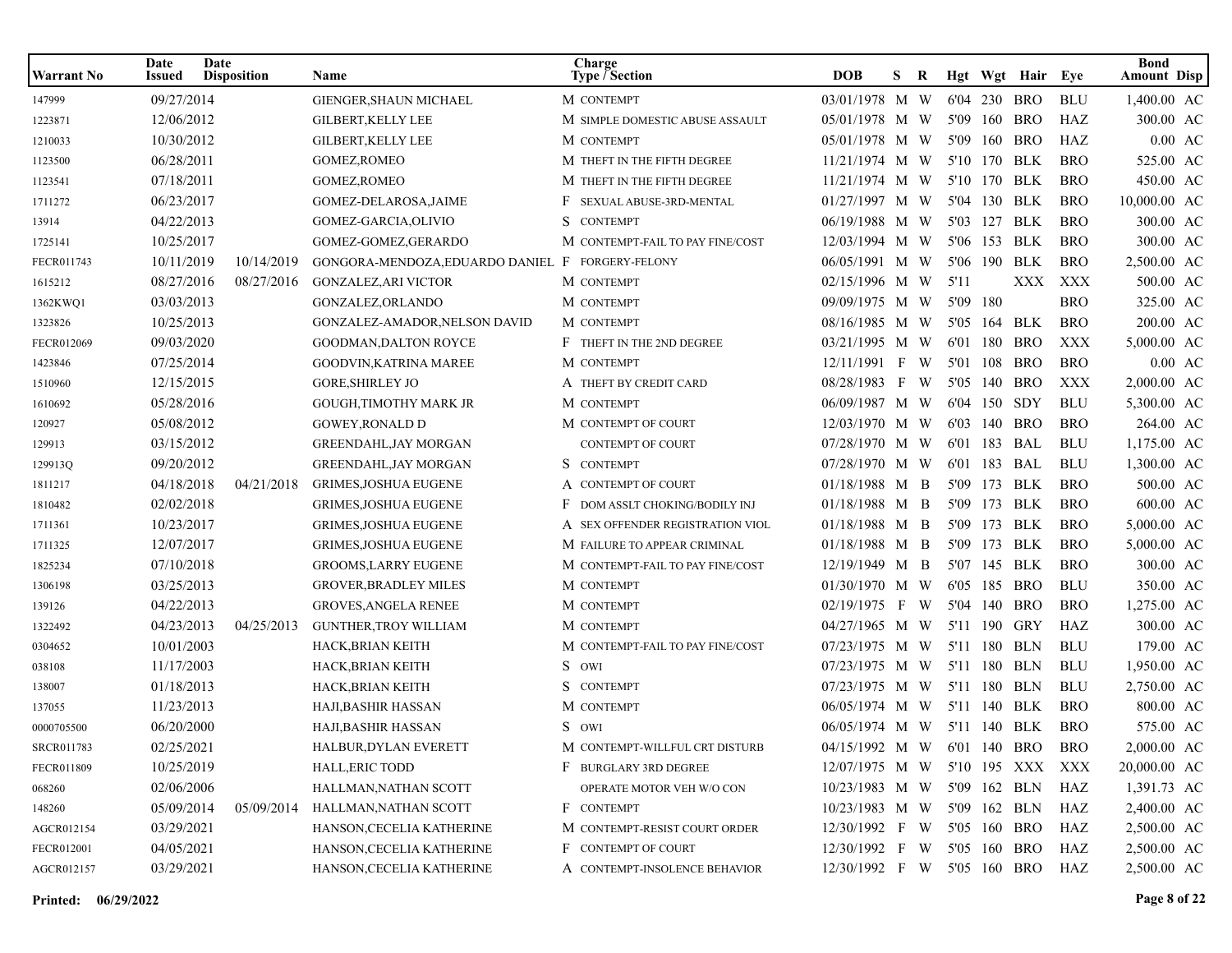| <b>Warrant No</b> | Date<br>Issued | Date<br><b>Disposition</b> | Name                                          | Charge<br><b>Type / Section</b>   | <b>DOB</b>                  | S. | R              |          |              | Hgt Wgt Hair Eye |            | <b>Bond</b><br><b>Amount Disp</b> |
|-------------------|----------------|----------------------------|-----------------------------------------------|-----------------------------------|-----------------------------|----|----------------|----------|--------------|------------------|------------|-----------------------------------|
| 1610375           | 06/09/2016     |                            | HARDER, ANDREW JOSEPH                         | M CONTEMPT                        | 01/24/1986 M W              |    |                |          | 6'04 200 BLN |                  | <b>BLU</b> | 4,000.00 AC                       |
| 1008940           | 07/06/2010     |                            | HARDER, DAVID FEHR                            | S POSSESION OF MARIJUANA          | 12/28/1985 M W              |    |                |          | 5'06 151     | <b>BRO</b>       | HAZ        | 487.84 AC                         |
| 178940            | 07/28/2017     |                            | HARDER, DAVID FEHR                            | M CONTEMPT-FAIL TO PAY FINE/COST  | 12/28/1985 M W              |    |                |          | 5'06 151     | BRO              | HAZ        | 700.00 AC                         |
| 126175            | 09/15/2012     |                            | HARON, BARJA AHMED                            | M CONTEMPT                        | 04/21/1990 F                |    | $\overline{B}$ |          |              | 5'03 111 XXX     | <b>BRO</b> | 575.00 AC                         |
| SRCR012346        | 01/24/2022     |                            | HARPER, MARLO DIANGELO                        | M CONTEMPT-RESIST COURT ORDER     | 02/18/1977 M B              |    |                |          | 5'10 160 BLK |                  | <b>BRO</b> | 1,500.00 AC                       |
| 1410607           | 05/16/2014     |                            | HARRIS,KEISHA MARIE                           | M CONTEMPT                        | 04/04/1986 F W              |    |                |          |              | 5'01 132 XXX     | BLU        | 1,125.00 AC                       |
| 0000718200        | 03/02/2000     |                            | HARRISON, JOSH RANDALL                        | F THEFT 2ND BOND \$9750 CASH      | 01/31/1961 M W              |    |                |          | 6'01 170 RED |                  | <b>BLU</b> | 9,750.00 AC                       |
| 1610418           | 09/26/2016     |                            | HARRISON, SCOTT MICHAEL                       | M CONTEMPT                        | 09/05/1985 M W              |    |                | 6'00 180 |              | <b>BRO</b>       | <b>BLU</b> | 300.00 AC                         |
| 1614343           | 01/16/2016     |                            | HARRISON, SCOTT MICHAEL                       | M CONTEMPT                        | 09/05/1985 M W              |    |                |          | 6'00 180     | <b>BRO</b>       | <b>BLU</b> | 550.00 AC                         |
| 1610892           | 04/29/2016     |                            | HARRISON, SCOTT MICHAEL                       | M CONTEMPT                        | 09/05/1985 M W              |    |                |          | 6'00 180     | <b>BRO</b>       | <b>BLU</b> | 2,000.00 AC                       |
| 068696B           | 10/26/2003     |                            | HASS, MATTHEW DAVID                           | F BURGLARY                        | 10/22/1986 M W              |    |                |          |              | 6'03 175 XXX     | <b>BRO</b> | 9,750.00 AC                       |
| 0608696           | 10/23/2006     |                            | HASS, MATTHEW DAVID                           | <b>BURGLARY</b>                   | $10/22/1986$ M W            |    |                |          |              | 6'03 175 XXX     | <b>BRO</b> | 9,750.00 AC                       |
| 128238            | 12/24/2012     |                            | <b>HAUSCHEN, SHANE LEROY</b>                  | A CONTEMPT                        | 02/08/1972 M W              |    |                |          | 6'00 140     | BRO              | <b>BRO</b> | 925.00 AC                         |
| 1624892           | 07/27/2016     |                            | HAY, BRANDON MICHAEL JAMES                    | M THEFT IN THE 5TH DEGREE         | 05/27/1995 M W              |    |                |          | 6'00 165 SDY |                  | <b>BLU</b> | 300.00 AC                         |
| 121420            | 09/11/2012     |                            | HAYWARD, CHRISTOPHER JOSEPH                   | M CONTEMPT                        | 05/30/1984 M W              |    |                |          | 5'11 210     | BRO              | HAZ        | 200.00 AC                         |
| 1616227           | 08/04/2016     |                            | HEERINGA, RANDALL ALAN                        | M RECKLESS DRIVING                | 10/04/1948 M W              |    |                |          |              | 5'08 169 XXX     | BLU        | 300.00 AC                         |
| 1616226           | 08/04/2016     |                            | HEERINGA, RANDALL ALAN                        | M INTERFERENCE/DEVICE/SIGNALS     | 10/04/1948 M W              |    |                |          |              | 5'08 169 XXX     | BLU        | 300.00 AC                         |
| 1310204           | 12/19/2013     |                            | HEINE, TONY WAYNE                             | S CONTEMPT                        | 12/17/1962 M W              |    |                |          | 6'00 185 BLN |                  | <b>BLU</b> | 500.00 AC                         |
| 14010204          | 03/28/2014     | 03/28/2014                 | HEINE, TONY WAYNE                             | A CONTEMPT                        | 12/17/1962 M W              |    |                |          | 6'00 185 BLN |                  | <b>BLU</b> | 825.00 AC                         |
| 1505691           | 10/22/2015     |                            | HELMICK, CHRISTOPHER ROBERT                   | M CONTEMPT                        | 09/03/1974 M W              |    |                | 5'08     | 225          | <b>BRO</b>       | <b>BRO</b> | 350.00 AC                         |
| 1614508           | 03/01/2016     |                            | HENDERSON, REGINALD LOUIS                     | M CONTEMPT                        | 10/22/1976 M B              |    |                | 6'04     | 280          | BLK              | <b>BRO</b> | 325.00 AC                         |
| OWCR011701        | 01/06/2020     |                            | HERMAN, LASTMENT                              | S OWI-1ST OFFENSE                 | 01/18/1995 M I              |    |                |          | 5'07 120     | BLK              | <b>BRO</b> | $0.00 \text{ AC}$                 |
| 139524            | 03/14/2013     |                            | HERNANDEZ MONTANEZ, JUVENAL                   | M CONTEMPT                        | 12/21/1972 M W              |    |                |          | 5'09 200 BLK |                  | <b>BRO</b> | 1,900.00 AC                       |
| 1711041           | 04/13/2017     |                            | HERNANDEZGALVAN, JOSE BENJAMIN                | M CONTEMPT-FAIL TO PAY FINE/COST  | 03/26/1972 M W              |    |                |          | 5'02 179 BLK |                  | <b>BRO</b> | 3,000.00 AC                       |
| <b>OWCR012465</b> | 02/25/2022     |                            | HERNANDEZHERNANDEZ, CARLOS                    | M CONTEMPT-RESIST COURT ORDER     | 09/18/1997 M W              |    |                |          | 5'04 176 BLK |                  | <b>BRO</b> | 1,500.00 AC                       |
| OWCR012409        | 11/13/2021     |                            | HERNDON, NICOLE LASHAWN MARIE                 | A OWI-2ND OFFENSE                 | 12/19/1974 F                |    | $\mathbf B$    |          | 5'03 147 BLK |                  | <b>BRO</b> | 2,000.00 AC                       |
| 0971591100        | 06/30/1997     |                            | HERRERA, RUBEN REYES                          | F<br>CONTROLLED SUBSTANCE         | 02/16/1973 M W              |    |                | 5'07 190 |              |                  |            | 13,000.00 AC                      |
| 1223955           | 07/26/2012     |                            | HERRERA-RAMOS, JOSE M                         | F<br>THEFT IN THE 1ST DEGREE      | 11/28/1972 M W              |    |                | 5'07 195 |              |                  | <b>BRO</b> | 425.00 AC                         |
| 14004629          | 08/28/2014     | 08/28/2014                 | HEUERTZ, TRAVIS MARK                          | M CONTEMPT                        | 05/28/1978 M W              |    |                |          | 5'11 185 BRO |                  | <b>BLU</b> | 650.00 AC                         |
| 128884            | 09/21/2012     |                            | HEWITT, CARLA KAY                             | M CONTEMPT                        | 12/30/1968 F W              |    |                | 5'08 221 |              | <b>BRO</b>       | <b>BRO</b> | 1,200.00 AC                       |
| 08453             | 04/02/2008     |                            | HEWITT, CARLA KAY                             | M MITTIMUS COC DWLS               | 12/30/1968 F W              |    |                | 5'08 221 |              | <b>BRO</b>       | <b>BRO</b> | 430.00 AC                         |
| FECR011813        | 08/27/2020     |                            | HILL, JERALD LAVERN                           | F CONTEMPT OF COURT               | 09/26/1992 M W              |    |                |          | 5'09 180 BLN |                  | <b>BLU</b> | 500.00 AC                         |
| FECR011813        |                |                            | 03/26/2021   03/26/2021   HILL, JERALD LAVERN | T POSS CTROL SUBST-3RD            | 09/26/1992 M W 5'09 180 BLN |    |                |          |              |                  | <b>BLU</b> | $0.00~\mathrm{AC}$                |
| 125904            | 12/15/2012     |                            | HIND, TRAVIS EDWARD                           | M CONTEMPT                        | 07/24/1979 M W              |    |                |          |              | 6'01 215 XXX BRO |            | 300.00 AC                         |
| 0000529500        | 07/20/1994     |                            | HITTLE, CHRIS BLU                             | S OWI                             | 03/04/1968 M W              |    |                |          |              | 6'00 190 BLK     | BRO        | 711.16 AC                         |
| <b>SRCR011896</b> | 12/30/2020     |                            | HOLLAND, ZACHARY NORMAN                       | T DOMESTIC ASSAULT, 708.2(2)(SRMS | 01/08/1994 M W 5'07 170 SDY |    |                |          |              |                  | BLU        | $0.00$ AC                         |
| SRCR012475        | 01/24/2022     |                            | HOLLENBECK, WALKER LEE                        | S ASSAULT W/BODILY INJURY         | 04/26/2000 M W              |    |                |          | 6'00 220 BRO |                  | <b>BRO</b> | 1,000.00 AC                       |
| 138006            | 04/19/2013     |                            | HUFFMAN, BEDINA MARIE                         | S.<br><b>CONTEMPT</b>             | 05/26/1970 F W              |    |                |          | 5'01 163 BRO |                  | <b>GRN</b> | 650.00 AC                         |
| 122246            | 10/09/2012     |                            | HUFFMAN, BRANDON MICHAEL                      | M CONTEMPT                        | 03/24/1987 M W 6'02 230 BRO |    |                |          |              |                  | BRO        | 925.00 AC                         |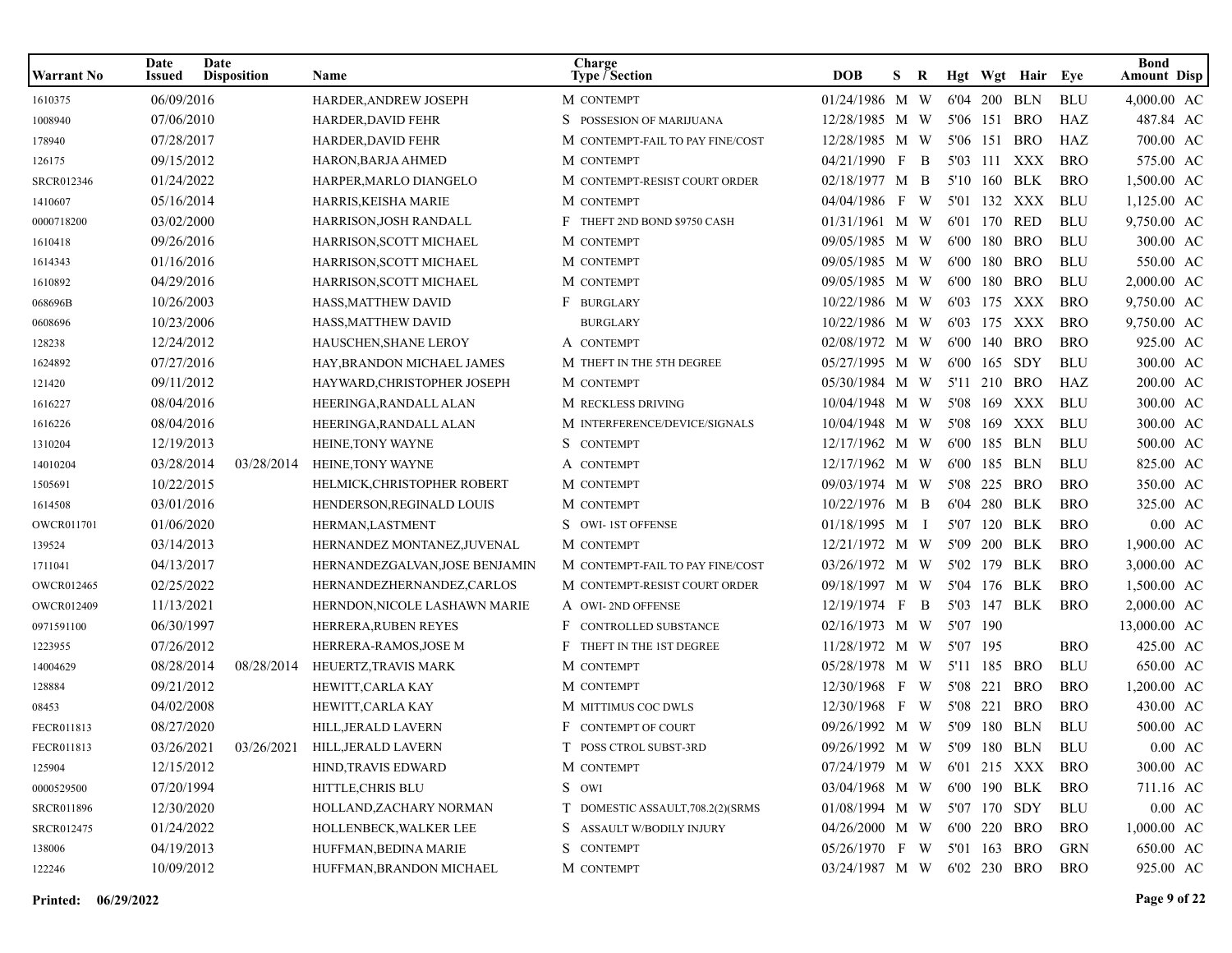| <b>Warrant No</b> | Date<br>Issued | Date<br><b>Disposition</b> | <b>Name</b>                      | Charge<br><b>Type / Section</b>  | <b>DOB</b>                      | S.  | R              |  | Hgt Wgt Hair Eye |            | <b>Bond</b><br><b>Amount Disp</b> |
|-------------------|----------------|----------------------------|----------------------------------|----------------------------------|---------------------------------|-----|----------------|--|------------------|------------|-----------------------------------|
| 136181            | 02/27/2013     |                            | HUFFMAN, WILLIAM ARNOLD          | M CONTEMPT                       | 11/17/1958 M W                  |     |                |  | 5'07 190 XXX     | XXX        | 625.00 AC                         |
| 1310294           | 08/29/2013     |                            | HUGHES, CRAIG WILLIAM            | M CONTEMPT                       | 10/16/1978 M W                  |     |                |  | 5'10 155 BRO     | <b>BLU</b> | 1,300.00 AC                       |
| 1209068           | 09/04/2012     |                            | HULLEY, MICHAEL JON              | M CONTEMPT                       | 12/20/1967 M W                  |     |                |  | 5'08 170 BRO     | XXX        | 1,350.00 AC                       |
| 1123560           | 08/01/2011     |                            | <b>IBARRA, VIRGINIA MAY</b>      | M THEFT IN THE FIFTH DEGREE      | 12/07/1973                      | F W |                |  | 5'04 196 XXX     | XXX        | 350.00 AC                         |
| 1123567           | 08/03/2011     |                            | <b>IBARRA, VIRGINIA MAY</b>      | M THEFT IN THE FIFTH DEGREE      | 12/07/1973 F W                  |     |                |  | 5'04 196 XXX XXX |            | 450.00 AC                         |
| 1709933           | 07/27/2017     |                            | <b>IVERSON, JOSHUA ANDREW</b>    | M CONTEMPT-FAIL TO PAY FINE/COST | 11/07/1987 M W                  |     |                |  | 5'09 219 BLK     | <b>BRO</b> | 425.00 AC                         |
| 1424457           | 04/24/2014     |                            | <b>JACKSON, EDDIE W</b>          | M THEFT IN THE 5TH DEGREE        | 01/19/1960 M                    |     |                |  |                  |            | 300.00 AC                         |
| OWCR012142        | 05/12/2021     |                            | JACKSON, TERRANCE TERRELL        | T OWI-2ND OFFENSE                | 04/01/1988 M B                  |     |                |  | 5'07 145 BLK     | <b>BRO</b> | $0.00 \text{ AC}$                 |
| 128492            | 11/23/2012     |                            | <b>JANSEN, BENJAMIN HARRISON</b> | S<br><b>CONTEMPT</b>             | 09/22/1979 M W                  |     |                |  | 5'11 204 RED     | HAZ        | 2,900.00 AC                       |
| 1610442           | 08/27/2016     |                            | JENNINGS, KEVIN LEE              | S<br><b>CONTEMPT</b>             | $11/01/1967$ M W                |     |                |  | 6'00 194 BRO     | HAZ        | 2,700.00 AC                       |
| 125657            | 04/10/2012     |                            | JIMENEZ, BRENDA LUC MARISCAL     | M CONTEMPT                       | 06/13/1986 F W                  |     |                |  | 5'02 135 BLK     | <b>BRO</b> | 363.00 AC                         |
| 139957            | 03/21/2013     | 03/21/2013                 | JOHNSON, CAZZ ALLEN              | S CONTEMPT                       | 10/04/1989 M W                  |     |                |  | 6'02 160 BAL     | <b>BLU</b> | 1,300.00 AC                       |
| 1223330           | 06/28/2012     |                            | JOHNSON, DIVAUNTE JANAE          | M CONTEMPT                       | 04/07/1992 F                    |     | $\overline{B}$ |  | 5'06 160 BLK     | <b>BRO</b> | 210.00 AC                         |
| 132796            | 09/26/2013     |                            | JOHNSON, JODI LEE                | M CONTEMPT                       | 02/08/1974 F W                  |     |                |  | 5'00 250 BRO     | <b>BLU</b> | 825.00 AC                         |
| 137928            | 01/22/2013     |                            | JOHNSON, TROY ANDREW             | M CONTEMPT                       | 04/28/1971 M W                  |     |                |  | 5'10 190 BRO     | <b>BRO</b> | 5,400.00 AC                       |
| 1422519           | 02/28/2014     | 03/01/2014                 | JONES, BOBBI JEAN                | M CONTEMPT                       | 04/19/1985 F W                  |     |                |  | 5'03 194 RED     | <b>BLU</b> | $0.00 \text{ AC}$                 |
| 126233            | 07/24/2012     |                            | JONES, JAMES CLIFFORD JR         | M CONTEMPT                       | 11/24/1969 M W                  |     |                |  | 6'01 180 BRO     | <b>BRO</b> | 725.00 AC                         |
| 123626            | 12/01/2012     |                            | <b>JONES, KIARA</b>              | M CONTEMPT                       | 06/24/1988 F                    |     |                |  | 5'07 330 XXX     | <b>BRO</b> | 775.00 AC                         |
| SMSM020904        | 02/12/2013     | 02/13/2013                 | <b>JOY, LINDA LOUISE</b>         | M CONTEMPT                       | 03/06/1968 F W                  |     |                |  | 5'03 200 BRO     | <b>BLU</b> | $0.00 \text{ AC}$                 |
| SRCR011999        | 05/28/2021     |                            | <b>JUAREZ,EDUARDO BELSAI</b>     | S CONTEMPT-WILLFUL CRT DISTURB   | 06/12/1996 M W                  |     |                |  | 5'04 235 BLK     | <b>BRO</b> | 3,000.00 AC                       |
| SMSM025645        | 05/18/2021     |                            | JUAREZ, EDUARDO BELSAI           | M CONTEMPT-RESIST COURT ORDER    | 06/12/1996 M W                  |     |                |  | 5'04 235 BLK     | <b>BRO</b> | 500.00 AC                         |
| <b>SRCR011568</b> | 07/30/2019     |                            | <b>JULLIAN, BRANDON DOUGLAS</b>  | M CONTEMPT OF COURT              | 06/02/1986 M W                  |     |                |  | 6'02 185 BLN     | <b>BLU</b> | 1,500.00 AC                       |
| 1223772           | 02/08/2012     |                            | <b>JUNKER, SCOTT GERALD</b>      | M THEFT IN THE FIFTH DEGREE      | 10/24/1958 M W                  |     |                |  | 6'00 250 BLN     | <b>GRN</b> | 650.00 AC                         |
| 1305058           | 01/10/2013     |                            | KALKMAN,TAMMY LYNN               | M CONTEMPT                       | 06/15/1959 F W                  |     |                |  | 5'05 160 BRO     | XXX        | 325.00 AC                         |
| AGCR011357        | 09/24/2019     |                            | KAMPFE, BRANDON DANIEL           | A DRIVING WHILE BARRED           | 12/30/1986 M W                  |     |                |  | 5'11 160 BRO     | <b>GRN</b> | $0.00$ AC                         |
| 132433            | 04/24/2012     |                            | KASTNER, TAYLOR NATHANIEL        | M CONTEMPT                       | 05/02/1978 M W                  |     |                |  | 6'02 200 BRO     | <b>BRO</b> | 500.00 AC                         |
| 1610966           | 09/22/2016     |                            | KAUTZKY,KANDI KAE                | A CONTEMPT                       | 04/29/1961 F W                  |     |                |  | 5'04 200 BRO     | <b>BLU</b> | 525.00 AC                         |
| 1610966           | 03/14/2016     |                            | KAUTZKY, KANDI KAE               | A DRIVING WHILE BARRED           | 04/29/1961 F                    |     | W              |  | 5'04 200 BRO     | <b>BLU</b> | 943.75 AC                         |
| 152439            | 09/10/2015     | 09/13/2015                 | KAYL, SHANE PATRICK              | M CONTEMPT                       | 08/18/1975 M W                  |     |                |  | 5'11 160 XXX     | BLU        | 300.00 AC                         |
| 1305038           | 04/19/2013     |                            | KELLEHER,KYLE EDWARD             | M CONTEMPT                       | 06/01/1973 M W                  |     |                |  | 5'09 200 BLN     | <b>BLU</b> | 350.00 AC                         |
| 1724949           | 10/28/2017     |                            | KELSO, DAVID JAMES               | M CONTEMPT-FAIL TO PAY FINE/COST | 03/26/1967 M W                  |     |                |  | 5'10 160 BRO     | HAZ        | 1,350.00 AC                       |
| 136314            | 01/22/2013     |                            | KERN, COURTNEY ARLENE            | M CONTEMPT                       | 02/02/1986 F W                  |     |                |  | 5'03 115 XXX HAZ |            | 325.00 AC                         |
| 1716520           | 04/29/2017     |                            | KEY, COLLEEN SUE                 | S CONTEMPT-FAIL TO PAY FINE/COST | 09/08/1976 F W 5'06 230 BLN HAZ |     |                |  |                  |            | 1,300.00 AC                       |
| SMSM025812        | 03/25/2022     |                            | KILTS, OWEN PERRY                | M CONTEMPT-RESIST COURT ORDER    | 06/05/1974 M W 5'08 180 BLK HAZ |     |                |  |                  |            | 300.00 AC                         |
| 137977            | 08/13/2013     |                            | KIM,CINDY                        | M CONTEMPT                       | 03/15/1977 F A 0'00 0           |     |                |  |                  |            | 500.00 AC                         |
| 1811333           | 07/13/2018     |                            | KING, ABRAHAM JAMES              | M CONTEMPT-FAIL TO PAY FINE/COST | 10/17/1988 M W 5'10 171 BLN     |     |                |  |                  | <b>BRO</b> | 1,000.00 AC                       |
| 1811436           | 03/09/2018     | 03/12/2018                 | KING,ABRAHAM JAMES               | A CARRYING WEAPONS               | 10/17/1988 M W 5'10 171 BLN     |     |                |  |                  | <b>BRO</b> | 3,000.00 AC                       |
| 138247            | 01/18/2013     |                            | KING,JOSEPH DEAN                 | A CONTEMPT                       | 04/10/1986 M W 5'09 165 BLK     |     |                |  |                  | BRO        | 3,000.00 AC                       |
| 1707005           | 06/09/2017     |                            | KING, PAUL ERVIN                 | M CONTEMPT-FAIL TO PAY FINE/COST | 07/16/1959 M W 6'00 170 BLK GRN |     |                |  |                  |            | $1,000.00$ AC                     |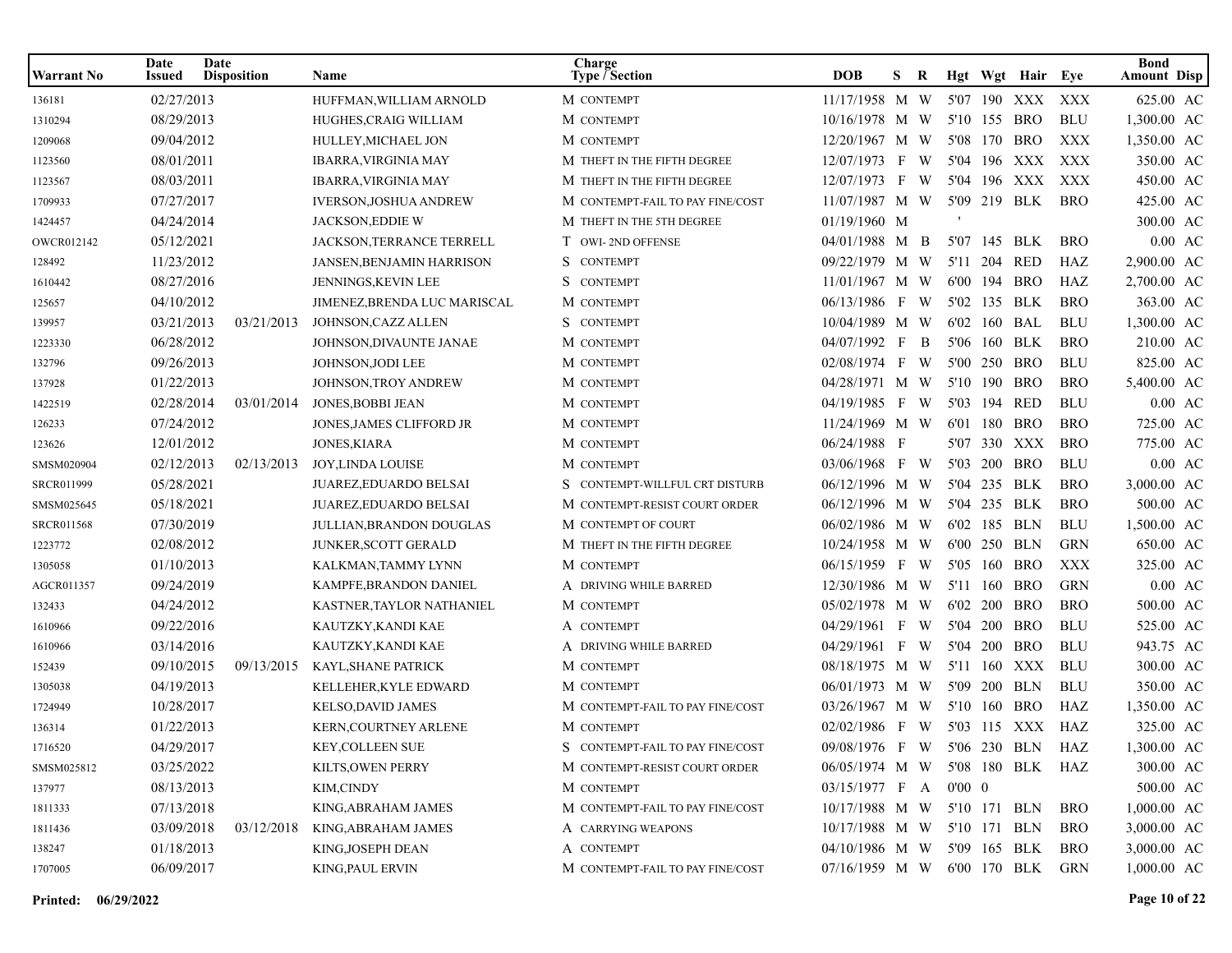| Warrant No | Date<br>Issued | Date<br><b>Disposition</b> | Name                          | Charge<br><b>Type / Section</b>  | <b>DOB</b>                      | S. | R   |          |          | Hgt Wgt Hair Eye |            | <b>Bond</b><br><b>Amount Disp</b> |
|------------|----------------|----------------------------|-------------------------------|----------------------------------|---------------------------------|----|-----|----------|----------|------------------|------------|-----------------------------------|
| 1911444    | 03/13/2019     |                            | KING, SARAH ANN               | A DRIVING WHILE BARRED           | 10/17/1985 F W                  |    |     |          |          | 5'06 210 BLN     | <b>GRN</b> | $0.00$ AC                         |
| 1220752    | 12/20/2012     |                            | KINGSWAN, ANTHONY SCOTT       | M CONTEMPT                       | 07/01/1967 M I                  |    |     |          |          | 6'01 185 BLK     | <b>BRO</b> | 650.00 AC                         |
| 1223861    | 05/18/2012     |                            | KIRK, NIKIE RAE               | M THEFT IN THE FIFTH DEGREE      | 08/05/1979 F                    |    | W.  |          |          | 5'05 107 BLN     | HAZ        | 350.00 AC                         |
| SMSM025536 | 02/23/2021     | 02/26/2021                 | KLATT, NICHOLAS JOHN          | M CONTEMPT-RESIST COURT ORDER    | 10/16/1979 M W                  |    |     |          |          | 5'10 160 BLN     | <b>BRO</b> | 300.00 AC                         |
| 155351     | 09/13/2015     |                            | KLEIN, DENNIS LEE             | F CONTEMPT                       | 04/05/1958 M W                  |    |     |          |          | 5'11 165 BLK     | HAZ        | 1,600.00 AC                       |
| 127770     | 03/14/2012     |                            | KLEIN, HEATHER MARIE          | M CONTEMPT OF COURT              | 06/21/1989 F W                  |    |     |          |          | 5'05 220 XXX     | XXX        | 250.00 AC                         |
| 1610114    | 01/15/2016     | 01/19/2016                 | KLEIN, SHANE MICHAEL          | S CONTEMPT                       | 02/09/1988 M W                  |    |     |          |          | 6'03 145 BRO     | <b>BLU</b> | 950.00 AC                         |
| AGCR012454 | 02/25/2022     |                            | KOLBECK, JAMES STEVEN         | M CONTEMPT-RESIST COURT ORDER    | 10/27/1962 M W                  |    |     |          |          | 6'00 180 GRY     | HAZ        | 2,500.00 AC                       |
| AGCR012417 | 02/15/2022     |                            | KOLBECK, JAMES STEVEN         | M CONTEMPT-RESIST COURT ORDER    | 10/27/1962 M W                  |    |     |          |          | 6'00 180 GRY     | HAZ        | 1,500.00 AC                       |
| OWCR011983 | 06/15/2021     |                            | KONCHALSKI, BRADLEY WILLIAM   | M CONTEMPT-WILLFUL CRT DISTURB   | 01/30/1995 M W                  |    |     |          |          | 6'00 165 BRO     | <b>BRO</b> | 1,500.00 AC                       |
| 129452     | 08/17/2012     |                            | KORAN, NORMAN FRANK III       | M CONTEMPT                       | 08/04/1988 M W                  |    |     |          |          | 5'09 160 BRO     | <b>BLU</b> | 630.00 AC                         |
| 1818059    | 07/30/2018     |                            | KOSTER, GREGORY WARREN        | M CONTEMPT-FAIL TO PAY FINE/COST | 06/28/1985 M W                  |    |     |          |          | 5'07 160 BLN     | <b>BLU</b> | 500.00 AC                         |
| 127187     | 06/13/2012     |                            | <b>KREIDER,LOIS</b>           | M CONTEMPT                       | 11/24/1969 F                    |    | - 1 | 5'06 240 |          |                  |            | 810.00 AC                         |
| 128316     | 11/15/2012     |                            | <b>KRESS, KEVIN WAYNE</b>     | S CONTEMPT                       | 06/21/1975 M W                  |    |     |          |          | 6'00 148 XXX     | <b>BRO</b> | 600.00 AC                         |
| FECR011877 | 02/10/2022     |                            | <b>KREYKES, CLINTON JAMES</b> | <b>F</b> VIOLATION OF PROBATION  | 03/19/1982 M W                  |    |     |          |          | 6'00 170 BLN     | <b>BLU</b> | 7,500.00 AC                       |
| 128582     | 08/28/2012     |                            | KRUGER, JUSTIN JAY            | M CONTEMPT                       | 03/02/1979 M W                  |    |     |          |          | 6'01 185 BRO     | HAZ        | 500.00 AC                         |
| 1223741    | 07/05/2012     | 07/05/2012                 | KRUGER, JUSTIN JAY            | M CONTEMPT                       | 03/02/1979 M W                  |    |     |          |          | 6'01 185 BRO     | HAZ        | 300.00 AC                         |
| 1424367    | 07/02/2014     |                            | <b>KUS, PATRICK JAMES</b>     | M CONTEMPT                       | 10/31/1963 M W                  |    |     |          |          | 5'07 164 BLN     | <b>BLU</b> | 200.00 AC                         |
| 1713157    | 06/22/2017     |                            | LADEHOFF, ALBERT LEE          | M CONTEMPT-FAIL TO PAY FINE/COST | 01/13/1964 M W                  |    |     |          |          | 5'08 165 XXX     | <b>BRO</b> | 800.00 AC                         |
| 128295     | 12/20/2012     |                            | LAMFERS, CURTIS LAMONT JR     | M CONTEMPT                       | 02/26/1981 M W                  |    |     |          |          | 5'11 159 BLN     | HAZ        | 5,700.00 AC                       |
| 135873     | 01/08/2013     |                            | LANE, JOEZY ELIZABETH         | M CONTEMPT                       | 03/26/1985 F W                  |    |     |          |          | 6'00 167 XXX     | HAZ        | 275.00 AC                         |
| 138119     | 05/21/2013     |                            | LANG, MICHAEL ANTHONY         | M CONTEMPT                       | 05/24/1976 M W                  |    |     |          |          | 6'01 200 BRO     | <b>BRO</b> | $0.00 \text{ AC}$                 |
| 14024432   | 09/24/2014     |                            | LAPLANTE, JEREMY JAY          | M CONTEMPT                       | 03/10/1974 M                    |    |     |          |          |                  |            | 1,000.00 AC                       |
| 1207241    | 06/15/2012     |                            | LARA-MERALES, JASIEL          | M CONTEMPT                       | 09/22/1992 M W 5'01 160 BLK     |    |     |          |          |                  | <b>BRO</b> | 665.00 AC                         |
| 1809802    | 05/25/2018     |                            | LARA-MERALES, JASIEL          | M CONTEMPT-FAIL TO PAY FINE/COST | 09/22/1992 M W                  |    |     |          |          | 5'01 160 BLK     | <b>BRO</b> | 3,075.00 AC                       |
| 129802     | 01/19/2012     |                            | LARA-MERALES, JASIEL          | M CONTEMPT OF COURT              | 09/22/1992 M W                  |    |     |          |          | 5'01 160 BLK     | <b>BRO</b> | 2,400.00 AC                       |
| 137928     | 01/12/2013     |                            | LARIVIERE, GARY JOSPEH        | M CONTEMPT                       | 10/02/1953 M W                  |    |     | 5'09 172 |          |                  | <b>BLU</b> | 575.00 AC                         |
| 1321157    | 05/30/2013     |                            | LEBRON-DELGADO, ANGEL ENRIQUE | M CONTEMPT                       | 11/25/1978 F W                  |    |     |          |          | 5'08 200 XXX     | <b>BRO</b> | 475.00 AC                         |
| 077730     | 02/06/2007     |                            | LEGGIO, TERRY JOE             | A MITTIMUS DRIVING W/BARRED      | 01/24/1977 M W                  |    |     |          |          | 5'10 170 RED     | <b>BLU</b> | 2,315.00 AC                       |
| 1204317    | 09/06/2012     | 09/06/2012                 | <b>LEON, JESUS JR</b>         | M CONTEMPT                       | 09/12/1987 M W                  |    |     |          |          | 5'08 185 BLK     | <b>BRO</b> | 365.00 AC                         |
| 120594     | 09/25/2012     |                            | LESLIE, JAMES ROBERT          | M CONTEMPT                       | 01/16/1984 M W                  |    |     |          |          | 5'10 150 BRO     | <b>BRO</b> | 525.00 AC                         |
| FECR011736 | 07/05/2019     |                            | <b>LEWIS, DEREK ROBERT</b>    | F FORGERY                        | 02/24/1989 M W                  |    |     |          |          | 6'01 220 BRO     | <b>BRO</b> | 5,000.00 AC                       |
| 1704613    | 05/13/2017     |                            | LEWIS, JUSTIN MARSHALL        | M CONTEMPT-FAIL TO PAY FINE/COST | 06/02/1980 M W 6'02 200 BLN BLU |    |     |          |          |                  |            | 650.00 AC                         |
| 136724     | 06/27/2013     |                            | LIBERO, ELIZABETH ANN         | M CONTEMPT                       | 05/27/1964 F W 6'00 156 BRO     |    |     |          |          |                  | <b>BRO</b> | 500.00 AC                         |
| 0098672400 | 10/30/1998     |                            | LIBERO, ELIZABETH ANN         | S CONTROLLED SUBSTANCE           | 05/27/1964 F W 6'00 156 BRO     |    |     |          |          |                  | <b>BRO</b> | 295.00 AC                         |
| 058181     | 05/02/2005     |                            | LICEA, ALEJANDRO JR           | S POSS.CRACK COCAINE             | 12/27/1976 M W 5'05 160 BLK     |    |     |          |          |                  | <b>BRO</b> | 825.00 AC                         |
| 126611     | 06/28/2012     |                            | LIEM,NYAKONG MACH             | M CONTEMPT                       | $01/01/1989$ F B                |    |     |          |          | 5'03 150 BLK     | BRO        | 565.00 AC                         |
| 1201908    | 09/08/2012     |                            | LIRA, ALONSO LOPEZ            | M CONTEMPT                       | 08/07/1989 M                    |    |     |          | 5'04 130 |                  |            | 1,240.00 AC                       |
| 127314     | 05/23/2012     |                            | LITTLE, ANGELIQUE ANNE        | <b>CONTEMPT OF COURT</b>         | 02/01/1984 F I                  |    |     |          |          | 5'02 246 BRO     | HAZ        | 726.25 AC                         |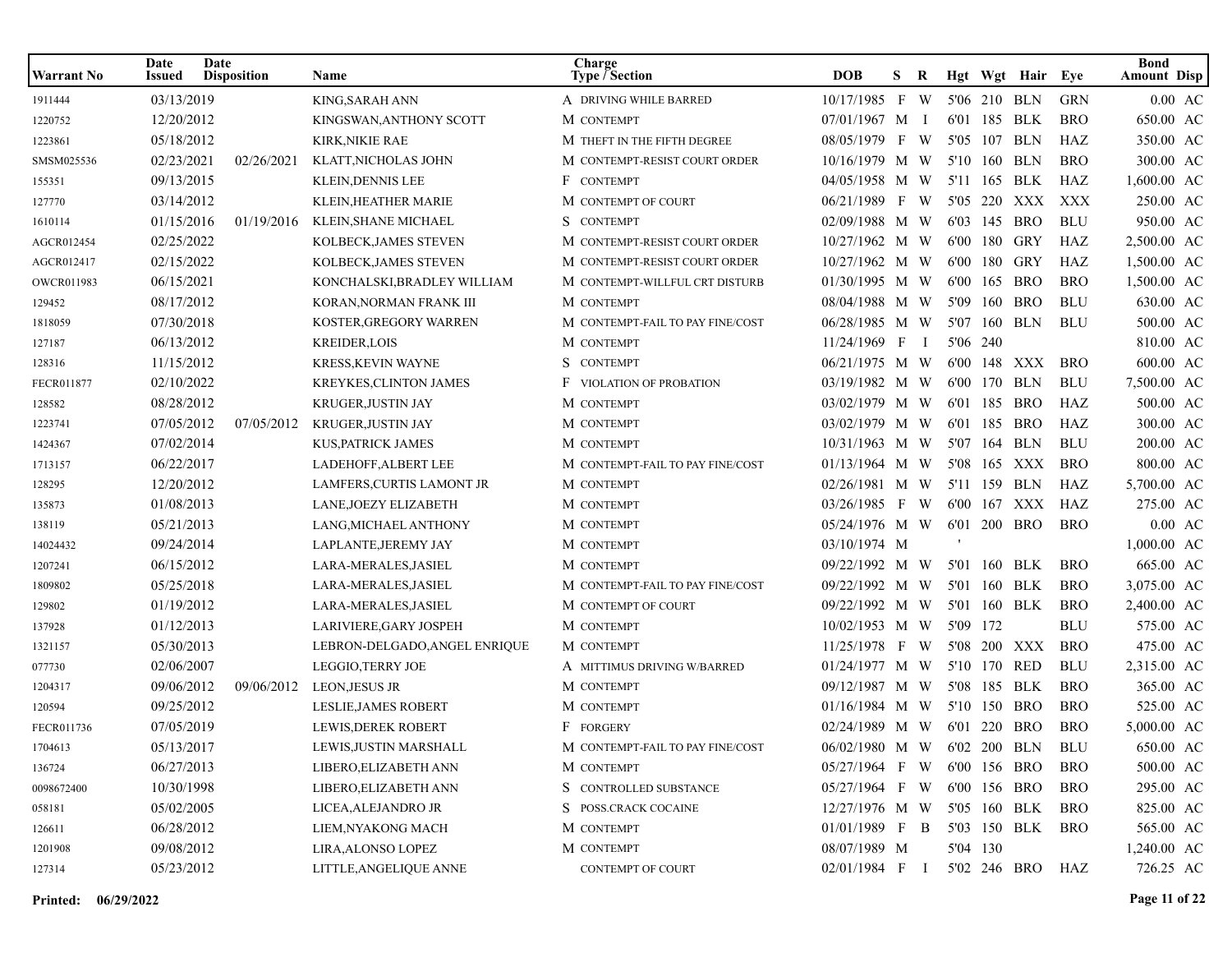| <b>Warrant No</b> | Date<br>Issued | Date<br><b>Disposition</b> | <b>Name</b>                                | Charge<br><b>Type / Section</b>  | <b>DOB</b>                      | S.           | R            |                |              | Hgt Wgt Hair Eye |            | <b>Bond</b><br><b>Amount Disp</b> |
|-------------------|----------------|----------------------------|--------------------------------------------|----------------------------------|---------------------------------|--------------|--------------|----------------|--------------|------------------|------------|-----------------------------------|
| 132070            | 05/17/2013     |                            | LLEWELLYN, HARLEY DAVIDSON                 | M CONTEMPT                       | 01/17/1979 M W                  |              |              |                | 6'00 160 BLN |                  | <b>BLU</b> | 115.00 AC                         |
| 1703554           | 06/01/2017     |                            | LOFTUS, DANIEL PAUL                        | M CONTEMPT-FAIL TO PAY FINE/COST | 11/08/1979 M W                  |              |              |                | 6'02 230 BRO |                  | <b>BLU</b> | 650.00 AC                         |
| 1711035           | 05/30/2017     |                            | LOHMILLER, KEANE WILLIAM                   | M CONTEMPT-FAIL TO PAY FINE/COST | 09/14/1965 M W                  |              |              |                | 6'00 225 BLD |                  | HAZ        | 2,250.00 AC                       |
| 1708011           | 08/25/2017     |                            | LONERGAN, JOSHUA GLENN                     | M CONTEMPT-FAIL TO PAY FINE/COST | 08/08/1983 M W                  |              |              | 6'06 145       |              |                  | <b>BLU</b> | 400.00 AC                         |
| 9600592900        | 12/04/1996     |                            | LONGO, GEORGE LESTER                       | M CONTEMPT-FAIL TO PAY FINE/COST | 05/16/1955 M W 5'11 220 BRO     |              |              |                |              |                  | <b>BLU</b> | 500.00 AC                         |
| 1615323           | 10/13/2016     |                            | LOPEZ, JEOVANY CHILEL                      | M CONTEMPT                       | 12/14/1993 M W                  |              |              |                |              | 5'01 127 BLK     | <b>BRO</b> | 725.00 AC                         |
| 126432            | 12/15/2012     |                            | LOPEZ, JILBERTO                            | M CONTEMPT                       | 08/19/1985 M                    |              |              |                |              |                  |            | 350.00 AC                         |
| 137409            | 04/22/2013     |                            | LOPEZ,LISA ROBIN                           | F CONTEMPT                       | 03/29/1979 F W                  |              |              |                | 5'08 140 BLK |                  | <b>BRO</b> | 2,200.00 AC                       |
| 135760            | 02/27/2013     |                            | LOPEZ, MARTIN CARLOS                       | M CONTEMPT                       | 08/27/1982 M W                  |              |              |                | 5'10 170 BLK |                  | <b>BRO</b> | 1,200.00 AC                       |
| 1711334           | 12/28/2017     |                            | LOPEZ, RICARDO G                           | M CONTEMPT-INSOLENCE BEHAVIOR    | 01/06/1984 M W                  |              |              |                | 5'07 180 BLK |                  | HAZ        | 2,000.00 AC                       |
| 1811139           | 08/15/2018     |                            | LOPEZ, RICARDO G                           | M CONTEMPT-FAIL TO PAY FINE/COST | 01/06/1984 M W                  |              |              |                | 5'07 180 BLK |                  | HAZ        | 500.00 AC                         |
| 0100726600        | 01/09/2001     |                            | LOPEZ, VICTOR TEODORO                      | S OWI                            | 07/29/1963 M U                  |              |              |                |              | 5'01 140 BLK     | <b>BRO</b> | 615.00 AC                         |
| 0100733900        | 01/09/2001     |                            | LOPEZ, VICTOR TEODORO                      | A OWI                            | 07/29/1963 M U                  |              |              |                | 5'01 140 BLK |                  | <b>BRO</b> | 2,020.00 AC                       |
| 123100            | 09/14/2012     | 09/14/2012                 | LOPEZ-DE-GARZA, NORMA A                    | M CONTEMPT                       | 02/15/1981 F W                  |              |              |                |              | 5'03 145 XXX     | <b>BRO</b> | 650.00 AC                         |
| 1310340           | 08/06/2013     |                            | LOPEZ-SANCHEZ, GONZALO                     | S OWI/1ST                        | 09/06/1982 M W                  |              |              |                |              | 5'00 143 BLK     | <b>BLU</b> | 2,500.00 AC                       |
| 1811527           | 10/18/2018     |                            | LOPEZMORALES, LUIS OCTAVIO                 | M CONTEMPT-RESIST COURT ORDER    | 08/15/1998 M W                  |              |              |                | 5'05 148 BLK |                  | <b>BRO</b> | 1,500.00 AC                       |
| 1422751           | 05/18/2014     |                            | LUFKINS, TERRANCE LAVERN                   | M CONTEMPT                       | 06/17/1966 M I                  |              |              |                | 6'03 200 BLK |                  | <b>BRO</b> | 1,075.00 AC                       |
| 136401            | 03/22/2013     |                            | LUHMAN, KENNETH GORDON                     | F CONTEMPT                       | 12/18/1965 M W                  |              |              |                | 5'11 160 BRO |                  | HAZ        | 8,800.00 AC                       |
| 1624515           | 01/20/2016     |                            | LUNDGREN, TERRANCE DUANE                   | M CONTEMPT                       | 11/28/1958 M W                  |              |              |                | 6'02 191 BRO |                  | HAZ        | 150.00 AC                         |
| SRCR011732        | 08/25/2020     |                            | <b>MAASDAM, AUSTIN SHANE</b>               | M CONTEMPT OF COURT              | 07/14/1999 M W                  |              |              |                | 5'09 194 RED |                  | <b>BLU</b> | 500.00 AC                         |
| 1204295           | 08/06/2012     |                            | <b>MACIAS, ROMAN ENRIQUE</b>               | M CONTEMPT                       | 06/07/1985 M W                  |              |              |                |              |                  |            | 450.00 AC                         |
| 1710814           | 02/28/2017     |                            | MACK-MILES, STERLYN LASHAY                 | M CONTEMPT-FAIL TO PAY FINE/COST | 09/20/1992                      | $\mathbf{F}$ | $\mathbf{B}$ |                | 5'02 106 BLK |                  | <b>BRO</b> | 575.00 AC                         |
| 1305602           | 07/29/2013     |                            | MACKEY, MICHAEL KEITH                      | M CONTEMPT                       | 06/10/1963 M W                  |              |              |                |              | 5'11 170 BRO     | HAZ        | 500.00 AC                         |
| 123854            | 09/11/2012     |                            | MADRIGAL, WILLIAM HENRY                    | M CONTEMPT                       | 06/13/1978 M W                  |              |              |                | 5'05 230 BRO |                  | <b>BRO</b> | 200.00 AC                         |
| 1711284           | 11/09/2017     |                            | MALDONADO, GENARO                          | M PUBLIC INTOX-SCHOOL, ETC       | 01/13/1994 M W                  |              |              |                | 5'07 133 BLK |                  | <b>BRO</b> | 1,275.00 AC                       |
| 0100762200        | 11/26/2001     |                            | MALDONADO, VINCENTE                        | A INDECENT CONTACT W/ CHILD      | 09/24/1981 M W                  |              |              |                | 5'04 155 BRO |                  | <b>BRO</b> | 6,500.00 AC                       |
| 129092            | 10/21/2012     |                            | MARAVILLA-CARLOS, LUIS ALBERTO             | F CONTEMPT                       | 10/01/1979 M W                  |              |              |                | 5'04 205 BLK |                  | <b>BRO</b> | 220.00 AC                         |
| 129949            | 08/27/2012     | 08/27/2012                 | MARSHALL, JEREMIAH JAMES                   | F FAILURE TO APPEAR              | 09/10/1987 M B                  |              |              |                | 6'00 170 BLK |                  | <b>BRO</b> | 1,000.00 AC                       |
| 13708541          | 05/30/2013     |                            | MARTENS, ARLEN KIM                         | M CONTEMPT                       | 05/20/1953 M W                  |              |              | 5'06 250       |              |                  | <b>BLU</b> | 250.00 AC                         |
| 12-9667           | 04/20/2012     |                            | <b>MARTIN, ABEL MORALES</b>                | M CONTEMPT-FAIL TO PAY FINE/COST | 04/29/1988 M W                  |              |              |                |              | 5'04 140 BLK     | <b>BRO</b> | 1,125.00 AC                       |
| 119667            | 09/21/2011     |                            | <b>MARTIN, ABEL MORALES</b>                | A OWI                            | 04/29/1988 M W                  |              |              |                | 5'04 140 BLK |                  | <b>BRO</b> | 1,033.75 AC                       |
| 126817            | 06/26/2012     |                            | MARTIN, REBECCA LEE                        | M CONTEMPT                       | 11/22/1959 F W                  |              |              | $0'00 \quad 0$ |              |                  |            | 788.00 AC                         |
| 1810869           |                |                            | 11/09/2018  11/13/2018  MARTIN, TYLER ROSS | S CONTEMPT-FAIL TO PAY FINE/COST | 06/27/1992 M W 5'08 150 BRO BLU |              |              |                |              |                  |            | 4,400.00 AC                       |
| 12117             | 11/27/2012     |                            | MARTINEZ, ANTONIO                          | M CONTEMPT                       | 07/06/1967 M W                  |              |              | 6'08 200       |              |                  |            | 900.00 AC                         |
| 1263ZQHJ          | 10/23/2012     |                            | MARTINEZ,CESAR JUAN                        | M CONTEMPT                       | 02/06/1983 M                    |              |              |                |              |                  |            | 450.00 AC                         |
| STP64LJRX         | 01/12/2013     |                            | MARTINEZ, DORA MARIA                       | M CONTEMPT                       | 09/09/1974 F W                  |              |              |                |              | XXX XXX          |            | 450.00 AC                         |
| OWCR012265        | 06/01/2021     |                            | <b>MARTINEZ, DUSTIN JOE</b>                | S OWI-1ST OFFENSE                | 04/20/1988 M W                  |              |              |                | 5'08 162 BRO |                  | <b>BRO</b> | 1,000.00 AC                       |
| FECR011477        | 12/20/2019     |                            | <b>MARTINEZ, ERIC ALAN</b>                 | M CONTEMPT-FAIL TO PAY FINE/COST | 05/02/1990 M W                  |              |              |                |              | 5'09 160 BRO     | <b>BRO</b> | 2,000.00 AC                       |
| 1911477           | 02/14/2019     |                            | <b>MARTINEZ, ERIC ALAN</b>                 | T OPERATE VEH W/O OWNERS CONSENT | 05/02/1990 M W 5'09 160 BRO     |              |              |                |              |                  | <b>BRO</b> | $0.00\;\;{\rm AC}$                |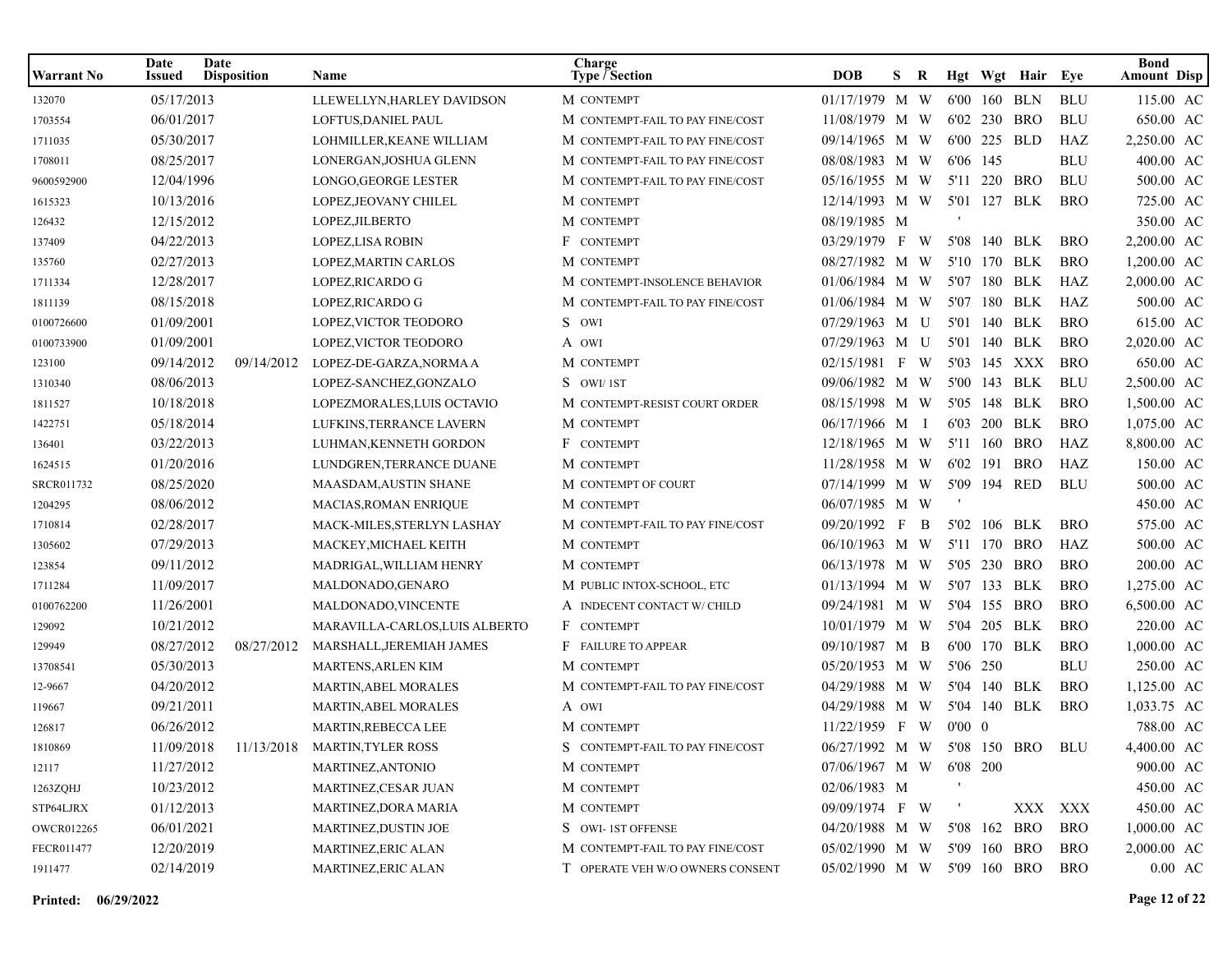| Warrant No | Date<br>Issued | Date<br><b>Disposition</b> | Name                                              | Charge<br><b>Type / Section</b>  | <b>DOB</b>                      | S.  | R |          |              | Hgt Wgt Hair Eye |            | <b>Bond</b><br><b>Amount Disp</b> |
|------------|----------------|----------------------------|---------------------------------------------------|----------------------------------|---------------------------------|-----|---|----------|--------------|------------------|------------|-----------------------------------|
| 139926     | 05/17/2013     |                            | <b>MARTINEZ, JAVIER</b>                           | M CONTEMPT                       | 09/18/1992 M W                  |     |   |          |              | 5'09 165 XXX XXX |            | 575.00 AC                         |
| 124355     | 08/06/2012     |                            | MARTINEZ, MAURICIO CASTILLO                       | M CONTEMPT                       | 10/04/1986 M                    |     |   |          |              |                  |            | 930.00 AC                         |
| 1613967    | 01/15/2016     | 01/15/2016                 | MARTINEZ, REBECCA JACQUELINE                      | M CONTEMPT                       | 07/27/1990 F                    |     |   |          | 5'04 150     |                  |            | 850.00 AC                         |
| 129732     | 05/17/2012     |                            | MARTINEZ-AGUIRRE,CESAR                            | M CONTEMPT OF COURT              | 03/18/1983 M W                  |     |   |          |              | 6'01 180 BLK     | <b>BRO</b> | 2,150.00 AC                       |
| 138090     | 02/21/2013     |                            | MARTINEZ-NUNEZ, JOSE ALFREDO                      | S CONTEMPT                       | 09/22/1962 M W                  |     |   |          |              | 5'06 165 BLK     | <b>BRO</b> | 1,800.00 AC                       |
| 1364LJT8   | 01/13/2013     |                            | MARTINEZ-PEREZ, JOAQUIN                           | M CONTEMPT                       | 07/27/1977 M W                  |     |   |          |              | 5'05 150 BLK     | <b>BRO</b> | 350.00 AC                         |
| 1716894    | 07/20/2017     |                            | MATER, CHRISTINE DENISE                           | M CONTEMPT-FAIL TO PAY FINE/COST | 04/13/1968 F                    |     | W |          |              | 5'10 150 XXX     | <b>BLU</b> | 450.00 AC                         |
| 1811364    | 01/29/2018     |                            | <b>MATHERN, WAYNE ROBERT</b>                      | M CONTEMPT OF COURT              | 12/05/1978 M W                  |     |   |          |              | 5'10 150 BRO     | HAZ        | 1,500.00 AC                       |
| 135621     | 12/19/2013     |                            | MATTHIAS, MARGARET EVALEEN                        | M CONTEMPT                       | 10/11/1965 F W                  |     |   |          |              | 4'11 180 BRO     | <b>BRO</b> | 750.00 AC                         |
| 1410490    | 02/05/2014     |                            | MAY, ROBERT DALE                                  | S FAILURE TO APPEAR              | 10/10/1995 M I                  |     |   |          |              | 5'10 150 BLK     | <b>BRO</b> | 500.00 AC                         |
| 0300768400 | 05/04/2003     |                            | MCALEVY, DANIEL GENE                              | S CONTROLLED SUBSTANCE           | 02/10/1982 M W                  |     |   |          |              | 5'07 125 XXX     | <b>BLU</b> | 1,165.80 AC                       |
| 137610     | 09/18/2013     |                            | MCALEVY, DANIEL GENE                              | M CONTEMPT                       | 02/10/1982 M W                  |     |   |          |              | 5'07 125 XXX     | <b>BLU</b> | 1,600.00 AC                       |
| 1307587    | 02/25/2013     |                            | MCALEVY, KIMBERLY SUE                             | M CONTEMPT                       | 10/28/1963 F W                  |     |   |          |              | 5'02 102 BLN     | <b>BLU</b> | 1,025.00 AC                       |
| 137992     | 10/17/2013     |                            | MCALEVY, LUTHER DEAN                              | F CONTEMPT                       | 04/28/1984 M W                  |     |   |          | 5'08 140 BLN |                  | <b>BLU</b> | 1,100.00 AC                       |
| 135729     | 11/21/2013     | 11/24/2013                 | MCCLANAHAN, JEFFERY SCOTT                         | F CONTEMPT                       | 01/31/1969 M W                  |     |   |          |              | 5'10 165 BRO     | HAZ        | 3,100.00 AC                       |
| 1412268    | 10/15/2014     |                            | MCCLELLAND, DAVID W                               | M CONTEMPT                       | 04/25/1962 M W                  |     |   | 5'09 190 |              |                  | <b>BRO</b> | 700.00 AC                         |
| 129616     | 05/17/2012     |                            | MCCOLLOUGH, JOSHUA GENE                           | S CONTEMPT OF COURT              | 04/17/1988 M W                  |     |   |          |              | 5'08 160 XXX     | <b>BLU</b> | 1,000.00 AC                       |
| 1819184    | 10/16/2018     |                            | MCCORKLE, DAKOTA JARROD PAUL                      | M CONTEMPT-FAIL TO PAY FINE/COST | 01/11/1997 M W                  |     |   |          |              | 6'04 200 BRO     | <b>BLU</b> | 375.00 AC                         |
| NTA0025676 | 02/15/2022     |                            | MCCRAY.DIANA MARIE                                | DRIVING UNDER SUSPENSION         | 02/23/1985 F W                  |     |   |          |              | 5'03 130 BRO     | HAZ        | 300.00 AC                         |
| SMSM025955 | 02/15/2022     |                            | MCCRAY, DIANA MARIE                               | M THEFT 5TH DEGREE<\$300         | 02/23/1985 F                    |     | W |          |              | 5'03 130 BRO     | HAZ        | 300.00 AC                         |
| SRCR012449 | 03/03/2022     |                            | MCCRAY, RYAN MUNROE                               | M CONTEMPT-RESIST COURT ORDER    | 03/29/1984 M W                  |     |   |          |              | 5'08 155 BLK     | <b>BRO</b> | 1,500.00 AC                       |
| 1223750    | 09/27/2012     |                            | MCCRILLIS, TASHA MARIE                            | M CONTEMPT                       | 06/04/1983                      | F W |   |          |              | 5'07 165 BRO     | <b>GRN</b> | 160.00 AC                         |
| OWCR012101 | 10/14/2020     |                            | MCCUMBER, SHERRY LYNN                             | S OWI-1ST OFFENSE                | 01/27/1965 F W                  |     |   |          |              | 5'02 120 BLN     | <b>BLU</b> | 1,000.00 AC                       |
| 1710101    | 07/13/2017     |                            | MCDANIEL, RYAN JIMMY                              | M CONTEMPT-FAIL TO PAY FINE/COST | 07/15/1981 M W                  |     |   |          |              | 6'01 170 BRO     | <b>BLU</b> | 5,000.00 AC                       |
| 135692     | 06/11/2013     |                            | MCDERMOTT, CLAYTON JOSEPH                         | M CONTEMPT                       | 03/24/1962 M W                  |     |   |          |              | 5'08 186 BRO     | <b>XXX</b> | 600.00 AC                         |
| 1320869    | 01/10/2013     |                            | MCFADDEN, DONNIE LEE                              | M CONTEMPT                       | 04/30/1982 M W                  |     |   | 5'07     |              | 200 BRO          | <b>BLU</b> | 275.00 AC                         |
| AGCR012364 | 05/11/2022     |                            | MCFARLAND, RACHEL MICHELE                         | T POSS CNTL SUBST-1,2,3RD        | 11/26/1987 F W                  |     |   |          |              | 5'07 145 BRO     | <b>BLU</b> | $0.00~\mathrm{AC}$                |
| 1513804    | 11/17/2015     |                            | MCKEITHEN, IAN ALLEN                              | M CONTEMPT                       | 11/11/1983 M B                  |     |   |          |              | 6'01 210 BLK     | <b>BRO</b> | 300.00 AC                         |
| SRCR009929 | 02/20/2014     | 02/20/2014                 | MEERDINK, NATHAN LEE                              | S CONTEMPT                       | 09/21/1992 M W                  |     |   |          |              | 6'07 188 BRO     | <b>BRO</b> | 2,000.00 AC                       |
| 1310288    | 06/25/2013     |                            | MEGASON, JACOB E                                  | F BURGLARY 3RD DEGREE            | 05/14/1992 M W                  |     |   |          |              | 6'02 185 BRO     | <b>GRN</b> | 5,000.00 AC                       |
| 139858     | 10/17/2013     |                            | MEGASON, JACOB E                                  | M CONTEMPT                       | 05/14/1992 M W                  |     |   |          |              | 6'02 185 BRO     | <b>GRN</b> | $0.00 \text{ AC}$                 |
| 139858     | 06/19/2013     |                            | MEGASON, JACOB E                                  | <b>F</b> PROBATION VIOLATION     | 05/14/1992 M W                  |     |   |          |              | 6'02 185 BRO     | <b>GRN</b> | 5,000.00 AC                       |
| 1322816    |                |                            | 06/18/2013   06/18/2013   MEGASON, JONATHAN ETHAN | M CONTEMPT                       | 07/27/1989 M W 6'05 225 BLN BLU |     |   |          |              |                  |            | $0.00\;\;{\rm AC}$                |
| 1410170    | 05/23/2014     |                            | MEGASON, JONATHAN ETHAN                           | F CONTEMPT                       | 07/27/1989 M W 6'05 225 BLN     |     |   |          |              |                  | BLU        | 2,500.00 AC                       |
| 128863     | 09/25/2012     |                            | MEINDERS, JAMES HAROLD                            | F CONTEMPT                       | 05/23/1969 M W 5'09 240 BLN     |     |   |          |              |                  | BLU        | 1,050.00 AC                       |
| 159670     | 01/13/2015     |                            | MENDEZ, GABRIEL RUBEN                             | M CONTEMPT                       | 06/24/1990 M W 5'04 128 BLK     |     |   |          |              |                  | BRO        | 3,050.00 AC                       |
| SMSM025798 | 06/23/2021     |                            | MEYER, RAMON JOSEPH                               | M CONTEMPT-WILLFUL CRT DISTURB   | 11/25/1987 M W 5'10 235 BLK     |     |   |          |              |                  | <b>BRO</b> | 300.00 AC                         |
| AGCR011954 | 06/09/2021     |                            | MEYER, RAMON JOSEPH                               | A VIOLATION OF PROBATION         | 11/25/1987 M W 5'10 235 BLK     |     |   |          |              |                  | <b>BRO</b> | 2,500.00 AC                       |
| 18025119   | 02/23/2018     |                            | MICHAELS, CHANCE CINJIN                           | M CONTEMPT-FAIL TO PAY FINE/COST | 01/15/1974 M W 6'02 170 BRO     |     |   |          |              |                  | HAZ        | 350.00 AC                         |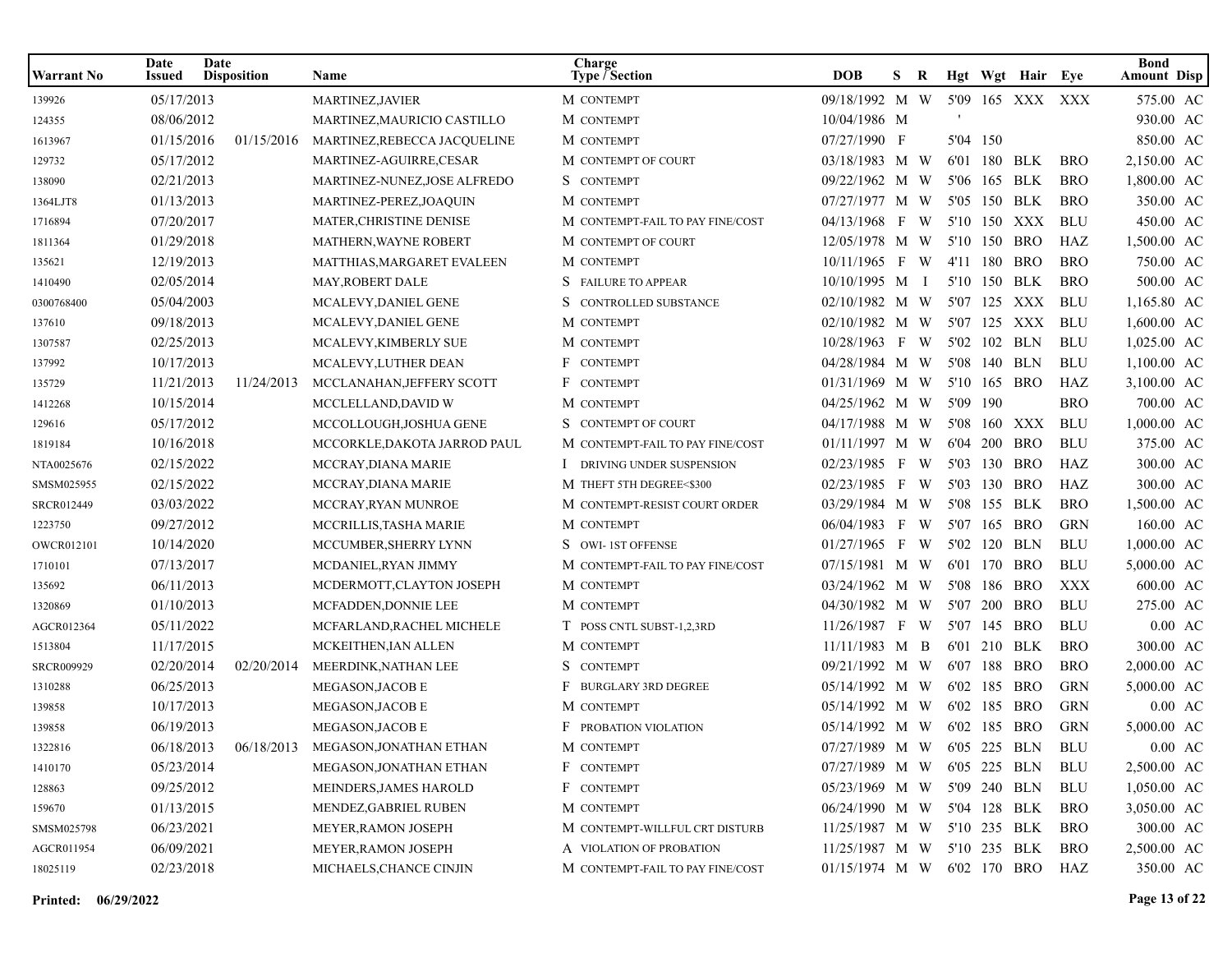| Warrant No        | Date<br><b>Issued</b> | Date<br><b>Disposition</b> | Name                          | Charge<br><b>Type / Section</b>  | <b>DOB</b>                  | S. | R |          |                  | Hgt Wgt Hair Eye |            | <b>Bond</b><br><b>Amount Disp</b> |
|-------------------|-----------------------|----------------------------|-------------------------------|----------------------------------|-----------------------------|----|---|----------|------------------|------------------|------------|-----------------------------------|
| 1710865           | 02/23/2017            |                            | MILLER.AMBER RENEE            | A CONTEMPT                       | $01/22/1991$ F W            |    |   | 5'03 95  |                  | <b>BRO</b>       | HAZ        | 2,275.00 AC                       |
| 068433            | 06/12/2006            |                            | MILLER, AMY MARIE             | S MITTIMUS OWI                   | 04/27/1970 F                |    | W |          |                  | 5'02 145 BLN     | <b>BLU</b> | 1,036.00 AC                       |
| 148433            | 05/23/2014            |                            | MILLER, AMY MARIE             | M CONTEMPT                       | 04/27/1970 F                |    | W |          |                  | 5'02 145 BLN     | <b>BLU</b> | 1,200.00 AC                       |
| 1424459           | 04/16/2014            |                            | MILLER, BRET A                | M THEFT IN THE 5TH DEGREE        | 04/11/1972 M W              |    |   |          |                  | 6'00 165 XXX     | <b>BRO</b> | 300.00 AC                         |
| 1323921           | 08/13/2013            |                            | MILLER, BRYAN ALLYN           | M CONTEMPT                       | 01/13/1972 M W              |    |   |          |                  | 6'01 290 BRO     | HAZ        | 150.00 AC                         |
| 105282            | 08/30/2010            |                            | MILLER, JAMES CHRISTOPHER     | M CONTEMPT OF COURT              | 04/02/1961 M B              |    |   |          |                  | 5'07 130 BLK     | <b>BRO</b> | 457.50 AC                         |
| 105281            | 08/30/2010            |                            | MILLER, JAMES CHRISTOPHER     | M CONTEMPT OF COURT              | 04/02/1961 M B              |    |   |          |                  | 5'07 130 BLK     | <b>BRO</b> | 457.50 AC                         |
| 1303494           | 09/30/2013            |                            | MILLER, REGINA ANNE           | M CONTEMPT                       | 11/21/1968 F                |    | B | 5'07     |                  | 120 BLK          | <b>BRO</b> | $0.00 \text{ AC}$                 |
| 1811321           | 03/27/2018            | 03/27/2018                 | MILLS, ERIC NICHOLAS          | A CONTEMPT-FAIL TO PAY FINE/COST | 01/22/1984 M W              |    |   |          |                  | 5'05 180 BLK     | HAZ        | 1.100.00 AC                       |
| 1624958           | 11/08/2016            |                            | MITCHELL, ANTHONY             | M THEFT IN THE 5TH DEGREE        | 03/31/1962 M B              |    |   |          |                  | 5'11 163 BLK     | <b>BRO</b> | 300.00 AC                         |
| 1221716           | 11/16/2012            | 11/16/2012                 | MOATS, BENJAMIN LEE           | M CONTEMPT                       | 12/28/1980 M W              |    |   |          |                  | 5'07 218 BLN     | <b>BLU</b> | 350.00 AC                         |
| FECR012171        | 07/29/2021            |                            | MONAGHAN, RYAN EDWARD         | F CONTEMPT-WILLFUL CRT DISTURB   | 10/02/1989 M W              |    |   |          |                  | 6'00 200 BLK     | <b>BRO</b> | 5,000.00 AC                       |
| 126519            | 06/13/2012            |                            | MONROE, MICHAEL JAMES         | M CONTEMPT                       | 08/12/1973 M W              |    |   | 6'06 190 |                  |                  | <b>BLU</b> | 565.00 AC                         |
| SMSM025814        | 07/16/2021            |                            | MONTALVO, SARA ANNA           | M CONTEMPT-INSOLENCE BEHAVIOR    | 12/16/1981 F W              |    |   | 5'04     |                  | 190 BRO          | <b>BRO</b> | 300.00 AC                         |
| 1200029           | 10/28/2012            |                            | MONTIJO, HECTOR DAVID JIMENEZ | M CONTEMPT                       | 10/29/1982 M W              |    |   |          |                  | 5'07 135 BLK     | <b>BRO</b> | 200.00 AC                         |
| 127907            | 11/27/2012            |                            | MONTION, MICHAEL PINA         | M CONTEMPT                       | 09/04/1985 M I              |    |   |          |                  | 6'04 179 BLK     | <b>BRO</b> | 925.00 AC                         |
| SRCR012213        | 11/16/2021            |                            | MOORE, GEORGE GREGORY         | S FAILURE TO APPEAR/CONTEMPT CT. | 05/09/1966 M W              |    |   |          |                  | 6'02 205 GRY     | <b>BLU</b> | 1,500.00 AC                       |
| FECR011774        | 08/18/2019            | 08/21/2019                 | MOORE, KEITH LEOTIS           | F BURGLARY 1ST DEGREE            | 01/06/1977 M B              |    |   |          |                  | 6'04 330 BLK     | <b>BRO</b> | 25,000.00 AC                      |
| 128989            | 09/20/2012            |                            | MOORE, KELLY IRENE            | M CONTEMPT                       | 02/21/1966 F W              |    |   |          |                  | 5'09 265 BLN     | <b>BLU</b> | 4,800.00 AC                       |
| 1410216           | 10/13/2014            |                            | MORALESRIVERA, JUAN LUIS      | A CONTEMPT                       | 03/13/1981 M W              |    |   |          |                  | 5'06 140 BLK     | <b>BRO</b> | 2,100.00 AC                       |
| 1311066           | 12/27/2013            |                            | MOREHEAD, ZACHARY NATHANIEL   | M CONTEMPT                       | 03/12/1994 M W              |    |   |          |                  | 5'06 135 BRO     | <b>BLU</b> | 250.00 AC                         |
| 1209206           | 09/05/2012            |                            | MORT, CHRISTOPHER MICHAEL     | M CONTEMPT                       | 10/22/1972 M W              |    |   |          |                  | 6'00 175 BLN     | <b>BLU</b> | 3,600.00 AC                       |
| 099291            | 02/13/2009            |                            | MOSLEY, EDWARD RAY            | F FORGERY                        | 01/14/1957 M B              |    |   |          |                  | 5'11 178 BLK     | <b>BRO</b> | 5,000.00 AC                       |
| 129744            | 09/10/2012            |                            | MOSS, JOSEPH CHANNING         | M CONTEMPT                       | 11/08/1978 M W              |    |   |          |                  | 5'06 135 BRO     | HAZ        | 200.00 AC                         |
| 139774            | 01/23/2013            |                            | MOSS, JOSEPH CHANNING         | A CONTEMPT                       | 11/08/1978 M W              |    |   |          |                  | 5'06 135 BRO     | HAZ        | 375.00 AC                         |
| 1221383           | 12/13/2012            |                            | MOSS, NICOLE AMBER            | M CONTEMPT                       | 02/19/1980 F W              |    |   |          |                  | 5'04 161 BRO     | <b>BLU</b> | 2,200.00 AC                       |
| 1513082           | 05/29/2015            |                            | MOULDER, ROBERT               | M CONTEMPT                       | 04/05/1973 M                |    |   |          |                  |                  |            | 650.00 AC                         |
| 1818390           | 04/28/2018            |                            | MUHUMED, ABDINASIR MOHAMED    | M CONTEMPT-FAIL TO PAY FINE/COST | 02/01/1991 M B              |    |   |          |                  | 6'03 180 BLK     | <b>BRO</b> | 475.00 AC                         |
| 0000705801        | 06/20/2000            |                            | MUNIZ, REMIJIO LAMAS          | S CONTROLLED SUBSTANCE           | 10/01/1979 M W              |    |   |          |                  | 5'10 135 BLK     | <b>BRO</b> | 695.00 AC                         |
| 1221219           | 12/14/2012            |                            | MURDOCK, BRYAN GAVIN          | M CONTEMPT                       | 11/13/1979 M W              |    |   |          |                  | 6'01 145 BRO     | XXX        | 1,000.00 AC                       |
| 1571743           | 01/29/2015            |                            | MURPHY, DAVID PAUL            | M CONTEMPT                       | 02/08/1963 M W              |    |   | 6'01 180 |                  |                  | <b>BLU</b> | 200.00 AC                         |
| 116107            | 06/13/2011            |                            | <b>MURRAY, RYAN PAUL</b>      | VIOLATION OF PROBATION           | 07/24/1977 M W              |    |   |          |                  | 6'00 200 BLN     | <b>XXX</b> | $0.00 \text{ AC}$                 |
| <b>OWCR012480</b> | 06/08/2022            |                            | NAJARRODELEON, HERALDO JHOY   | S DOMESTIC ASSLT-BODILY INJRY-1S | 11/02/1996 M W 5'09 167 BLK |    |   |          |                  |                  | <b>BRO</b> | $0.00\;\;{\rm AC}$                |
| 128839            | 09/25/2012            |                            | NAVA, GUADALUPE NAVA          | M CONTEMPT                       | $10/11/1987$ M W            |    |   |          | $\boldsymbol{0}$ |                  |            | 565.00 AC                         |
| 9800628300        | 06/03/1998            |                            | <b>NAVA, NICOLAS</b>          | S OWI                            | 03/17/1957 M W 5'05 165 BLK |    |   |          |                  |                  | BRO        | 690.00 AC                         |
| 14024345          | 09/24/2014            |                            | NERIO, ANASTACIO              | M CONTEMPT                       | 06/23/1976 M W 5'04 190 BLK |    |   |          |                  |                  | <b>BRO</b> | 200.00 AC                         |
| 139929            | 01/12/2013            |                            | NORRIS, MARCEL                | M CONTEMPT                       | 02/02/1989 M W 5'10 250 BLK |    |   |          |                  |                  | <b>BRO</b> | 175.00 AC                         |
| 1222702           | 09/06/2012            |                            | NUSSBAUM, DONALD WAYNE        | M CONTEMPT                       | 07/04/1975 M W 6'00 175 BRO |    |   |          |                  |                  | BLU        | 540.00 AC                         |
| 159973            | 08/17/2015            |                            | NUZUM, JACQUELINE LEE         | A CONTEMPT                       | 06/08/1966 F W 5'07 125 BRO |    |   |          |                  |                  | BRO        | 2,350.00 AC                       |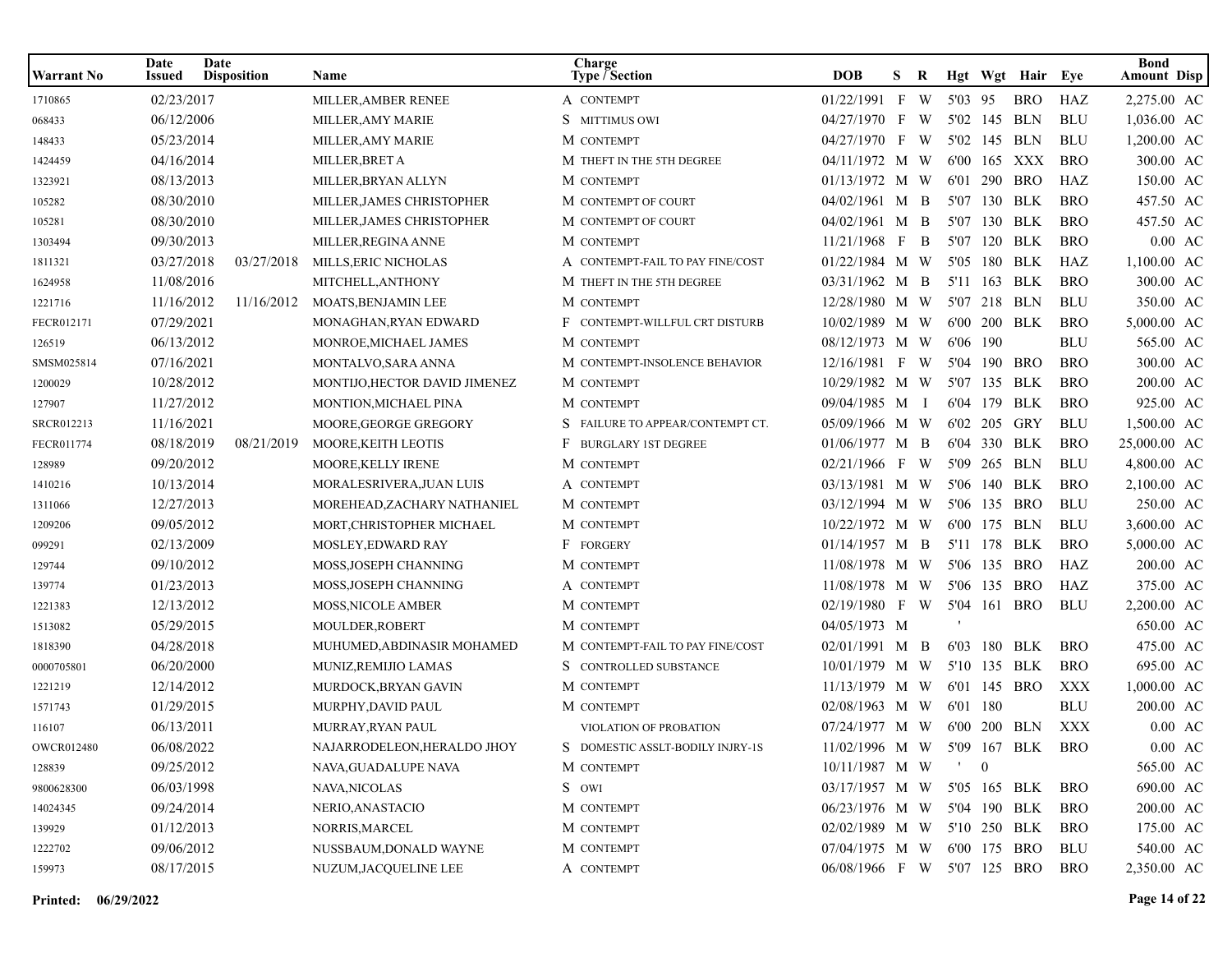| <b>Warrant No</b> | Date<br><b>Issued</b> | Date<br><b>Disposition</b> | Name                            | Charge<br>Type / Section         | <b>DOB</b>                      | S. | R |                |              | Hgt Wgt Hair Eye |            | <b>Bond</b><br><b>Amount Disp</b> |
|-------------------|-----------------------|----------------------------|---------------------------------|----------------------------------|---------------------------------|----|---|----------------|--------------|------------------|------------|-----------------------------------|
| 1802713           | 10/23/2018            |                            | NUZUM, JACQUELINE LEE           | M CONTEMPT-FAIL TO PAY FINE/COST | 06/08/1966 F W                  |    |   |                | 5'07 125 BRO |                  | <b>BRO</b> | 500.00 AC                         |
| 1209009           | 09/06/2012            | 09/06/2012                 | OAKES, JAMES EDWARD             | M CONTEMPT                       | 03/28/1975 M W                  |    |   |                | 5'05 150 BRO |                  | <b>GRN</b> | 1,165.00 AC                       |
| 1207496           | 12/24/2012            |                            | OCHOA,RUBEN                     | M CONTEMPT                       | 05/31/1969 M W                  |    |   |                | 5'08 160 XXX |                  | <b>BRO</b> | 900.00 AC                         |
| 128820            | 09/20/2012            |                            | OKASH.OCHAN ODEIR               | M CONTEMPT                       | 02/17/1979 M B                  |    |   |                | 5'09 160 BLK |                  | XXX        | 725.00 AC                         |
| 1304601           | 07/23/2013            |                            | OLIVER, LORENZO DEON            | M CONTEMPT                       | 02/19/1978 M B                  |    |   |                |              | 5'11 170 XXX XXX |            | 375.00 AC                         |
| 1310384           | 09/10/2013            |                            | OLVERA, ENRIQUE OLVERA          | F SEXUAL ABUSE IN THE 2ND DEGREE | 07/15/1986 M W                  |    |   |                |              |                  |            | 25,000.00 AC                      |
| 150013183         | 06/30/2015            |                            | ONEAL, THOMAS ELLIOTT           | M CONTEMPT                       | 03/06/1989 M W                  |    |   |                | 6'01 185 BRO |                  | <b>BRO</b> | 350.00 AC                         |
| 128841            | 12/25/2012            |                            | ORTIZ, MARTIN PINEIRO           | A CONTEMPT                       | 10/18/1985 M W                  |    |   |                | 5'04 130 BLK |                  | <b>BRO</b> | 250.00 AC                         |
| 1717248           | 02/27/2017            |                            | ORTIZ-JUAREZ,LEONIDAS           | M CONTEMPT-FAIL TO PAY FINE/COST | 11/10/1975 M W                  |    |   |                | 5'08 125 BLK |                  | <b>BRO</b> | 500.00 AC                         |
| 1123471           | 05/24/2011            |                            | OVERBY, CHRISTINA LOUISE        | M THEFT IN THE FIFTH DEGREE      | 09/13/1989 F W                  |    |   |                | 5'03 105 BLN |                  | XXX        | 575.00 AC                         |
| 129594            | 06/19/2012            |                            | PAEPER, BROOKE ANGELICA         | S CONTEMPT-FAIL TO PAY FINE/COST | 04/29/1987 F W                  |    |   |                | 5'07 160 BRO |                  | <b>BRO</b> | 1,725.00 AC                       |
| 1308191           | 02/24/2013            |                            | PALACIOS, JOSE ALFREDO          | F CONTEMPT                       | 06/24/1983 M W                  |    |   |                | 5'10 180 BLK |                  | <b>BRO</b> | 950.00 AC                         |
| 136009            | 01/23/2013            |                            | PALENCIA-ARECO, MIGUEL          | M CONTEMPT                       | 09/29/1981 M W                  |    |   |                | 5'03 139 BLK |                  |            | 700.00 AC                         |
| 126121            | 04/10/2012            |                            | PARKER, BRYAN ALLEN             | M CONTEMPT OF COURT              | 01/24/1984 M W                  |    |   |                | 5'10 175 BLN |                  | HAZ        | 241.00 AC                         |
| 1223273           | 06/26/2012            | 06/30/2012                 | PARKER, THOMAS SCOTT            | M CONTEMPT                       | 04/07/1963 M W                  |    |   |                | 5'06 125 BRO |                  | <b>GRN</b> | 200.00 AC                         |
| 120842            | 09/21/2012            |                            | PAUL, KORY ROBERT               | M CONTEMPT                       | 10/12/1993 M W                  |    |   |                | 5'04 115 BRO |                  | <b>BRO</b> | 910.00 AC                         |
| 1424290           | 04/23/2014            | 04/23/2014                 | PAULEY, RUTH ELAINE             | M CONTEMPT                       | 03/09/1981 F W                  |    |   |                | 5'02 125 XXX |                  | <b>BLU</b> | 700.00 AC                         |
| 137714            | 02/21/2013            |                            | PEARCE, BRIAN LEE               | A CONTEMPT                       | 09/15/1980 M W                  |    |   |                | 5'07 180 BRO |                  | <b>BLU</b> | 1,450.00 AC                       |
| 1411772           | 05/16/2014            | 05/16/2014                 | PECINA-CALIXTO,RAMIRO           | M CONTEMPT                       | 05/23/1984 M W                  |    |   |                | 5'00 125 BLK |                  | <b>BRO</b> | 475.00 AC                         |
| 1411523           | 02/26/2014            | 02/26/2014                 | PEDERSON, GRADY DEAN            | M CONTEMPT                       | 04/14/1966 M W                  |    |   |                | 6'02 160 BLK |                  | <b>BRO</b> | 1,925.00 AC                       |
| 1310404           | 10/08/2013            |                            | PEDERSON, GRADY DEAN            | POSS CTRL SUBST-MARIJUANA 1ST    | 04/14/1966 M W                  |    |   |                | 6'02 160 BLK |                  | <b>BRO</b> | 2,000.00 AC                       |
| 1510742           | 05/28/2015            | 05/30/2015                 | PEERY, MICHAEL LEE              | A CONTEMPT OF COURT              | 02/01/1990 M B                  |    |   |                | 5'08 240 BLK |                  | <b>BRO</b> | 1,500.00 AC                       |
| 1524622           | 08/17/2015            |                            | PEERY, MICHAEL LEE              | S CONTEMPT                       | 02/01/1990 M B                  |    |   |                | 5'08 240 BLK |                  | <b>BRO</b> | 1,825.00 AC                       |
| 1424304           | 04/10/2014            |                            | PERALTA, WILFREDO ANTONIO       | M CONTEMPT                       | 06/05/1982 M W                  |    |   |                | 5'06 160 BLK |                  | <b>BRO</b> | 160.00 AC                         |
| 1615912           | 11/14/2016            |                            | PEREZ BATZ, FLORENCIO           | M CONTEMPT                       | 05/22/1996 M W                  |    |   | 5'04 150       |              |                  |            | 350.00 AC                         |
| 1615319           | 10/13/2016            |                            | PEREZ, KIMBERLYN MICHELLE       | M CONTEMPT                       | 09/25/1996 F W                  |    |   |                |              |                  |            | 500.00 AC                         |
| 126329            | 07/10/2012            | 07/14/2012                 | PEREZ, PEDRO CAREENO            | M CONTEMPT                       | 12/08/1979                      |    |   | $0'00 \quad 0$ |              |                  |            | 795.00 AC                         |
| 1911626           | 03/05/2019            |                            | PEREZ-JACINTO, JOSE ENMANUEL    | M CONTEMPT-INSOLENCE BEHAVIOR    | 03/07/1987 M W                  |    |   |                | 5'05 173 BLK |                  | <b>BRO</b> | 1,500.00 AC                       |
| 1711314           | 11/14/2017            |                            | PEREZCAJIJA, JONAS              | S CONTEMPT-FAIL TO PAY FINE/COST | 12/07/1993 M W                  |    |   |                | 5'06 140 BLK |                  | <b>BLU</b> | 1,000.00 AC                       |
| AGCR011838        | 12/17/2020            |                            | PETERS, JOHNATHAN WILLIAM       | A CONTEMPT OF COURT              | 05/05/1997 M W                  |    |   |                | 5'09 186 BRO |                  | <b>BRO</b> | 2,000.00 AC                       |
| FECR012180        | 08/30/2021            |                            | PETERSON, JOSEPH PAUL           | F CONTEMPT-WILLFUL CRT DISTURB   | 05/14/1991 M W                  |    |   |                | 6'02 200 BLK |                  | <b>BLU</b> | 500.00 AC                         |
| 1713806           | 08/25/2017            |                            | PFUHL, JASON LEROY              | M CONTEMPT-FAIL TO PAY FINE/COST | 04/27/1985 M W                  |    |   |                | 5'07 170 BLN |                  | <b>BRO</b> | 500.00 AC                         |
| 12139             | 10/28/2012            |                            | PHONESAVANH, NOU                | M CONTEMPT                       | 05/01/1951                      |    |   | $0'00 \quad 0$ |              |                  |            | 350.00 AC                         |
| 1365KS96          | 01/13/2013            |                            | PICKARD, JONATHAN LARRY         | M CONTEMPT                       | 02/16/1981 M W 6'04 245 BRO     |    |   |                |              |                  | BLU        | 375.00 AC                         |
| 128578            | 09/23/2012            |                            | PIXLER, GERALD EUGENE           | M CONTEMPT                       | 12/23/1957 M W 5'11 198 BRO     |    |   |                |              |                  | BLU        | 2,900.00 AC                       |
| 120996            | 09/07/2012            | 09/07/2012                 | POLANCO-MARTINEZ, ALBA CONSUELO | M CONTEMPT                       | 09/23/1983 F W 5'00 125 BRO     |    |   |                |              |                  | <b>BRO</b> | 910.00 AC                         |
| 1210013           | 12/14/2012            |                            | POLINA, EDEN                    | M CONTEMPT                       | 01/10/1979 M W 5'05 123 XXX BRO |    |   |                |              |                  |            | 500.00 AC                         |
| 122184            | 09/16/2012            |                            | PONCE-JIMON, JOSE GUALBERTO     | S CONTEMPT                       | 01/01/1979 M W 5'09 183 BLK     |    |   |                |              |                  | <b>BRO</b> | 530.00 AC                         |
| 122771            | 09/11/2012            |                            | POSPISIL, BRETT MICHAEL         | M CONTEMPT                       | 03/17/1989 M W 6'00 165 BRO     |    |   |                |              |                  |            | 1,110.00 AC                       |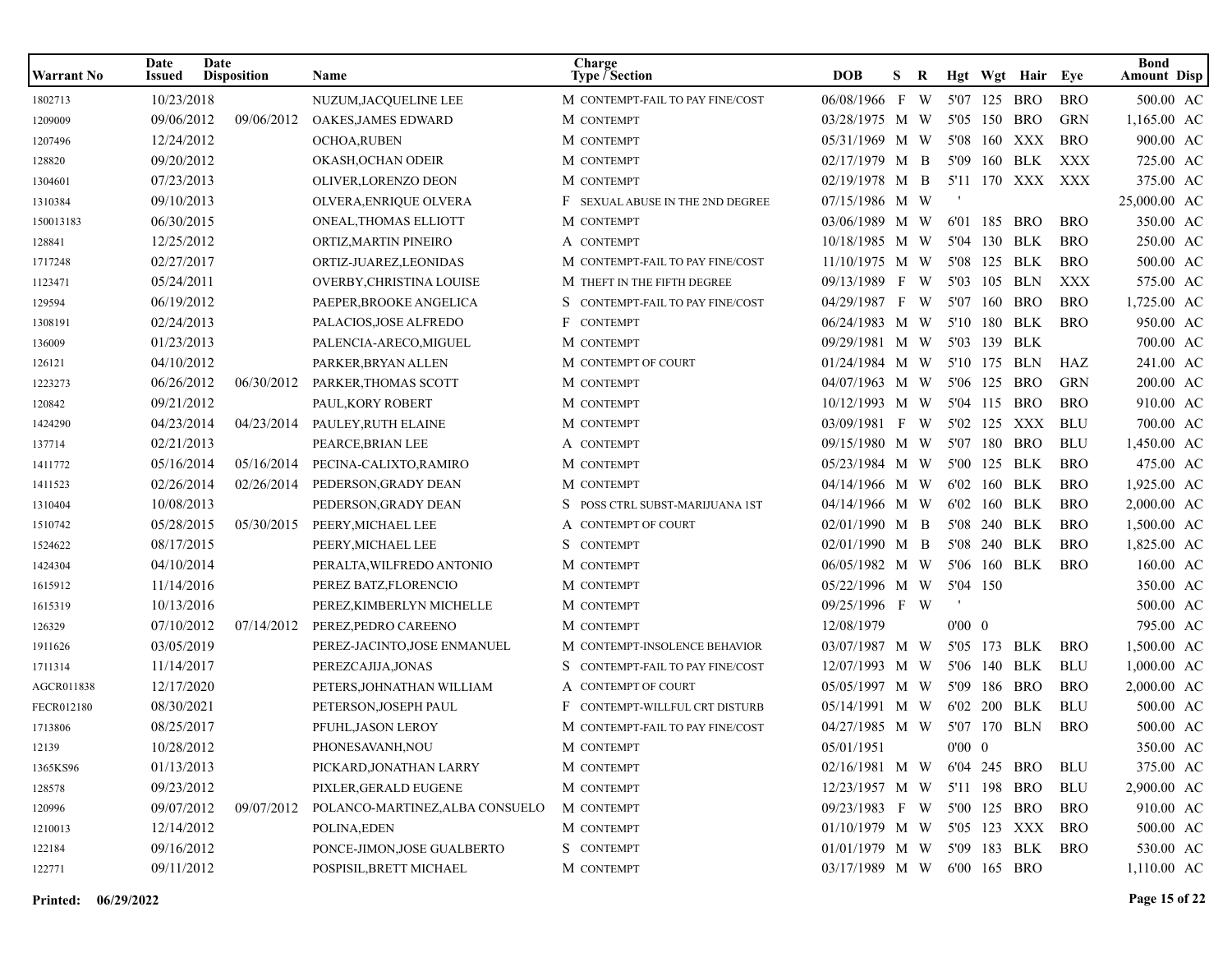| <b>Warrant No</b> | Date<br>Issued | Date<br><b>Disposition</b> | Name                            | Charge<br>Type / Section         | <b>DOB</b>                  | S. | R |          | Hgt Wgt Hair Eye |            | <b>Bond</b><br><b>Amount Disp</b> |
|-------------------|----------------|----------------------------|---------------------------------|----------------------------------|-----------------------------|----|---|----------|------------------|------------|-----------------------------------|
| SMSM025804        | 05/27/2021     |                            | POST, MATTHEW AARON             | M VIOL NO CONTACT ORDER-DOMESTIC | 10/27/1982 M W              |    |   |          | 6'00 260 BLK     | <b>BLU</b> | 300.00 AC                         |
| SMSM025700        | 12/01/2020     |                            | POST, MATTHEW AARON             | M VIOL NO CONTACT ORDER-DOMESTIC | 10/27/1982 M W              |    |   |          | 6'00 260 BLK     | <b>BLU</b> | 300.00 AC                         |
| AGCR011794        | 03/02/2020     |                            | POST, MATTHEW AARON             | M CONTEMPT-INSOLENCE BEHAVIOR    | 10/27/1982 M W              |    |   |          | 6'00 260 BLK     | <b>BLU</b> | 2,500.00 AC                       |
| 1710702           | 09/30/2017     |                            | POWELL, EUGENE JR               | F CONTEMPT-FAIL TO PAY FINE/COST | 07/02/1963 M B              |    |   |          | 6'00 205 BLK     | <b>BRO</b> | 1,200.00 AC                       |
| 147347            | 05/23/2014     |                            | POWERS, JESSE CARL LOREN ROBERT | M CONTEMPT                       | 12/15/1981 M W              |    |   |          | 6'02 140 BLN     | <b>BLU</b> | 1,600.00 AC                       |
| 129975            | 10/19/2012     | 03/07/2018                 | PRICE, KEVIN BRADLEY            | M CONTEMPT                       | 10/24/1964 M W              |    |   |          | 5'07 150 BRO     | HAZ        | 2,000.00 AC                       |
| 1513295           | 08/28/2015     |                            | PROUTY, NOEL REUBEN             | M CONTEMPT                       | 12/18/1990 M W              |    |   |          | 5'06 155 BRO     | HAZ        | 300.00 AC                         |
| SRCR012038        | 07/21/2021     |                            | PRUISMANN, MARK RAYMOND         | S CONTEMPT-RESIST COURT ORDER    | 11/11/1986 M W              |    |   |          | 6'05 165 BRO     | HAZ        | 300.00 AC                         |
| 0098604400        | 01/05/1998     |                            | PRYOR, MICHAEL GENE             | DWL REVOKED/SUSPENDED            | 03/10/1972 M W              |    |   |          | 5'07 180 BRO     | <b>BLU</b> | 375.00 AC                         |
| 0098599200        | 01/05/1998     |                            | PRYOR, MICHAEL GENE             | S<br><b>DWL REVOKED</b>          | 03/10/1972 M W              |    |   | 5'07 180 | BRO              | <b>BLU</b> | 375.00 AC                         |
| 146044            | 05/23/2014     |                            | PRYOR, MICHAEL GENE             | M CONTEMPT                       | 03/10/1972 M W              |    |   |          | 5'07 180 BRO     | <b>BLU</b> | 950.00 AC                         |
| 139741            | 02/26/2013     |                            | PULGARIN, FERNANDO CAICEDO      | M CONTEMPT                       | $11/03/1956$ M W            |    |   |          |                  |            | 850.00 AC                         |
| 141137961         | 05/17/2014     |                            | QUESADA, ALEX                   | M CONTEMPT                       | 11/05/1975 M                |    |   | 5'00 150 |                  |            | 350.00 AC                         |
| 1223738           | 01/05/2012     |                            | RABINEAU, TIMOTHY JOHN          | M THEFT IN THE FIFTH DEGREE      | 03/19/1975 M W              |    |   |          | 5'06 150 BRO     | <b>BLU</b> | 525.00 AC                         |
| 1817726           | 02/09/2018     |                            | RALIOS, MANUEL PABLO            | M CONTEMPT-FAIL TO PAY FINE/COST | 01/18/1977 M                |    |   |          |                  |            | 1,325.00 AC                       |
| 9800642600        | 08/12/1998     |                            | RAMIREZ, REYNALDO MORALES       | A OWI                            | 03/04/1966 M W              |    |   |          | 5'06 173 BLK     | <b>BRO</b> | 1,020.00 AC                       |
| 0000464700        | 04/02/1991     |                            | RAMIREZ, VALENTINA AURORA       | S OWI                            | $02/14/1963$ F W            |    |   |          | 5'04 200 BLK     | <b>BRO</b> | 625.00 AC                         |
| 128661            | 11/26/2012     |                            | RAMOS-RAMOS, OCTAVIO            | A CONTEMPT                       | $11/30/1973$ M W            |    |   |          | 5'05 130 BLK     | <b>BRO</b> | 2,700.00 AC                       |
| SMSM025641        | 09/02/2020     |                            | RASSEL, JOHN WAYNE              | M CONTEMPT-VIOL NO CONTACT ORDER | 03/27/1966 M W              |    |   |          | 6'01 150 BLK     | <b>BRO</b> | 300.00 AC                         |
| 1223375           | 10/23/2012     | 10/24/2012                 | REDZANIC, AMANDA RENAE          | M CONTEMPT                       | 08/24/1992 F W              |    |   | 5'08 168 | BRO              | <b>BRO</b> | 1,400.00 AC                       |
| 145933            | 05/22/2014     |                            | REESE, JEREMY LEE               | S CONTEMPT                       | 02/14/1977 M W              |    |   |          | 5'11 185 BRO     | HAZ        | 950.00 AC                         |
| 1716898           | 06/01/2017     |                            | REICH, AUSTIN LEE               | M CONTEMPT-FAIL TO PAY FINE/COST | 03/28/1995 M W              |    |   |          | 6'00 170 SDY     | <b>BLU</b> | 950.00 AC                         |
| 1419231           | 05/30/2014     | 05/30/2014                 | REITER, EARL JOHN JR.           | M CONTEMPT                       | 09/17/1975 M W              |    |   |          | 6'00 230 BRO     | HAZ        | 650.00 AC                         |
| 1610824           | 08/03/2016     |                            | RENOVATO-MENDOZA, RODRIGO       | M CONTEMPT                       | $01/02/1975$ M W            |    |   |          | 5'04 202 BLK     | <b>BRO</b> | 2,050.00 AC                       |
| 120965            | 09/28/2012     |                            | REUTER, RICHIE JOHN             | M CONTEMPT                       | 08/20/1958 M W              |    |   |          | 5'07 123 BRO     | <b>BLU</b> | 430.00 AC                         |
| 1715054           | 07/15/2017     |                            | REVOLORIO-GARCIA,BAYRON YOVANI  | M CONTEMPT-FAIL TO PAY FINE/COST | 10/07/1995 M W              |    |   | 5'07 160 | BLK              | <b>BLK</b> | 1,600.00 AC                       |
| 138285            | 01/20/2013     |                            | REYES, ELIODORO FABIAN          | A CONTEMPT                       | 10/04/1980 M W              |    |   |          | 5'05 168 BLK     | <b>BRO</b> | 2,000.00 AC                       |
| 135455            | 02/26/2013     |                            | REYES, FELICITAS PEREZ          | M CONTEMPT                       | 07/10/1963 F W              |    |   |          | 5'06 230 BRO     | <b>BRO</b> | 625.00 AC                         |
| 1716910           | 06/12/2017     |                            | REYES, FERNANDO PIMENTEL        | M CONTEMPT-FAIL TO PAY FINE/COST | 10/31/1977 M                |    |   | 5'10 175 |                  |            | 500.00 AC                         |
| SRCR012256        | 07/13/2021     |                            | REYES-JOVEL, YONATHAN FERNANDO  | M CONTEMPT-WILLFUL CRT DISTURB   | 05/02/1997 M W              |    |   |          | 5'05 130 BLK     | <b>BRO</b> | 1,500.00 AC                       |
| 1221889           | 11/15/2012     | 11/15/2012                 | REYNOLDS, BRANDON MICHAEL       | M CONTEMPT                       | 06/11/1989 M W              |    |   |          | 5'11 204 BLK     | <b>BLU</b> | 350.00 AC                         |
| NTA0016543        | 12/06/2016     |                            | REYNOLDS, LOUIS STEVENSON       | M DRIVING UNDER SUSPENSION       | 07/10/1991 M B              |    |   |          | 5'09 155 BLK     | <b>BRO</b> | 500.00 AC                         |
| 1411142           | 01/16/2014     |                            | REYNOLDS, LUKE ANDREW           | M CONTEMPT                       | 05/25/1993 M W 6'02 160 BRO |    |   |          |                  | <b>BRO</b> | 600.00 AC                         |
| 1210336           | 03/14/2012     |                            | REZAC, JEROME TODD              | M CONTEMPT OF COURT              | 11/05/1959 M W 5'11 175 BLN |    |   |          |                  | <b>GRN</b> | 300.00 AC                         |
| 1416459           | 05/30/2014     | 05/31/2014                 | <b>RICH, DUANE RAY</b>          | M CONTEMPT                       | 03/09/1965 M W 5'08 165 BRO |    |   |          |                  | <b>GRN</b> | 450.00 AC                         |
| 1221992           | 11/26/2012     |                            | RICHARDSON, BRIAN               | S CONTEMPT                       | $12/12/1970$ M B            |    |   |          | 5'05 150 BLK     | <b>BRO</b> | 300.00 AC                         |
| 1416081           | 06/03/2014     | 06/03/2014                 | RICHTER, RANDAL ALEXANDER       | M CONTEMPT                       | $10/26/1975$ M W            |    |   |          | 5'07 170 BLN     | BLU        | 500.00 AC                         |
| 129207            | 09/20/2012     |                            | RIDENOUR, ADRIANNE LEE          | S CONTEMPT                       | 08/14/1981 F W              |    |   |          | 5'07 190 RED     | BLU        | 2,100.00 AC                       |
| 138059            | 01/20/2013     |                            | RIVERA, ANGEL MIGUEL            | F CONTEMPT                       | 04/03/1978 M W 5'05 130 BLK |    |   |          |                  | <b>BRO</b> | 500.00 AC                         |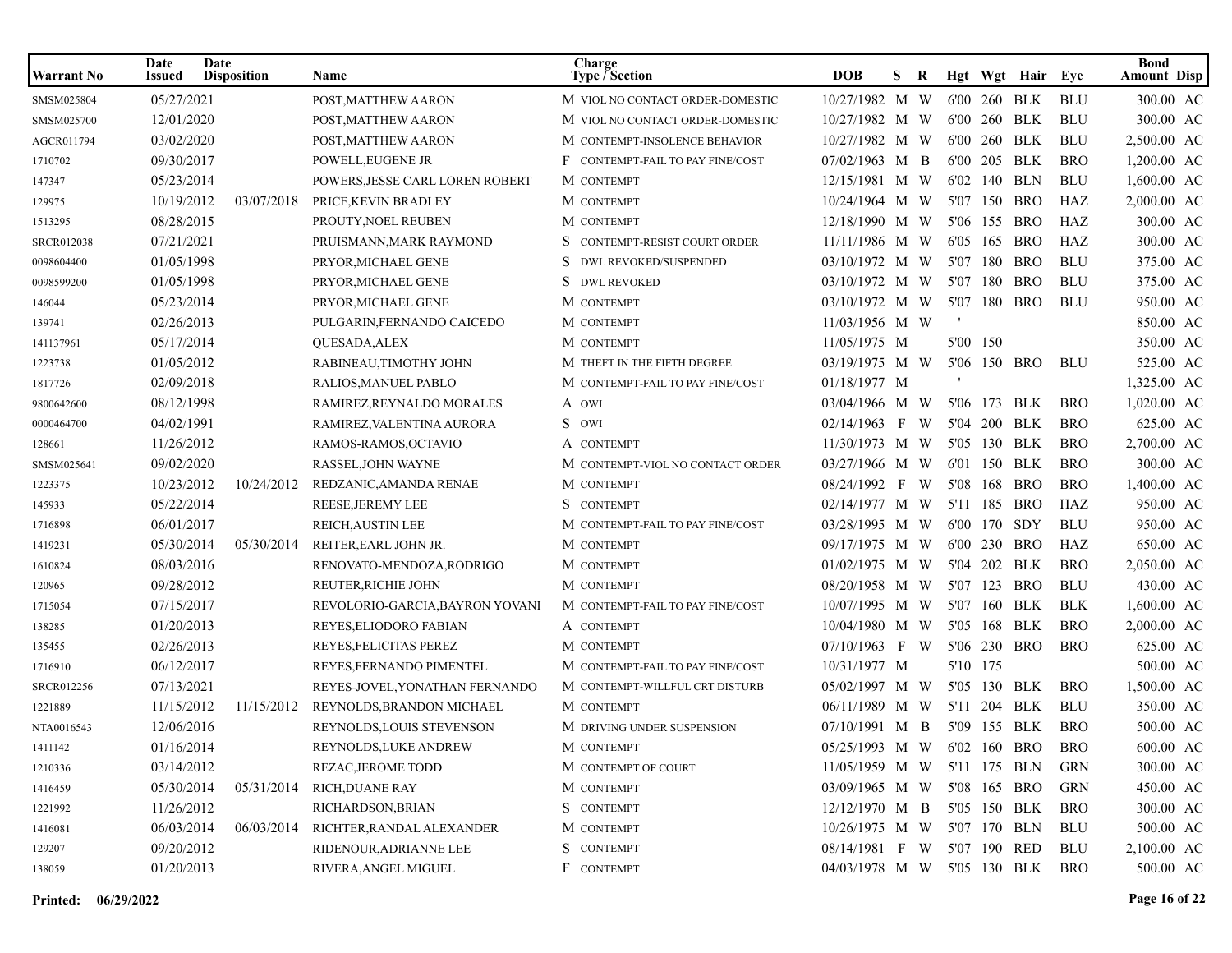| Warrant No | Date<br>Issued | Date<br><b>Disposition</b> | Name                         | Charge<br><b>Type / Section</b>  | <b>DOB</b>                      | S. | R |          |              | Hgt Wgt Hair Eye |            | <b>Bond</b><br><b>Amount Disp</b> |
|------------|----------------|----------------------------|------------------------------|----------------------------------|---------------------------------|----|---|----------|--------------|------------------|------------|-----------------------------------|
| 138450     | 01/23/2013     |                            | RIVERA, JESUS EMANUEL        | F CONTEMPT                       | 12/25/1982 M W                  |    |   |          |              | 5'06 155 BLK     | <b>BRO</b> | 850.00 AC                         |
| AGCR012216 | 06/15/2021     |                            | RIVERA, OMAR                 | M CONTEMPT-WILLFUL CRT DISTURB   | 09/30/2000 M W                  |    |   |          |              | 5'06 145 BLK     | <b>BRO</b> | 1,500.00 AC                       |
| 14019761   | 09/11/2014     |                            | ROBBINS, DESIREE MARIE       | M CONTEMPT                       | 06/23/1983 F W                  |    |   |          |              | 5'02 120 BLK     | <b>BLU</b> | 1,200.00 AC                       |
| 128887     | 09/22/2012     |                            | ROBERTS.BRITTANY NOEL        | M CONTEMPT                       | 12/06/1988 F W                  |    |   |          |              | 5'03 128 BRO     | <b>BLU</b> | 2,350.00 AC                       |
| SMSM025501 | 09/23/2020     |                            | ROBERTS, SAWYER COE          | M CONTEMPT OF COURT              | 10/20/1986 M I                  |    |   |          |              | 5'10 230 BRO     | <b>BRO</b> | 300.00 AC                         |
| 142250     | 05/30/2014     |                            | ROBINSON, JEFFREY ALAN       | M CONTEMPT                       | 11/18/1967 M W                  |    |   |          |              | 6'00 155 BRO     | <b>BRO</b> | 450.00 AC                         |
| 0100758600 | 10/17/2001     |                            | ROBLEDO, ALBERTO             | F SEXUAL ABUSE 3RD DEGREE        | 11/18/1980 M W                  |    |   |          | 5'08 145 BLK |                  | <b>BRO</b> | 13,000.00 AC                      |
| 0100762100 | 11/26/2001     |                            | ROBLEDO, ALBERTO             | A INDECENT CONTACT W/ CHILD      | 11/18/1980 M W                  |    |   |          | 5'08 145 BLK |                  | <b>BRO</b> | 6,500.00 AC                       |
| 1412150    | 07/25/2014     |                            | ROBLERO, AUSENCIO PEREZ      | M CONTEMPT                       | 10/03/1963 M W                  |    |   |          |              | 5'04 140 BLK     | <b>BRO</b> | 485.00 AC                         |
| 127703     | 11/27/2012     |                            | ROBLES-CANTOR, ALBERTO       | M CONTEMPT-FAIL TO PAY FINE/COST | 12/17/1966 M W                  |    |   | 5'06 245 |              |                  |            | 950.00 AC                         |
| SMSM026013 | 06/14/2022     |                            | ROCHA, PATRICE LESLIE        | M THEFT 5TH DEGREE<\$300         | 04/09/1982 F W                  |    |   |          |              | 5'06 150 BLN     | BLU        | 500.00 AC                         |
| SMSM026012 | 06/14/2022     |                            | ROCHA, SANISIDRO GUERRERO JR | M THEFT 5TH DEGREE<\$300         | 07/28/1981 M W                  |    |   |          |              | 5'07 215 BLK     | <b>BRO</b> | 500.00 AC                         |
| SMSM026022 | 06/21/2022     |                            | ROCHA, SANISIDRO GUERRERO JR | M THEFT 5TH DEGREE<\$300         | 07/28/1981 M W                  |    |   |          |              | 5'07 215 BLK     | <b>BRO</b> | 300.00 AC                         |
| 128488     | 09/23/2012     |                            | RODRIGUES-GOMEZ, CARLOS      | M CONTEMPT                       | 04/28/1985 M W                  |    |   |          |              | 5'10 125 BLK     | <b>BRO</b> | 900.00 AC                         |
| 139931     | 05/30/2013     |                            | RODRIGUEZ, ALEX              | M CONTEMPT                       | 06/06/1992 M W                  |    |   | 5'11 250 |              |                  |            | 600.00 AC                         |
| 1825247    | 07/05/2018     |                            | RODRIGUEZ, ELISE ANN         | M CONTEMPT-FAIL TO PAY FINE/COST | 12/15/1986 F W                  |    |   |          |              | 5'02 200 BRO     | <b>BRO</b> | 500.00 AC                         |
| 120158     | 11/25/2012     | 11/25/2012                 | RODRIGUEZ, JOSE LEONEL       | M CONTEMPT                       | 01/01/1986 M W                  |    |   |          |              | 5'04 133 BLK     | <b>BRO</b> | 500.00 AC                         |
| 1309663    | 03/26/2013     |                            | RODRIGUEZ, JUAN CARLOS       | M CONTEMPT                       | 06/10/1982 M W                  |    |   |          |              | 5'06 140 BLK     | <b>BRO</b> | 1,500.00 AC                       |
| 121038     | 09/03/2012     |                            | RODRIGUEZ, MARGARITA RUBIO   | M CONTEMPT                       | 09/11/1977 F W                  |    |   |          |              | 5'04 185 XXX     | <b>BRO</b> | 350.00 AC                         |
| 1614114    | 02/13/2016     |                            | ROGERS, AARON KENDALL        | M CONTEMPT                       | 12/31/1978 M                    |    |   |          |              | 6'05 200 XXX     | <b>BLU</b> | 300.00 AC                         |
| 123938     | 09/15/2012     |                            | ROMO,FERNANDO JR             | M CONTEMPT                       | 06/28/1989 M W                  |    |   |          |              | 5'09 187 BLK     | <b>BRO</b> | 365.00 AC                         |
| 1221064    | 12/13/2012     |                            | ROOKE, JONATHAN GEORGE JR    | M CONTEMPT                       | 07/04/1969 M W                  |    |   |          |              | 5'09 180 BRO     | <b>BLU</b> | 150.00 AC                         |
| 1818209    | 04/13/2018     |                            | ROOTES, TIMOTHY OWEN         | M CONTEMPT-FAIL TO PAY FINE/COST | 06/18/1988 M W                  |    |   |          |              | 6'01 240 XXX     | <b>BRO</b> | 250.00 AC                         |
| 149397     | 05/22/2014     |                            | ROSBURG, LONNIE RAY          | S CONTEMPT                       | 02/21/1983 M W                  |    |   |          |              | 6'03 165 BRO     | <b>BLU</b> | 1,850.00 AC                       |
| 138436     | 01/19/2013     | 01/19/2013                 | ROSENBAUM, DEBORAHA KATHLINE | A CONTEMPT                       | 08/29/1980 F W                  |    |   |          |              | 5'05 120 XXX     | BLU        | 950.00 AC                         |
| 148434     | 03/04/2014     | 03/06/2014                 | ROSENBAUM, GEORGE EDWIN      | F CONTEMPT                       | 09/07/1979 M W                  |    |   |          |              | 5'08 180 BLN     | <b>BLU</b> | 2,400.00 AC                       |
| 128437     | 01/17/2013     |                            | ROSENBAUM, TRACIE VIRGINIA   | F CONTEMPT                       | 02/01/1958 F W                  |    |   |          | 5'02 160 SDY |                  | HAZ        | 600.00 AC                         |
| SMSM025651 | 05/11/2021     |                            | ROTH, APRIL LORRAINE         | M CONTEMPT-VIOL NO CONTACT ORDER | 03/09/1986 F W                  |    |   |          |              | 5'03 136 BRO     | <b>BLU</b> | $0.00 \text{ AC}$                 |
| FECR011955 | 06/08/2022     |                            | ROTH, JESSE LEE              | <b>O</b> VIOLATION OF PROBATION  | 09/17/1990 M W                  |    |   |          |              | 6'02 235 BRO     | <b>BLU</b> | 7,500.00 AC                       |
| 147868     | 09/27/2014     |                            | ROUSE, TRAVIS EDWARD         | J MITTIMUS                       | 04/28/1968 M W                  |    |   |          |              | 6'00 195 BRO     | <b>BLU</b> | $0.00 \text{ AC}$                 |
| 12634FW4   | 10/23/2012     |                            | ROWE, WILLIAM LUCIAN         | M CONTEMPT                       | 11/25/1982 M W                  |    |   |          | 6'03 180 BLK |                  | <b>BLU</b> | 175.00 AC                         |
| 128987     | 09/26/2012     | 09/26/2012                 | RUBIO, OSCAR ARGUELLO        | F CONTEMPT                       | 07/07/1979 M W                  |    |   |          |              | 6'04 215 BLK     | <b>BRO</b> | 325.00 AC                         |
| 14060VJU   | 05/30/2014     |                            | RUDNIK, TERRY LEE            | M CONTEMPT                       | 03/02/1975 M W 5'11 165 BRO BRO |    |   |          |              |                  |            | 350.00 AC                         |
| 146735     | 05/22/2014     |                            | RUIZ, DAVID RAMIREZ          | S CONTEMPT                       | 02/03/1960 M W 5'07 165 XXX BRO |    |   |          |              |                  |            | 2,300.00 AC                       |
| 1512719    | 09/10/2015     | 09/13/2015                 | RUPP, MARC MICHAEL           | M CONTEMPT                       | 10/22/1971 M W 6'01 225         |    |   |          |              |                  |            | 625.00 AC                         |
| 1321195    | 01/09/2013     |                            | RUSSELL, JONATHAN MARK       | M CONTEMPT                       | 05/21/1983 M W 6'02 185 BRO     |    |   |          |              |                  | <b>BRO</b> | 375.00 AC                         |
| SRCR010854 | 05/27/2021     |                            | RUSSELL, KRISTY SUE          | M CONTEMPT-FAIL TO PAY FINE/COST | 05/07/1968 F W 5'08 170 BRO     |    |   |          |              |                  | HAZ        | $0.00\;\;{\rm AC}$                |
| 151585     | 01/28/2015     | 01/31/2015                 | SAFFERT, BRANDON TIMOTHY     | M CONTEMPT                       | 09/13/1978 M W 5'11 210 BRO     |    |   |          |              |                  | XXX        | 175.00 AC                         |
| 1412103    | 08/15/2014     |                            | SALAIS, JUAN JOSE OLVERA     | M CONTEMPT                       | 03/05/1962 M W                  |    |   | and the  |              |                  | XXX XXX    | 625.00 AC                         |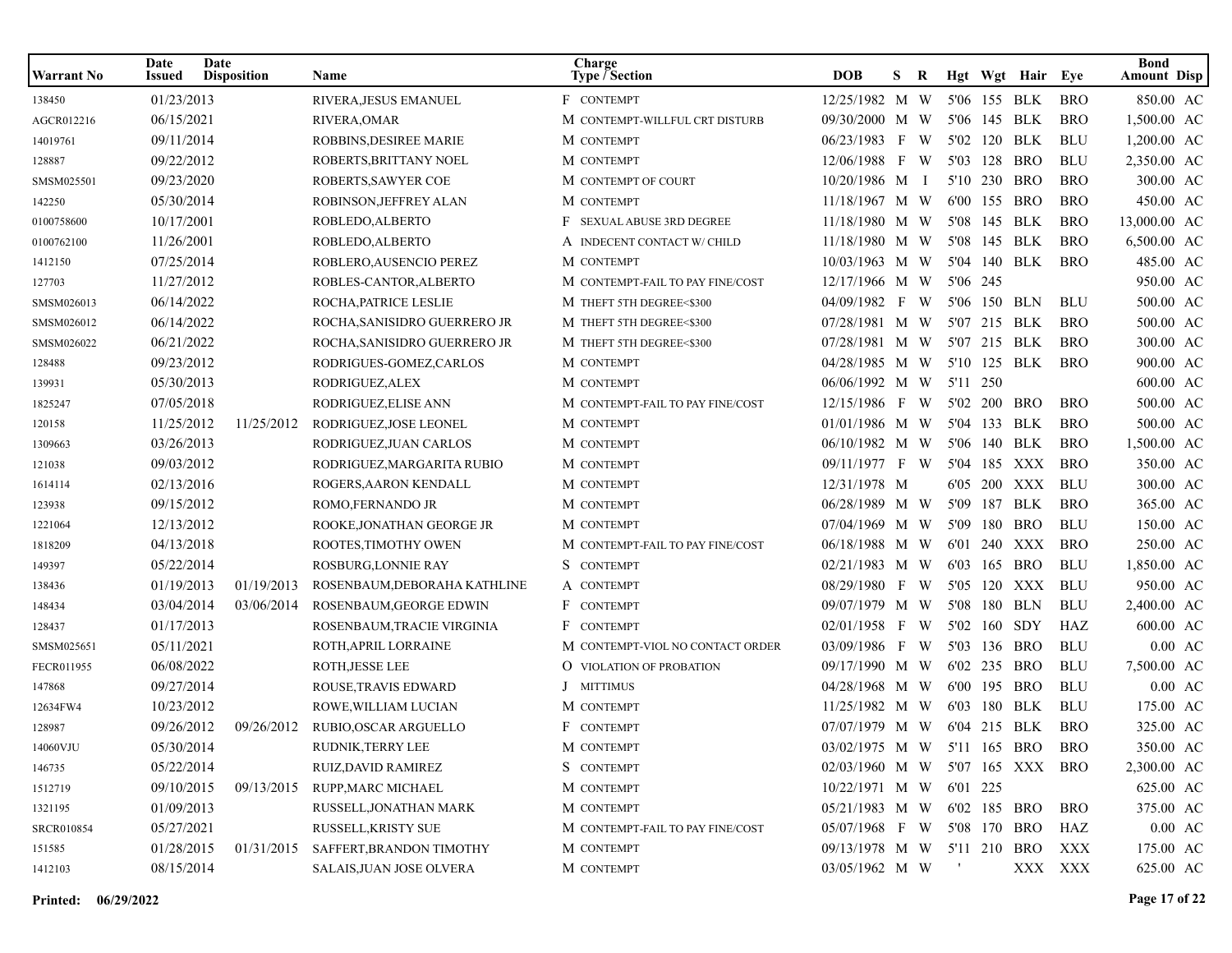| <b>Warrant No</b> | Date<br>Issued | Date<br><b>Disposition</b> | <b>Name</b>                     | Charge<br>Type / Section         | <b>DOB</b>                  | S. | R |                |          | Hgt Wgt Hair Eye |            | <b>Bond</b><br><b>Amount Disp</b> |
|-------------------|----------------|----------------------------|---------------------------------|----------------------------------|-----------------------------|----|---|----------------|----------|------------------|------------|-----------------------------------|
| 149331            | 05/09/2014     | 05/09/2014                 | SALAS, JUAN                     | M CONTEMPT                       | 01/02/1955 M W              |    |   |                | 5'08 160 | GRY              | <b>BRO</b> | 8,400.00 AC                       |
| 1310227           | 04/30/2013     |                            | SALAS, JUAN                     | S CONTEMPT                       | 01/02/1955 M W              |    |   |                |          | 5'08 160 GRY     | <b>BRO</b> | 5,000.00 AC                       |
| 1202336           | 08/18/2012     |                            | SALAZAR-CASILLAS, VICTOR HUGO   | M CONTEMPT                       | 03/27/1986 M W              |    |   |                | 5'11 209 | BLK              | <b>BRO</b> | 455.00 AC                         |
| 1817998           | 05/12/2018     |                            | SALAZAR-SOLARES, JAIMEN JOSE    | M CONTEMPT-FAIL TO PAY FINE/COST | 01/22/1994 M W              |    |   |                |          | 5'07 125 BLK     | <b>BRO</b> | 1,750.00 AC                       |
| 141126            | 05/29/2014     |                            | SALCE, ROLANDA                  | M CONTEMPT                       | 03/20/1976 F W              |    |   |                |          | 5'01 165 XXX     | <b>BRO</b> | 350.00 AC                         |
| 0097601500        | 02/03/1997     |                            | SALINAS-GARCIA, RAYMUNDO JR     | S MITTIMUS OWI OWES \$392 CA     | 04/06/1972 M W              |    |   |                | 5'06 220 | BLK              | <b>BRO</b> | 392.00 AC                         |
| FECR011749        | 12/29/2020     | 12/29/2020                 | <b>SAMS, ERICA JO</b>           | <b>F</b> VIOLATION OF PROBATION  | 10/06/1982 F                |    | W | 5'02 160       |          | <b>BRO</b>       | <b>BLU</b> | 2,500.00 AC                       |
| 1411940           | 07/02/2014     | 07/02/2014                 | SANCHEZ, JESSICA YVETTE         | M CONTEMPT                       | 05/31/1993 F                |    | W |                |          | 5'00 120 BRO     | <b>BRO</b> | 475.00 AC                         |
| 12602             | 10/09/2012     |                            | SANCHEZ, JOSE LUIS ANDRADE      | M CONTEMPT                       | 04/05/1972 M W              |    |   | $0'00 \quad 0$ |          |                  |            | 900.00 AC                         |
| 1311332           | 12/27/2013     |                            | SANCHEZ-RAMOS, RICARDO          | M CONTEMPT                       | 04/01/1959 M W              |    |   |                |          | 5'06 220 BLK     | <b>BRO</b> | 450.00 AC                         |
| 1724893           | 01/10/2017     |                            | SARMIENTO-LOPEZ, MARIO DANERY   | M CONTEMPT                       | 12/18/1979 M W              |    |   |                |          | 5'05 165 BLK     | <b>BRO</b> | 300.00 AC                         |
| 1223457           | 06/15/2012     |                            | <b>SCATES, ANTHONY LAVELL</b>   | M CONTEMPT                       | 05/06/1966 M B              |    |   |                |          | 5'09 170 BLK     | <b>BRO</b> | 375.00 AC                         |
| 138174            | 02/25/2013     |                            | <b>SCHAMBER, JAMES LEROY JR</b> | F CONTEMPT                       | 08/12/1963 M W              |    |   |                | 5'10 170 | BLN              | <b>BLU</b> | 3,900.00 AC                       |
| 165074            | 05/26/2016     |                            | <b>SCHMIDT, AARON JOHN</b>      | M CONTEMPT                       | 12/03/1988 M W              |    |   |                |          | 5'09 160 BRO     | <b>BRO</b> | 750.00 AC                         |
| 145074            | 05/16/2014     |                            | <b>SCHMIDT, AARON JOHN</b>      | M CONTEMPT                       | 12/03/1988 M W              |    |   |                |          | 5'09 160 BRO     | <b>BRO</b> | 750.00 AC                         |
| 1518698           | 01/14/2015     | 01/15/2015                 | <b>SCHMIDT, PAMELA JEAN</b>     | M CONTEMPT                       | 09/01/1963 F W              |    |   |                |          | 5'07 260 BRO     | <b>BLU</b> | 1,150.00 AC                       |
| 1811148           | 04/27/2018     |                            | <b>SCHMIDT,TROY DEAN</b>        | A CONTEMPT-FAIL TO PAY FINE/COST | 11/30/1982 M W              |    |   |                |          | 6'03 165 BRO     | <b>BRO</b> | 1,950.00 AC                       |
| 12442             | 11/28/2012     |                            | <b>SCHONHOFF, ADAM R</b>        | M CONTEMPT                       | 07/11/1984 M                |    |   |                | $\Omega$ |                  |            | 300.00 AC                         |
| 9900688500        | 12/28/1999     |                            | <b>SCHREIN, RONALD CHARLES</b>  | S DWL REVOKED                    | 01/08/1971 M W              |    |   |                |          | 5'11 155 BRO     | HAZ        | 1,340.00 AC                       |
| 0000706500        | 09/13/2000     |                            | <b>SCHREIN, RONALD CHARLES</b>  | A OWI                            | 01/08/1971 M W              |    |   |                |          | 5'11 155 BRO     | HAZ        | 2,595.00 AC                       |
| 9900687800        | 12/28/1999     |                            | SCHREIN, RONALD CHARLES         | A OWI                            | 01/08/1971 M W              |    |   |                |          | 5'11 155 BRO     | HAZ        | 1,995.00 AC                       |
| 156794            | 02/12/2015     |                            | SCHREIN, RONALD CHARLES         | F CONTEMPT                       | 01/08/1971 M W              |    |   |                |          | 5'11 155 BRO     | HAZ        | 7,200.00 AC                       |
| 1710501           | 07/28/2017     |                            | SCHROEDER, AMANDA RENEE         | M CONTEMPT-FAIL TO PAY FINE/COST | 03/09/1985 F W              |    |   |                |          | 5'08 135 BRO     | <b>BRO</b> | 250.00 AC                         |
| 1223862           | 05/12/2012     |                            | SCHULTZ, JENNIFER ANN MARIE     | S THEFT IN THE FIFTH DEGREE      | 12/20/1990 F W              |    |   |                | 5'05 200 | BRO              | <b>BLU</b> | 375.00 AC                         |
| 1825198           | 07/30/2018     |                            | <b>SCHULZE, ARIEL</b>           | M CONTEMPT-FAIL TO PAY FINE/COST | 05/28/1986 F                |    | W |                |          | 5'06 162 BRO     | HAZ        | 300.00 AC                         |
| FECR012166        | 02/25/2022     |                            | <b>SCHWAGER, ERIC JOHN</b>      | M CONTEMPT-RESIST COURT ORDER    | 10/04/1977 M W              |    |   |                |          | 5'11 160 BRO     | <b>BLU</b> | 5,000.00 AC                       |
| FECR012392        | 03/16/2022     |                            | <b>SCHWAGER, ERIC JOHN</b>      | M CONTEMPT-RESIST COURT ORDER    | 10/04/1977 M W              |    |   |                |          | 5'11 160 BRO     | <b>BLU</b> | 5,000.00 AC                       |
| 14014904          | 12/30/2014     |                            | SCHWEBACH, THOMAS JOHN          | M CONTEMPT                       | 03/21/1977 M W              |    |   |                |          | 5'08 155 BRO     | <b>GRN</b> | 700.00 AC                         |
| 157043            | 02/11/2015     |                            | <b>SCHWEDLER, JASON LEE</b>     | M CONTEMPT                       | 12/06/1971 M W              |    |   |                |          | 5'09 160 BRO     | <b>BRO</b> | 800.00 AC                         |
| SMSM025599        | 07/08/2020     | 07/08/2020                 | <b>SCHWIDDER, TREVOR STEVEN</b> | M POSS OF DRUG PARAPHERNALIA     | 03/04/1990 M W              |    |   |                |          | 5'09 125 RED     | HAZ        | 300.00 AC                         |
| SRCR012009        | 07/08/2020     | 07/08/2020                 | SCHWIDDER, TREVOR STEVEN        | S OP TATTOO PARLOW W/O PERMIT    | 03/04/1990 M W              |    |   |                | 5'09 125 | RED              | HAZ        | 1,000.00 AC                       |
| 12023458          | 05/22/2012     |                            | <b>SCOBEY, JOHN THOMAS</b>      | <b>CONTEMPT OF COURT</b>         | 03/03/1987 M W              |    |   |                |          | 5'08 155 BRO     | <b>BLU</b> | 372.75 AC                         |
| 1508251           | 07/24/2015     |                            | SCOTT, ALFELIA SHERE            | M CONTEMPT                       | 12/31/1986 F B 5'03 168 BLK |    |   |                |          |                  | <b>BRO</b> | 1,000.00 AC                       |
| 15197349          | 01/28/2015     | 01/30/2015                 | SCOTT, MICHAEL JOSEPH           | M CONTEMPT                       | 12/26/1973 M W              |    |   |                |          | 6'00 185 BRO     | <b>BRO</b> | 300.00 AC                         |
| 14S65FS61         | 05/30/2014     | 05/30/2014                 | SCOTT, RANDALL R                | M CONTEMPT                       | 10/14/1959 M W              |    |   |                |          | 6'01 200 XXX XXX |            | 200.00 AC                         |
| 1424417           | 08/15/2014     |                            | SENESOURY, MANIVONG             | M CONTEMPT                       | 04/01/1976 M A              |    |   |                |          | 5'06 150 XXX BRO |            | 875.00 AC                         |
| 15144255          | 09/13/2015     |                            | SHALEEN, RODNEY JOHN            | M CONTEMPT                       | 05/19/1962 M W              |    |   |                |          | 5'08 130 BRO     | BLU        | 150.00 AC                         |
| 1811339           | 01/03/2018     |                            | SHAW, SHANNON DAVID             | M CONTEMPT-INSOLENCE BEHAVIOR    | 06/11/1968 M W              |    |   |                |          | 5'07 190 BRO     | BRO        | 5,000.00 AC                       |
| FECR012013        | 04/22/2022     |                            | SHEFFIELD, PHILLIP MICHAEL      | <b>F</b> VIOLATION OF PROBATION  | 06/15/1993 M W              |    |   |                |          | 6'01 200 BRO     | <b>BRO</b> | 7,500.00 AC                       |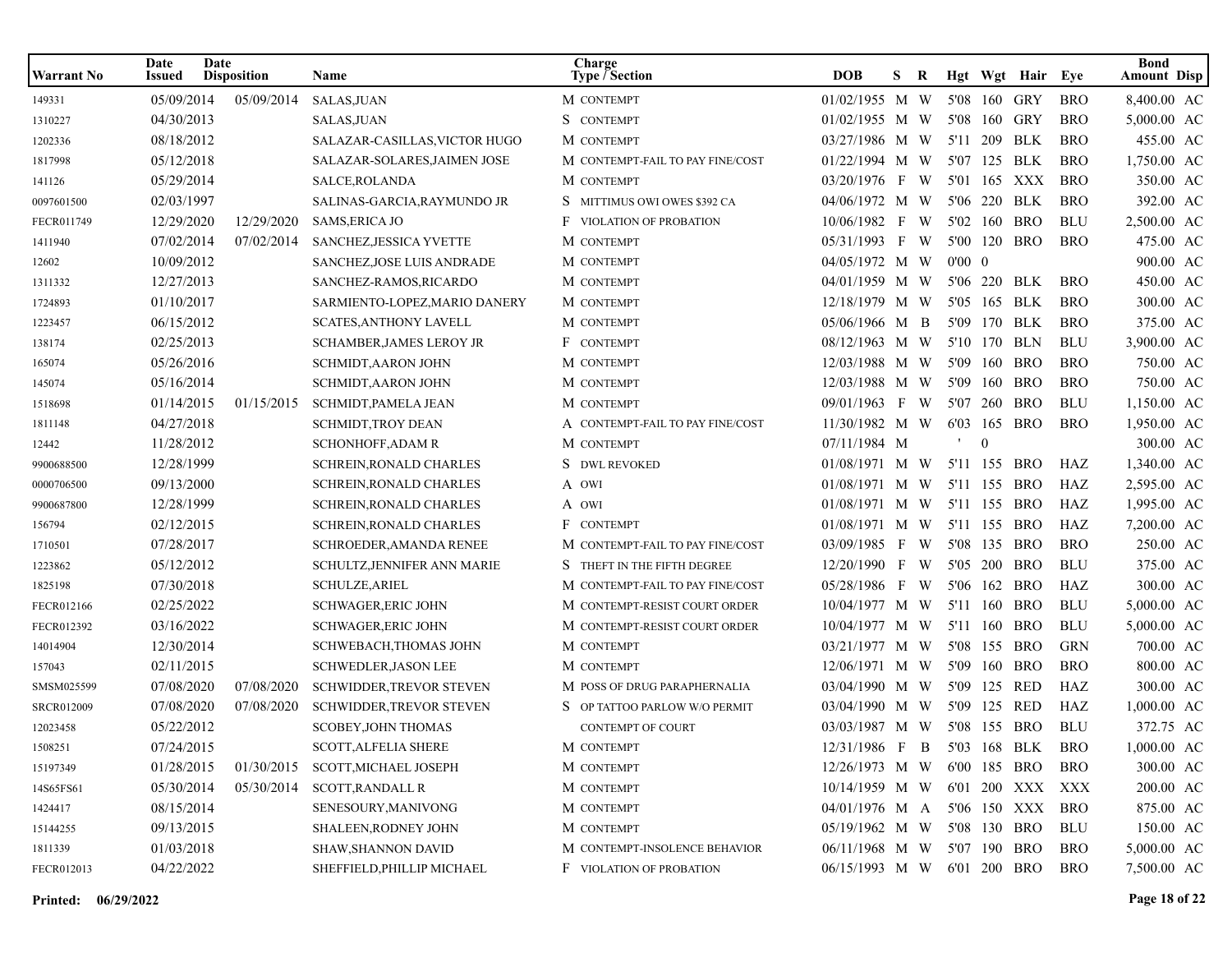| <b>Warrant No</b> | Date<br><b>Issued</b> | Date<br><b>Disposition</b> | <b>Name</b>                     | Charge<br><b>Type / Section</b>  | <b>DOB</b>                  | S. | R            |          |                | Hgt Wgt Hair Eye |            | <b>Bond</b><br><b>Amount Disp</b> |
|-------------------|-----------------------|----------------------------|---------------------------------|----------------------------------|-----------------------------|----|--------------|----------|----------------|------------------|------------|-----------------------------------|
| 1510901           | 08/31/2015            |                            | SHEPPARD, DANIEL MARCEL         | F THEFT IN THE 2ND DEGREE        | 07/01/1977 M B              |    |              |          |                | 6'00 297 BLK     | <b>BRO</b> | 5,000.00 AC                       |
| DRCV019376        | 05/24/2021            |                            | SHOWERS, JASON EUGENE           | M CONTEMPT-RESIST COURT ORDER    | 04/29/1981 M W              |    |              |          |                | 6'00 200 XXX     | <b>BLU</b> | 500.00 AC                         |
| 127283            | 05/22/2012            |                            | SHROCK, ETHAN ALAN              | M CONTEMPT OF COURT              | 02/02/1991 M W              |    |              |          |                | 6'04 165 BRO     | <b>BLU</b> | 565.00 AC                         |
| 048289            | 11/16/2004            |                            | <b>SIEG, KELLEN KYLE</b>        | S MIT OWI MUST SERVE 2 DAYS      | 03/17/1981 M W              |    |              |          | 6'02 200 BLN   |                  | HAZ        | $0.00$ AC                         |
| SMSM025412        | 09/25/2019            |                            | SILVA-MARTINEZ, JOSE ANTONIO    | M PUBLIC INTOXICATION            | 05/10/1964 M W              |    |              |          |                | 5'07 150 BLK     | <b>BRO</b> | $0.00$ AC                         |
| 163209            | 06/10/2016            |                            | SIMMONS, CHRISTAPHER JAY        | M CONTEMPT                       | 06/07/1989 M W              |    |              |          |                | 5'10 125 BRO     | <b>GRN</b> | 500.00 AC                         |
| 156684            | 02/16/2015            | 02/16/2015                 | SIMPHALY, OUDTAMA ROY           | S.<br><b>CONTEMPT</b>            | $11/01/1972$ M A            |    |              | 5'09     | 120            | BLK              | <b>BLK</b> | 600.00 AC                         |
| 9900668400        | 04/16/1999            |                            | SIMPHALY, OUDTAMA ROY           | S.<br><b>DWLS</b>                | $11/01/1972$ M A            |    |              | 5'09     | 120            | BLK              | <b>BLK</b> | 430.00 AC                         |
| 139804            | 05/29/2013            |                            | SIMPSON, STEVEN ALLEN           | M CONTEMPT                       | 09/25/1961 M W              |    |              | 5'07     | 12             | <b>BRO</b>       | <b>BLU</b> | 300.00 AC                         |
| ACGR12093         | 01/14/2021            |                            | SKOGLUND, JAMES KENT            | A ELUDING-SPEED 25 OVER LIMIT    | 07/11/1984 M W              |    |              |          |                | 6'08 400 BRO     | <b>BLU</b> | 5,000.00 AC                       |
| FECR012016        | 01/14/2021            |                            | <b>SKOGLUND, JAMES KENT</b>     | S POSSESION OF MARIJUANA         | 07/11/1984 M W              |    |              |          |                | 6'08 400 BRO     | <b>BLU</b> | 5,000.00 AC                       |
| 1205754           | 03/29/2012            |                            | <b>SLACK, WILLIAM STEPHEN</b>   | CONTEMPT OF COURT                | 02/18/1958 M W              |    |              | 5'11 220 |                |                  | <b>BRO</b> | 1,131.25 AC                       |
| OWCR011801        | 02/28/2020            |                            | SLYKHUIS, DEVIN JAMES           | S CONTEMPT OF COURT              | 04/19/1990 M W              |    |              |          | 5'11 165 RED   |                  | HAZ        | 2,000.00 AC                       |
| 12233             | 10/23/2012            |                            | SMITH, DEBRA RAE                | M CONTEMPT                       | 05/02/1954 F                |    | $\mathbf{I}$ |          |                | 4'11 120 BLK     | <b>BRO</b> | 550.00 AC                         |
| 0200671700        | 03/05/2002            |                            | SMITH, JAMESON LEE FRITZ        | S CONTROLLED SUBSTANCE           | 10/04/1977 M B              |    |              |          |                | 6'04 170 XXX     | <b>BRO</b> | 500.00 AC                         |
| 1222429           | 03/14/2012            |                            | SMITH, MAURICE ANGELO MCCLINTON | M CONTEMPT OF COURT              | 04/07/1983 M B              |    |              |          |                | 6'01 180 BLK     | <b>BRO</b> | 300.00 AC                         |
| 055924            | 06/28/2005            |                            | SMITH, RYAN DAVID               | M MITTIMUS COC DWLS              | 08/17/1980 M W              |    |              |          |                | 5'11 160 BRO     | <b>BLU</b> | 359.00 AC                         |
| 1220282           | 03/14/2012            |                            | SMITH, RYAN DAVID               | M THEFT IN THE FIFTH DEGREE      | 08/17/1980 M W              |    |              |          |                | 5'11 160 BRO     | <b>BLU</b> | 4,200.00 AC                       |
| 1810968           | 04/27/2018            |                            | SMITHERMAN, JOSHUA BRENON       | S CONTEMPT-FAIL TO PAY FINE/COST | 04/25/1981 M W              |    |              | 5'10     |                | 150 BRO          | <b>BLU</b> | $1,000.00$ AC                     |
| 1410473           | 09/26/2014            |                            | SOLIS-ORTIZ, PEDRO              | M CONTEMPT                       | 05/03/1971 M W              |    |              |          |                | 5'01 176 BLK     | <b>BRO</b> | 1,400.00 AC                       |
| 1410417           | 05/10/2014            | 05/10/2014                 | SOLIS-ORTIZ, PEDRO              | A CONTEMPT                       | 05/03/1971 M W              |    |              |          |                | 5'01 176 BLK     | <b>BRO</b> | 725.00 AC                         |
| 129540            | 07/19/2012            |                            | SORGE, JOSE MANUEL              | M CONTEMPT OF COURT              | 07/14/1990 M W              |    |              |          |                | 5'06 150 BRO     | <b>BRO</b> | 1,300.00 AC                       |
| 1210039           | 12/15/2012            |                            | SORTO, ROMEO ARISTIELE          | M CONTEMPT                       | 10/28/1983 M                |    |              |          |                |                  |            | 875.00 AC                         |
| 1410297           | 10/13/2014            | 10/13/2014                 | SORTO, SANTOS NICOLAS           | M CONTEMPT                       | 09/11/1990 M W              |    |              |          |                | 5'04 132 BLK     | <b>BRO</b> | 1,725.00 AC                       |
| 128358            | 06/13/2012            |                            | SPREIGL, MICHAEL PATRICK        | M FAILURE TO HAVE A VALID LICENS | 09/14/1969 M W              |    |              |          | $\theta$       |                  |            | 1,200.00 AC                       |
| 1210035           | 09/22/2012            |                            | ST PIERRE, TYLER HAYES          | S POSS CONT SUBSTANCE            | 08/26/1992 M W              |    |              |          | $\overline{0}$ |                  | HAZ        | $0.00$ AC                         |
| 14024517          | 12/11/2014            |                            | STAFFORD, DAVID LEVON           | M CONTEMPT                       | 12/06/1983 M B              |    |              |          | 6'03 185 BLK   |                  | <b>BRO</b> | 250.00 AC                         |
| 1221436           | 11/14/2012            |                            | STANKE, BRETT STEVEN            | M CONTEMPT                       | 04/06/1983 M W              |    |              |          |                | 5'10 160 BRO     | <b>BRO</b> | 2,200.00 AC                       |
| 0721437           | 01/03/2007            |                            | STANKE, BRETT STEVEN            | M CONTEMPT OF COURT              | 04/06/1983 M W              |    |              |          |                | 5'10 160 BRO     | <b>BRO</b> | 185.80 AC                         |
| 0721438           | 01/03/2007            |                            | STANKE, BRETT STEVEN            | M CONTEMPT OF COURT              | 04/06/1983 M W              |    |              |          |                | 5'10 160 BRO     | <b>BRO</b> | 185.80 AC                         |
| 06021458          | 11/30/2006            |                            | STANKE, BRETT STEVEN            | M CONTEMPT OF COURT              | 04/06/1983 M W              |    |              |          | 5'10 160       | <b>BRO</b>       | <b>BRO</b> | 310.80 AC                         |
| 0721436           | 01/03/2007            |                            | STANKE, BRETT STEVEN            | <b>CONTEMPT OF COURT</b>         | 04/06/1983 M W 5'10 160 BRO |    |              |          |                |                  | <b>BRO</b> | 185.80 AC                         |
| FECR012139        | 11/17/2021            |                            | STANLEY, BENJAMIN DAVID         | M CONTEMPT-RESIST COURT ORDER    | 08/29/1986 M W 5'10 230 BLN |    |              |          |                |                  | BLU        | 5,000.00 AC                       |
| SMSM025864        | 04/19/2022            | 04/19/2022                 | STANLEY, BENJAMIN DAVID         | M INTERFERENCE WITH OFFICIAL ACT | 08/29/1986 M W 5'10 230 BLN |    |              |          |                |                  | BLU        | 300.00 AC                         |
| 129766            | 05/17/2012            |                            | STARKEY, JON CRAIG              | <b>CONTEMPT OF COURT</b>         | 06/27/1963 M W 5'11 190 BLK |    |              |          |                |                  | <b>BRO</b> | 1,250.00 AC                       |
| 1206542           | 12/19/2012            |                            | STEWART, MICHAEL ROBERT         | M CONTEMPT                       | 10/05/1990 M W 5'06 125 BRO |    |              |          |                |                  | HAZ        | 200.00 AC                         |
| 1201737           | 09/12/2012            |                            | STIELE, LARRY JACOB             | M CONTEMPT                       | 01/07/1983 M W 5'11 200 BRO |    |              |          |                |                  |            | 535.00 AC                         |
| 15108160          | 01/14/2015            |                            | STIER, MICHAEL LOUIS            | M CONTEMPT                       | 09/23/1955 M W              |    |              | - 11     |                |                  |            | 425.00 AC                         |
| 1811019           | 08/24/2018            |                            | STOLLER, SAMUEL ALAN            | F POSS. W/INT TO DELIVER         | 05/04/1991 M W 5'08 135 BRO |    |              |          |                |                  | BLU        | $0.00\text{ AC}$                  |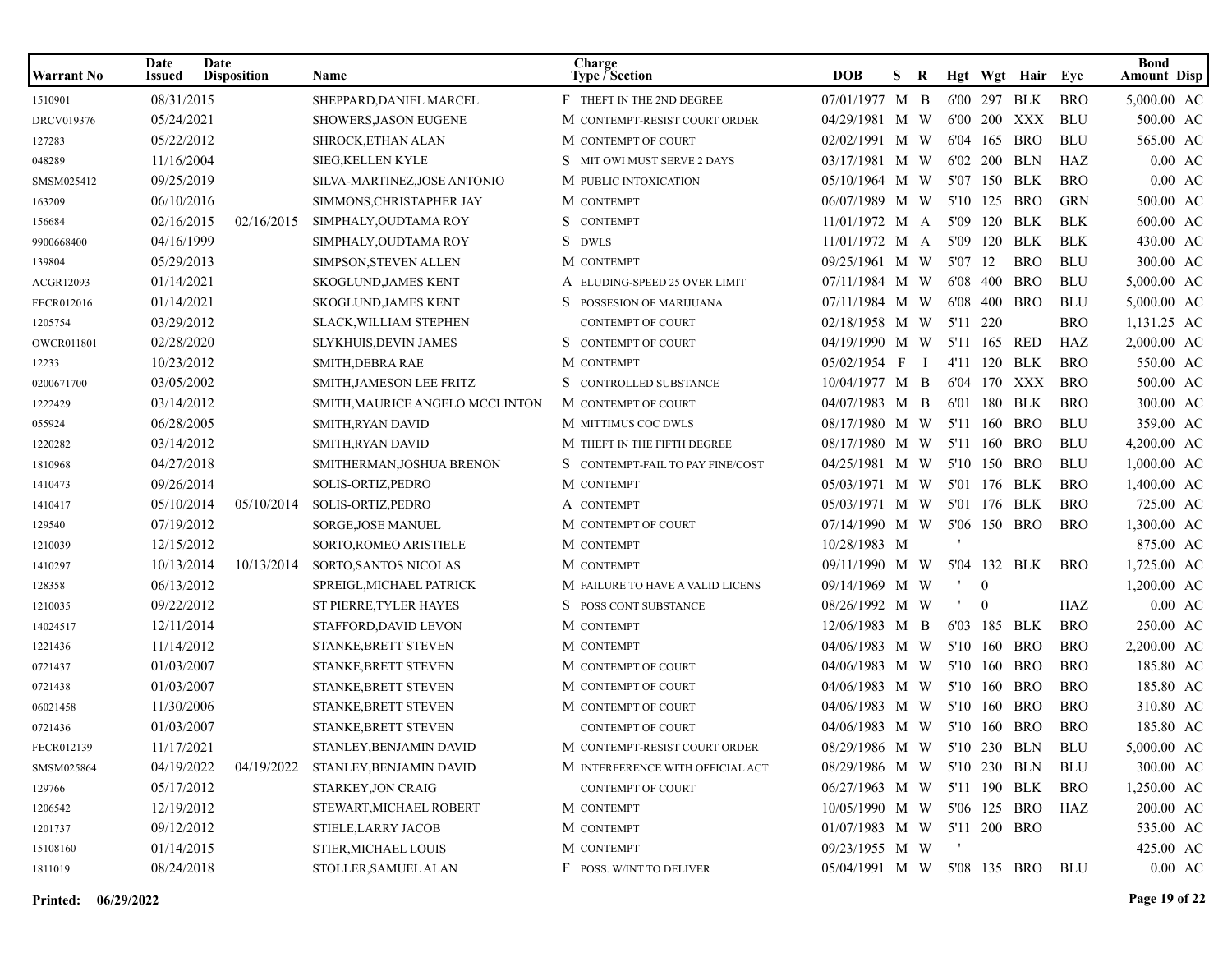| <b>Warrant No</b> | Date<br>Issued | <b>Date</b><br><b>Disposition</b> | Name                            | Charge<br><b>Type / Section</b>   | <b>DOB</b>                  | S. | R              |           |              | Hgt Wgt Hair Eye |            | <b>Bond</b><br><b>Amount Disp</b> |
|-------------------|----------------|-----------------------------------|---------------------------------|-----------------------------------|-----------------------------|----|----------------|-----------|--------------|------------------|------------|-----------------------------------|
| SRCR011719        | 09/29/2020     | 09/29/2020                        | <b>STOREY JASON BLAKE</b>       | S CONTEMPT-FAIL TO PAY FINE/COST  | 10/24/1972 M W              |    |                |           |              | 6'01 230 BRO     | <b>BRO</b> | 2,000.00 AC                       |
| 1310035           | 04/19/2013     |                                   | STPIERRE, TYLER HAYES           | M CONTEMPT                        | 08/26/1992 M W              |    |                |           | 5'07 150 SDY |                  | HAZ        | 4,400.00 AC                       |
| 1210035           | 09/22/2012     |                                   | STPIERRE, TYLER HAYES           | S.<br>POSSESION OF MARIJUANA      | 08/26/1992 M W              |    |                |           |              | 5'07 150 SDY     | HAZ        | $0.00$ AC                         |
| SRCR012456        | 05/04/2022     |                                   | STREET, ROBERT ANTHONY III      | S.<br>CONTEMPT-RESIST COURT ORDER | 10/25/2001 M B              |    |                |           |              | 5'09 154 BLK     | <b>BRO</b> | 2,500.00 AC                       |
| 1309269           | 04/24/2013     | 04/26/2013                        | STRICKLEN, THOMPSON WARD 3RD    | M CONTEMPT                        | 04/13/1987 M W              |    |                |           |              | 5'10 150 BRO     | <b>BRO</b> | 675.00 AC                         |
| 1223721           | 09/27/2012     | 09/27/2012                        | STUBBS, NICKOLAS JAYMES         | M CONTEMPT                        | 06/24/1984 F W              |    |                |           |              | 6'00 240 XXX     | <b>BRO</b> | 425.00 AC                         |
| 1209546           | 06/19/2012     |                                   | SUAREZ, CLEMENTE LOPEZ          | F CONTEMPT                        | 10/26/1982 M W              |    |                |           |              | 5'06 140 BLK     | <b>BRO</b> | 1.000.00 AC                       |
| 157455            | 02/12/2015     |                                   | SURETTE, EARL SCOTT             | F CONTEMPT                        | 07/27/1960 M W              |    |                | 6'00      |              | 140 BRO          | HAZ        | 225.00 AC                         |
| 129057            | 10/21/2012     |                                   | SWINGER, CHRISTOPHER WAYNE JAME | M CONTEMPT                        | 07/20/1983 M W              |    |                | 5'09      |              | 180 BRO          | <b>BLU</b> | 350.00 AC                         |
| 15069VAB          | 01/29/2015     |                                   | SYSAVATH, KHOM                  | M CONTEMPT                        | 03/03/1976 M A              |    |                |           |              | 5'05 165 BRO     | <b>BRO</b> | 200.00 AC                         |
| 15695392          | 01/14/2015     |                                   | SYVERSON, MICHAEL DUANE         | M CONTEMPT                        | 12/29/1981 M W              |    |                |           |              | 5'07 150 BLN     | <b>BLU</b> | 350.00 AC                         |
| DRCV020522        | 10/18/2021     |                                   | TAIT, ROBERT JOHN               | M CONTEMPT-RESIST COURT ORDER     | 07/15/1982 M W              |    |                |           |              | 5'06 235 BRO     | <b>BLU</b> | 1,000.00 AC                       |
| 1323398           | 07/11/2013     |                                   | TAMAYO, AQUILES                 | M CONTEMPT                        | 09/09/1966 M W              |    |                |           | $\theta$     |                  |            | 125.00 AC                         |
| 0100620500        | 09/04/2001     |                                   | TAMAYO, MARTING                 | S OWI                             | 03/01/1964 M                |    |                | 5'06 180  |              |                  | <b>BRO</b> | 697.20 AC                         |
| 1817934           | 02/09/2018     |                                   | TANG, CHOP NGUOT                | M CONTEMPT-FAIL TO PAY FINE/COST  | $01/01/1988$ M B            |    |                | 6'06      |              | 220 BLK          | <b>BRO</b> | 850.00 AC                         |
| 0621035           | 10/11/2006     |                                   | TAPP, ASHLEY MARIE              | M MIT COC THEFT 5TH DEG           | 05/23/1986 F W              |    |                |           |              | 5'06 240 BLN     | <b>BLU</b> | 1,120.46 AC                       |
| 1220994           | 11/14/2012     |                                   | <b>TAPP, ASHLEY MARIE</b>       | M CONTEMPT                        | 05/23/1986 F W              |    |                |           |              | 5'06 240 BLN     | <b>BLU</b> | 2,350.00 AC                       |
| 1725153           | 11/13/2017     | 11/15/2017                        | <b>TATE, PATRICE ALICIA</b>     | M THEFT IN THE 5TH DEGREE         | 10/25/1990 F                |    | $\overline{B}$ |           |              | 5'05 120 BRO     | HAZ        | 300.00 AC                         |
| 1123627           | 09/26/2011     |                                   | TAVES, SCOTT ALLEN              | M THEFT IN THE FIFTH DEGREE       | 09/10/1965 M W              |    |                |           |              | 6'01 185 BLN     | HAZ        | 450.00 AC                         |
| 121190            | 09/19/2012     |                                   | TAYLOR, CHARLES MICHAEL         | M CONTEMPT                        | 07/30/1991 M B              |    |                | 6'00      |              | 180 BLK          | <b>BRO</b> | 440.00 AC                         |
| 1222968           | 09/09/2012     |                                   | TELLO, HILARIO BENAVIDES        | M CONTEMPT                        | 07/25/1973 M W              |    |                |           |              | 5'07 180 BLK     | <b>BRO</b> | 355.00 AC                         |
| 124987            | 08/16/2012     | 08/16/2012                        | TERKILDSEN, AUDREY AMBER        | M CONTEMPT                        | $01/26/1990$ F              |    | <sup>1</sup>   |           |              | 5'07 135 BLK     | <b>BRO</b> | 930.00 AC                         |
| 157704            | 02/12/2015     | 02/14/2015                        | THOMAS, MELISSA MARIE           | F CONTEMPT                        | 11/09/1973 F W              |    |                |           |              | 5'03 245 BRO     | <b>BLU</b> | 2,525.00 AC                       |
| 0096617000        | 11/21/1996     |                                   | THOMAS, TERRY LYNN              | S OWI                             | 11/27/1957 M W              |    |                |           |              | 5'09 200 BRO     | HAZ        | 2,500.00 AC                       |
| 135846            | 04/05/2013     |                                   | <b>THOMPSON, BRIAN</b>          | M CONTEMPT                        | 03/28/1995 M W              |    |                |           |              | 5'10 156 BRO     | HAZ        | 175.00 AC                         |
| 1810555           | 02/09/2018     |                                   | THOMPSON, JONA BELL             | M CONTEMPT-FAIL TO PAY FINE/COST  | 06/12/1975 F W              |    |                | 5'00      |              | 153 BRO          | HAZ        | 3,500.00 AC                       |
| 1709852           | 09/28/2017     |                                   | THORNTON, JOSEPH ROBERT JR      | S CONTEMPT-FAIL TO PAY FINE/COST  | 03/11/1978 M W 5'07 175 BRO |    |                |           |              |                  | HAZ        | 2,100.00 AC                       |
| 1210011           | 09/28/2012     | 10/01/2012                        | THUNDERHAWK, NATHANIEL JOSEPH   | S CONTEMPT                        | 11/30/1988 M I              |    |                |           |              | 5'07 210 BLK     | <b>BRO</b> | 272.75 AC                         |
| 1310011           | 06/28/2013     |                                   | THUNDERHAWK, NATHANIEL JOSEPH   | M CONTEMPT                        | 11/30/1988 M I              |    |                |           |              | 5'07 210 BLK     | <b>BRO</b> | 1,300.00 AC                       |
| 1209841           | 12/19/2012     |                                   | TINOCO-ARELLANA, MIGUEL ANGEL   | M CONTEMPT                        | 05/27/1977 M W              |    |                |           |              | 6'08 180 XXX     | XXX        | 1,350.00 AC                       |
| FECR011922        | 05/11/2022     |                                   | TOKI, SIONE POPONATUI           | <b>T</b> VIOLATION OF PROBATION   | 06/28/1986 M A              |    |                |           |              | 5'10 300 BLK     | <b>BRO</b> | $0.00 \text{ AC}$                 |
| 1223519           | 05/22/2012     |                                   | TOMAS-BAUTISTA.PEDRO            | <b>CONTEMPT OF COURT</b>          | 03/12/1981 M W 5'04 134 BLK |    |                |           |              |                  | <b>BRO</b> | 543.25 AC                         |
| 122234            | 10/09/2012     |                                   | TOPETE, OSWALDO A               | M CONTEMPT                        | 01/31/1988 M                |    |                | $\cdot$ 0 |              |                  |            | 250.00 AC                         |
| SMSM025582        | 08/11/2020     |                                   | TORRES, MICHAEL                 | M CONTEMPT OF COURT               | 08/18/1975 M W 5'08 175 BLK |    |                |           |              |                  | <b>BRO</b> | 300.00 AC                         |
| 1208025           | 10/20/2012     |                                   | TORRES, ORLANDO RAMIREZ         | M CONTEMPT                        | 03/25/1972 M W 5'05 150 BLK |    |                |           |              |                  | <b>BRO</b> | 250.00 AC                         |
| AGCR011601        | 05/30/2019     |                                   | TORRES-GALLOZA,EDGARDO          | <b>F</b> VIOLATION OF PROBATION   | 04/03/1979 M W 5'07 145 BLK |    |                |           |              |                  | <b>BRO</b> | 2,500.00 AC                       |
| <b>SRCR011586</b> | 05/30/2019     |                                   | TORRES-GALLOZA,EDGARDO          | F VIOLATION OF PROBATION          | 04/03/1979 M W 5'07 145 BLK |    |                |           |              |                  | <b>BRO</b> | $1,000.00$ AC                     |
| 1811209           | 03/27/2018     |                                   | TOSO, BRIANNA GEORGIA           | A CONTEMPT-FAIL TO PAY FINE/COST  | 03/26/1982 F W 5'00 120 BRO |    |                |           |              |                  | GRN        | 250.00 AC                         |
| 9800644500        | 08/12/1998     |                                   | TOUTLOFF,FRANCIS DAVID JR       | S CONTROLLED SUBSTANCE            | 10/23/1977 M W 5'10 180 BRO |    |                |           |              |                  | <b>BRO</b> | 130.00 AC                         |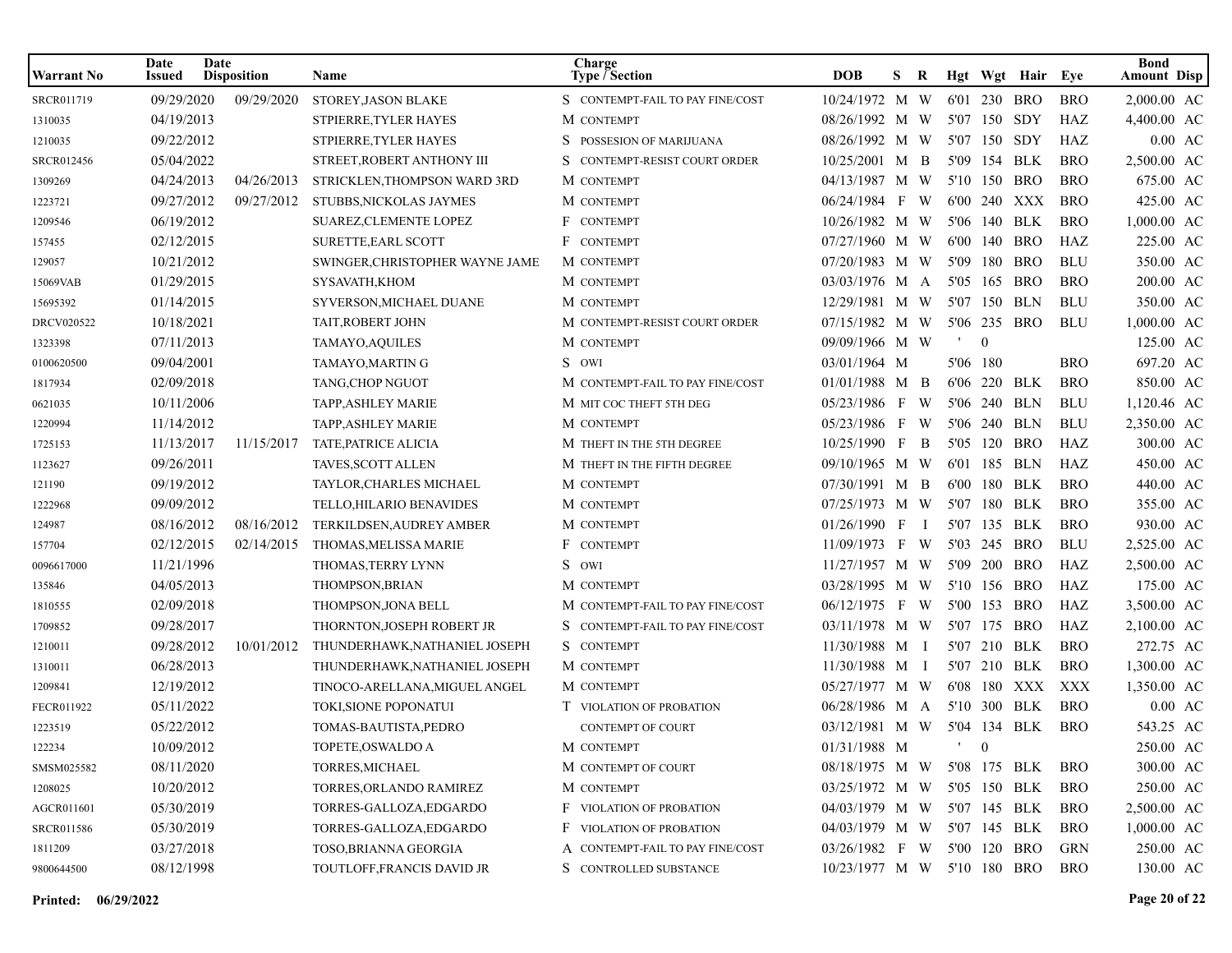| <b>Warrant No</b> | Date<br><b>Issued</b> | Date<br><b>Disposition</b> | <b>Name</b>                                                         | Charge<br>Type / Section         | <b>DOB</b>                      | S. | R |                |                | Hgt Wgt Hair Eye |            | Bond<br><b>Amount Disp</b> |
|-------------------|-----------------------|----------------------------|---------------------------------------------------------------------|----------------------------------|---------------------------------|----|---|----------------|----------------|------------------|------------|----------------------------|
| 13642Z72          | 03/16/2013            |                            | TREAKLE, MICHAEL HAROLD                                             | M CONTEMPT                       | 02/04/1947 M W                  |    |   |                |                | 6'00 195 XXX     | <b>BRO</b> | 400.00 AC                  |
| 157131            | 06/25/2015            | 06/26/2015                 | TREASE, LYLE SHANE                                                  | M CONTEMPT                       | 02/09/1982 M W                  |    |   |                |                | 6'02 230 BLN     | HAZ        | 750.00 AC                  |
| 1513200           | 07/11/2015            |                            | TREVINO, BERNARDO MERCED                                            | M CONTEMPT                       | 09/27/1995 M W                  |    |   |                |                | 5'07 136 BLK     | <b>BRO</b> | 600.00 AC                  |
| 1310401           | 12/23/2013            |                            | TRUAX, CHAD ALLAN                                                   | S OWI/1ST                        | 12/19/1971 M W                  |    |   |                |                | 6'02 185 BRO     | <b>BLU</b> | $0.00$ AC                  |
| 1811353           | 05/13/2018            |                            | TUCKER, JULENNE K                                                   | M CONTEMPT-FAIL TO PAY FINE/COST | 06/05/1971 M B                  |    |   |                |                | 6'01 170 BLK     | <b>BRO</b> | 2,150.00 AC                |
| 1811353           | 01/29/2018            |                            | TUCKER, JULENNE K                                                   | A DOMESTIC ABUSE ASSAULT-2ND OFF | 06/05/1971 M B                  |    |   |                |                | 6'01 170 BLK     | <b>BRO</b> | $0.00 \text{ AC}$          |
| 1303121           | 02/12/2013            |                            | TURCIOS, OSCAR RENE                                                 | M CONTEMPT                       | 09/27/1960 M                    |    |   |                | $\mathbf{0}$   |                  |            | 350.00 AC                  |
| 1507456           | 02/12/2015            |                            | VALDERRAMA, ENRIQUE MEDINA JR                                       | M CONTEMPT                       | 06/03/1980 M W                  |    |   |                |                | 5'04 145 BRO     | <b>BRO</b> | 1,200.00 AC                |
| 0200745600        | 06/15/2002            |                            | VALDERRAMA, ENRIQUE MEDINA JR                                       | S CONTROLLED SUBSTANCE           | 06/03/1980 M W                  |    |   |                |                | 5'04 145 BRO     | <b>BRO</b> | 1,046.00 AC                |
| 12333             | 11/17/2012            | 11/17/2012                 | VALENCIA, TYSON ANDREW                                              | M CONTEMPT                       | 08/16/1984 M                    |    |   | $\,$           | $\overline{0}$ |                  |            | 750.00 AC                  |
| 13518P9B          | 01/25/2013            |                            | VALENCIA-ERAZO,MIGUEL A                                             | M CONTEMPT                       | 09/29/1981 M W                  |    |   |                |                | 5'03 150 BLK     | <b>BRO</b> | 900.00 AC                  |
| 1717695           | 12/29/2017            |                            | VANDERPLAATS,ABIGAILANNA                                            | M CONTEMPT-FAIL TO PAY FINE/COST | 09/14/1992 F W                  |    |   | 5'11 275       |                |                  | <b>GRN</b> | 300.00 AC                  |
| 1819013           | 09/18/2018            |                            | VANENGEN, JEREMY LEE                                                | M CONTEMPT-FAIL TO PAY FINE/COST | 08/16/1983 M W                  |    |   |                |                | <b>BLN</b>       | HAZ        | 400.00 AC                  |
| 1911659           | 03/07/2019            | 03/07/2019                 | VANLANDINGHAM, EDWARD WILLIAM SR F CRIM MISCHIEF 2ND \$1000<\$10,00 |                                  | 08/04/1984 M W                  |    |   | 6'00 230       |                |                  | <b>BRO</b> | 5,000.00 AC                |
| 1324399           | 12/31/2013            |                            | VANVOORST,AARON ALAN                                                | M THEFT IN THE 5TH DEGREE        | $01/07/1982$ M W                |    |   |                |                | 6'00 260 BRO     | <b>BRO</b> | 300.00 AC                  |
| 1324232           | 11/27/2013            |                            | VANVOORST,AARON ALAN                                                | M CONTEMPT                       | 01/07/1982 M W                  |    |   |                |                | 6'00 260 BRO     | <b>BRO</b> | 925.00 AC                  |
| 1710740           | 04/14/2017            |                            | VAZQUEZ-GOMEZ,JAIRO GERARDO                                         | M CONTEMPT-FAIL TO PAY FINE/COST | 06/27/1989 M W                  |    |   |                |                | 5'04 170 BLK     | <b>BRO</b> | 1,275.00 AC                |
| 1323833           | 04/10/2013            |                            | <b>VEGA, ROVERTO</b>                                                | M CONTEMPT                       | 01/01/1979 M W                  |    |   |                |                | 5'10 220 BLK     | <b>BRO</b> | 800.00 AC                  |
| 0101818800        | 10/24/2001            |                            | VILLANUEVA, ANTONIO                                                 | M DWLS                           | 10/21/1983 M W                  |    |   |                |                | 5'08 160 BLK     | <b>BRO</b> | 350.00 AC                  |
| 0000723900        | 09/04/2000            |                            | VILLAREAL, SANTIAGO JR                                              | A OWI                            | 04/05/1972 M U                  |    |   |                |                | 4'00 300 XXX     | XXX        | 720.00 AC                  |
| 1624698           | 02/12/2016            |                            | VILLARREAL, CHRISTINE ELAINE                                        | M CONTEMPT                       | 11/02/1988 F W                  |    |   |                |                | 5'04 175 BRO     | <b>BRO</b> | 475.00 AC                  |
| AGCR011816        | 04/21/2021            |                            | VORASITH, STEVEN THONGPHANH                                         | T DRIVE/SUSPENDED/REVOKED        | $11/02/1987$ M A                |    |   |                |                | 5'10 200 BLK     | <b>BRO</b> | $0.00$ AC                  |
| 12643104          | 11/15/2012            | 11/15/2012                 | <b>WALKER, NANCY JEAN</b>                                           | M CONTEMPT                       | 09/22/1965 F W                  |    |   |                |                | 5'02 125 BLK     | <b>BRO</b> | 550.00 AC                  |
| 1814976           | 09/19/2018            |                            | <b>WALTERS, JEFFERY ROBERT</b>                                      | M CONTEMPT-FAIL TO PAY FINE/COST | 09/24/1977 M W                  |    |   |                |                | 5'11 180 BRO     | HAZ        | 575.00 AC                  |
| SMSM25272         | 10/25/2019            |                            | WATSON, JAWANZA KWEISI                                              | S VIOLATION OF PROBATION         | 05/15/1996 M B                  |    |   |                |                | 6'03 198 BLK     | <b>BRO</b> | 300.00 AC                  |
| 1223488           | 04/24/2012            |                            | WATSON, LERELL DEVON                                                | M CONTEMPT OF COURT              | $01/21/1986$ M B                |    |   |                |                | 5'11 200 BLK     | <b>BRO</b> | 2,001.25 AC                |
| 1210746           | 10/25/2012            |                            | WATTERSON, TONY RAY                                                 | M CONTEMPT                       | 04/04/1958 M W                  |    |   |                |                | 5'05 198 BRO     | <b>BLU</b> | 650.00 AC                  |
| 1271              | 11/18/2012            |                            | WATTS, GYPSY                                                        | M CONTEMPT                       | 04/11/1990                      |    |   | $0'00 \quad 0$ |                |                  |            | 150.00 AC                  |
| 1811460           | 07/31/2018            |                            | <b>WEBSTER, ERIC JAMES</b>                                          | A POSS CONTR SUB-MARIJUANA-3     | 10/04/1988 M W                  |    |   |                |                | 5'08 160 BLN     | <b>BRO</b> | 1,000.00 AC                |
| <b>DRCV024094</b> | 02/25/2021            |                            | WEIER, SKYLER RAYE                                                  | M CONTEMPT-INSOLENCE BEHAVIOR    | 07/20/1999 M W                  |    |   |                |                | 5'09 150 BRO     | HAZ        | 500.00 AC                  |
| 129541            | 04/20/2012            |                            | WELSH, JOSEPH MICHAEL                                               | F CONTEMPT OF COURT              | 02/12/1990 M W                  |    |   |                |                | 6'01 165 BRO     | <b>BLU</b> | 1,300.00 AC                |
| 109541            | 09/01/2010            |                            | WELSH, JOSEPH MICHAEL                                               | F OPERATE MOTOR VEH W/O CON      | 02/12/1990 M W                  |    |   |                |                | 6'01 165 BRO     | <b>BLU</b> | 978.75 AC                  |
| FECR012150        | 12/10/2021            |                            | WETHERELL, DANIEL EUGENE                                            | F VIOLATION OF PROBATION         | 07/18/1989 M W 5'08 145 RED     |    |   |                |                |                  | BLU        | 5,000.00 AC                |
| 1818147           | 03/23/2018            | 03/26/2018                 | WHITE, DANIEL GERARD                                                | M CONTEMPT-FAIL TO PAY FINE/COST | 07/17/1968 M W                  |    |   |                | 6'03 230       |                  | BLU        | 600.00 AC                  |
| 0099523100        | 01/14/1999            |                            | WHITE, MICHAEL PATRICK                                              | F OWI                            | $02/04/1952$ M U                |    |   |                |                | 4'00 500 XXX XXX |            | 833.85 AC                  |
| 1615903           | 11/14/2016            |                            | WHITE, MIESHA KEYSHAWWN                                             | M CONTEMPT                       | 08/21/1991 F B                  |    |   |                |                |                  |            | 500.00 AC                  |
| SMSM025789        | 12/22/2021            | 12/22/2021                 | WHITE-HAT, SYLVAN OLIVER III                                        | M CONTEMPT-VIOL NO CONTACT ORDER | 05/08/1998 M I                  |    |   |                |                | 5'09 170 BLK     | <b>BRO</b> | 500.00 AC                  |
| 127773            | 03/14/2012            |                            | WHITFIELD, MICHAEL DELON                                            | M CONTEMPT OF COURT              | $02/10/1967$ M B                |    |   |                |                | 5'10 183 BLK     | <b>BRO</b> | 700.00 AC                  |
| AGCR012174        | 02/03/2021            |                            | WHITTAKER, JESSE LLOYD                                              | A THEFT IN THE 3RD DEGREE        | 03/09/1978 M W 6'00 225 XXX BRO |    |   |                |                |                  |            | 2,000.00 AC                |